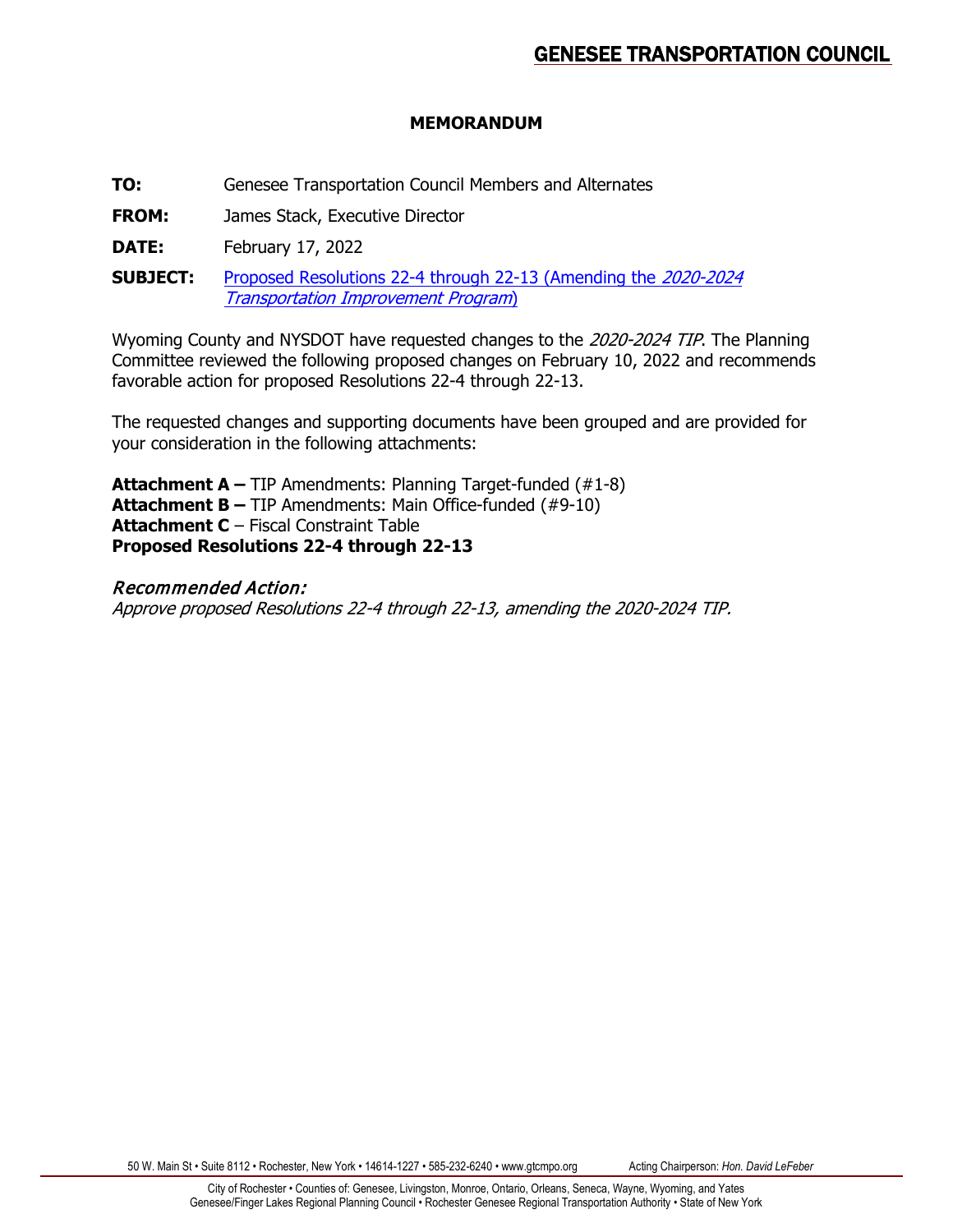# **Attachment A – Highway Projects: Main Office-funded**

Change in Project Schedule

**1. Proposed Resolution 22-4** (Amending the 2020-2024 TIP by advancing phases of the CR 31 (Exchange St) Preventive Maintenance project) (TIP  $#$  H20-07-WY2, PIN 4WY006) – Wyoming County

Increase the Total Cost from \$527,420 (\$420,400 Federal) to \$730,000 (\$582,300 Federal); Advance a FFY 24 Construction phase of \$427,000 (\$342,100 Federal) to FFY 22; Advance a FFY 24 Construction Inspection phase of \$55,800 (\$44,700 Federal) to FFY 22; Increase a FFY 22 Construction phase from \$427,000 (\$342,100 Federal) to \$630,000 (\$504,000 Federal).

The source of programmed funds is the Surface Transportation Block Grant – Flex program. The offset of FFY 22 funds is requested from Available Balances. The offset of FFY 24 funds is provided to Available Balances.

Expedited STIP action, with the concurrence of the TDC, was taken by NYSDOT-Region 4 to ensure Unamended STIP Performance prior to start of FFY 22. The Village of Attica had sought funding to replace the water lines within the project limits and wanted to pursue both projects together beyond FFY 22. Since then, the Village has learned it was unsuccessful in their request for funding and the County has requested to implement construction of their project on its original schedule. Wyoming County is requesting additional funding for the Construction phase to match the Engineer's Estimate of \$600,000, plus an additional 5% contingency.

**2. Proposed Resolution 22-5** (Amending the 2020-2024 TIP by splitting the Pavement Markings for 2023 & 2024 project) (TIP # H20-40-R43, PIN 4T3521) – NYSDOT

Decrease the Total Cost from \$6,863,000 (\$3,431,500 Federal) to \$3,681,300 (\$1,840,600 Federal); Decrease a FFY 23 Detailed Design phase from \$54,200 (\$27,100 Federal) to \$27,000 (\$13,500 Federal); Decrease a FFY 22 Construction phase from \$6,200,000 (\$3,100,000 Federal) to \$3,322,000 (\$1,661,000 Federal); Decrease a FFY 22 Construction Inspection phase from \$608,800 (\$304,400 Federal) to \$332,200 (\$166,100 Federal); Change the Project Title to "Pavement Markings for 2023 & 2024 (Eastside)".

The source of Federal funds is the National Highway Performance Program. The offset of funds is provided to Item  $#9$ , the Pavement Markings for 2024 (Westside) project (TIP  $#$ H20-69-R43, PIN 4T3524).

NYSDOT requests to change this project from a bi-annual, Region-wide project to alternating bi-annual eastside and westside projects. There is no change in Total Cost or Federal Share between the two projects.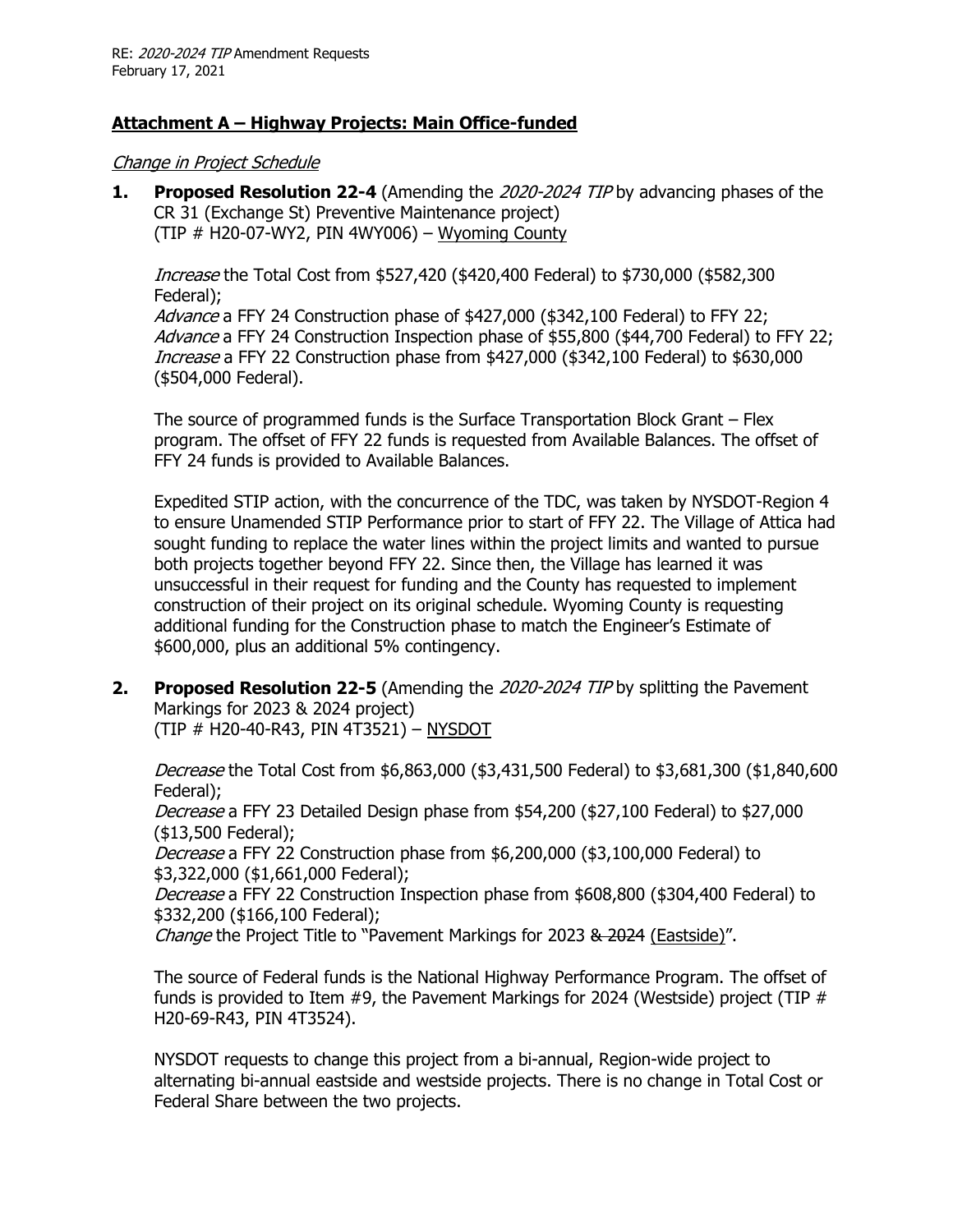**3. Proposed Resolution 22-6** (Amending the 2020-2024 TIP by splitting the Pavement Markings for 2025 & 2026 project) (H20-41-R43, PIN 4T3522) – NYSDOT

Decrease the Total Cost from \$4,816,600 (\$2,408,300 Federal) to \$2,408,300 (\$1,190,350 Federal);

Decrease a FFY 23 Detailed Design phase from \$55,200 (\$27,600 Federal) to \$27,600 (\$0 Federal);

Decrease a FFY 24 Construction phase from \$4,140,400 (\$2,070,200 Federal) to \$2,070,200 (\$1,035,100 Federal);

Decrease a FFY 24 Construction Inspection phase from \$621,000 (\$310,500 Federal) to \$310,500 (\$155,250 Federal);

Change the Project Title to "Pavement Markings for 2025 & 2026 (Eastside)".

The source of Federal funds is the National Highway Performance Program. The offset of funds is provided to Item #10, the Pavement Markings for 2026 (Westside) project (TIP # H20-70-R43, PIN 4T3525).

NYSDOT requests to change this project from a bi-annual, Region-wide project to alternating bi-annual eastside and westside projects. There is no change in Total Cost or Federal Share between the two projects.

**4. Proposed Resolution 22-7** (Amending the 2020-2024 TIP by adding the Pavement Markings for 2024 (Westside) project) (TIP # H20-69-R43, PIN 4T3524) – NYSDOT

Add a New Project with a Total Cost of \$3,181,800 (\$13,600 Federal); Add a FFY 22 Detailed Design phase of \$27,200 (\$13,600 Federal); Add a FFY 23 Construction phase of \$2,878,000 (\$0 Federal); Add a FFY 23 Construction Inspection phase of \$276,600 (\$0 Federal).

The source of Federal funds is the National Highway Performance Program. The offset of funds is provided by Item  $#7$ , the Pavement Markings for 2023 (Eastside) project (TIP  $#$ H20-40-R43, PIN 4T3521).

**5. Proposed Resolution 22-8** (Amending the 2020-2024 TIP by adding the Pavement Markings for 2026 (Westside) project) (TIP # H20-70-R43, PIN 4T3525) – NYSDOT

Add a New Project with a Total Cost of \$27,600 (\$13,800 Federal); Add a FFY 24 Detailed Design phase of \$27,600 (\$13,800 Federal).

The source of Federal funds is the National Highway Performance Program. The offset of funds is provided by Item  $#8$ , the Pavement Markings for 2025 (Eastside) project (TIP  $#$ H20-41-R43, PIN 4T3522).

NYSDOT-Region 4 will be submitting a 2023-2027 TIP application for the FFY 25 Construction phases of the project, which are outside of the current TIP.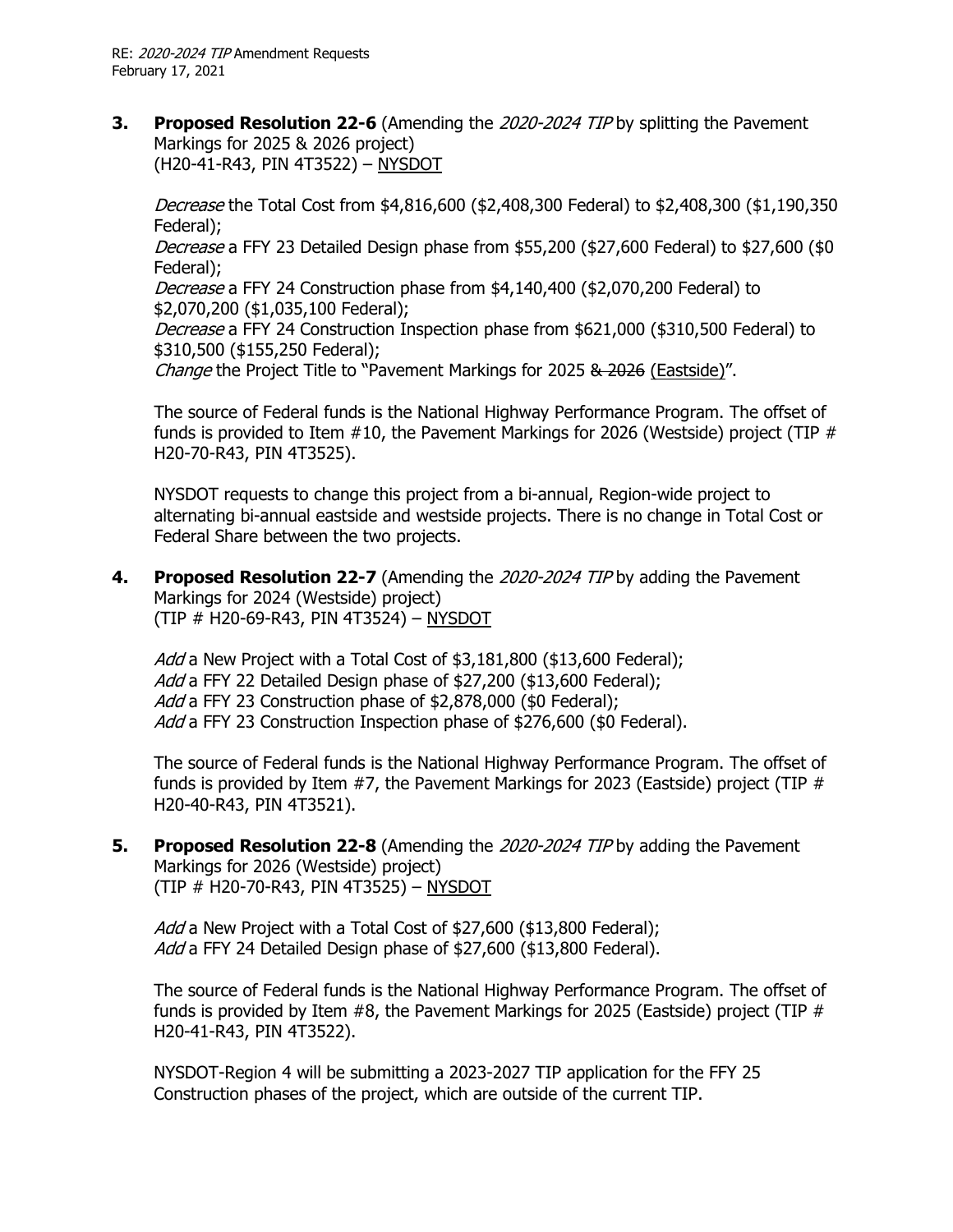#### Change in Project Scope

**6. Proposed Resolution 22-9** (Amending the 2020-2024 TIP by changing the project limits of the Rt 5/US 20 from RR Bridge to Seneca CL project) (TIP # H20-23-ON2, PIN 400500) – NYSDOT

Change the Project Limits to "Rt 5/US 20 from the RR bridge Lake Street to Seneca County Line";

Change the Project Title to "Rt 5/US 20 from RR bridge Lake Street to Seneca CL".

The source of Federal funds is the National Highway Performance Program. There is no change to Total Cost or Federal Share at this time.

The City of Geneva has been awarded a Downtown Revitalization Initiative (DRI) grant. The City will deliver a project from Lake Street to Elizabeth Blackwell Street that overlaps a portion  $(\sim 1/3$  mile) of the limits of the originally scoped project. NYSDOT requests this action now so it can proceed with engineering activities. Once NYSDOT has designed a project on the revised limits, the Construction phases will be revised.

**7. Proposed Resolution 22-10** (Amending the 2020-2024 TIP by changing the project limits of the I-390 Overhead Sign Structure Replacement project) (TIP # H20-61-R43, PIN 4T5022) – NYSDOT

Change the Project Limits to "Replacement of 8 structurally obsolete aluminum overhead sign structures along I-390 and I-590 in Livingston and Monroe Counties"; Change the Project Title to "I-390 & I-590 Overhead Sign Structure Replacement".

The source of Federal funds is the National Highway Performance Program. There is no change in Total Cost or Federal Share. NYSDOT requests this change so that they can address the highest-priority structures along both corridors.

**8. Proposed Resolution 22-11** (Amending the 2020-2024 TIP by changing the project limits of the Bridge Joint Repair at 18 Locations project) (TIP # B20-14-R43, PIN 480662) – NYSDOT

*Change* the Project Description to "Replace bridge joints Conduct preventive maintenance at various locations throughout the region";

Change the Project Title to "Bridge <del>Joint Replacements at 18 Locations</del> Preventive Maintenance, Regionwide".

The source of Federal funds is the National Highway Performance Program. There is no change in Total Cost or Federal Share.

NYSDOT Main Office recently began requiring preparation of a level one load rating for each structure to be addressed under preventive maintenance projects like this. This requirement would add staff charges to the engineering cost and stretch NYSDOT Structures Design staff resources. It would be more cost-effective for the Region to address additional scope elements on a smaller number of structures. This is comparable to how other jurisdictions conduct bridge preventive maintenance on a structures basis rather than an element basis.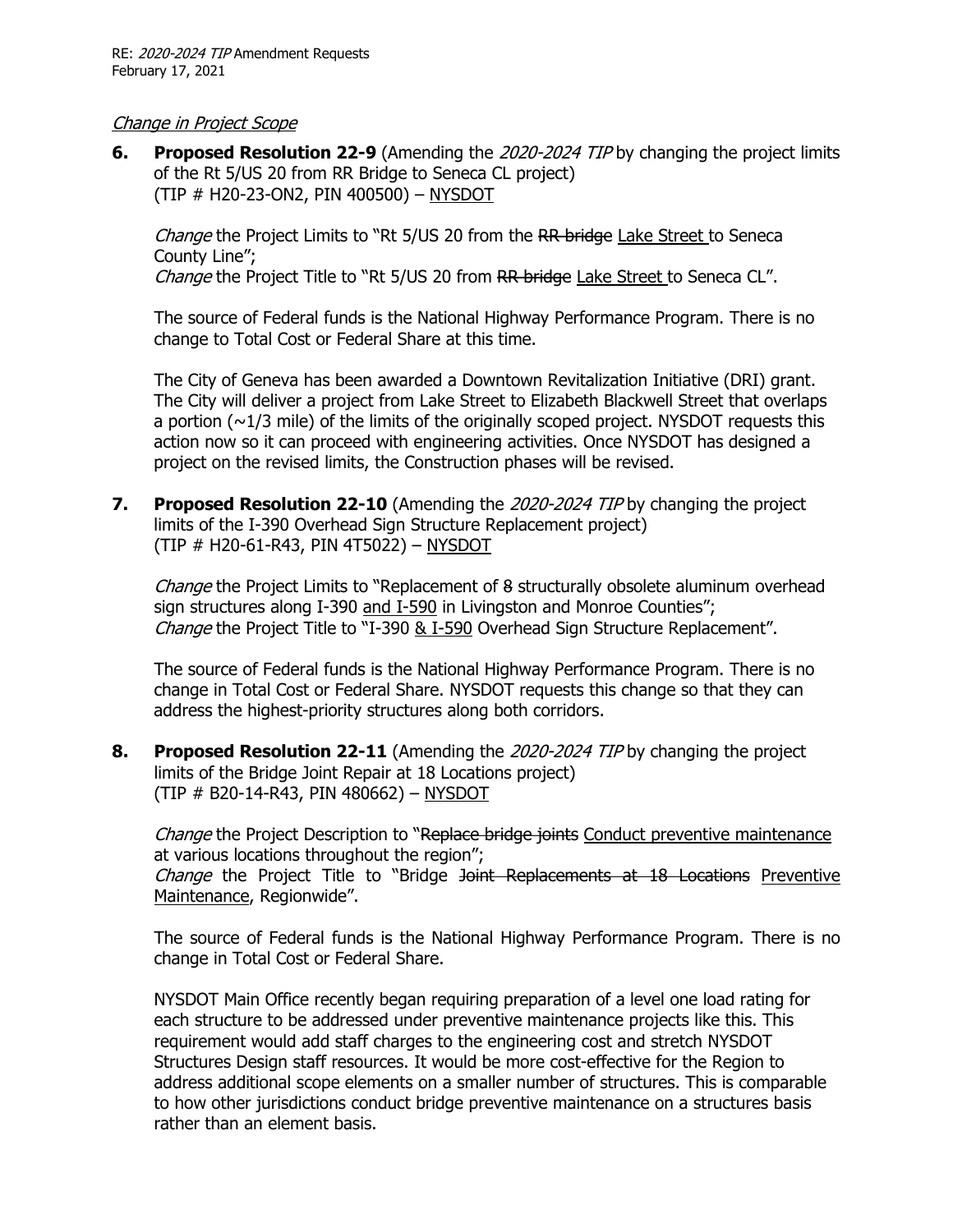# **Attachment B – Highway Projects: Main Office-funded**

These projects are managed on a Statewide basis by NYSDOT Main Office outside of Planning Targets and the funds are not available to any other project.

#### New Projects

**9. Proposed Council Resolution 22-12** (Amending the 2020-2024 TIP by adding the 2022 BRIDGE NY projects)

The following projects were selected on a Statewide basis through the BRIDGE NY program, managed by NYSDOT Main Office. The Planning Committee concurred with the GTC staff recommendation that the Board consider all projects under a single resolution and authorize the GTC Executive Director to make any future Project Cost or Project Schedule changes, per Exhibit 4 of the TIP Procedures Manual, as Staff Modifications, similar to previous authorization related BRIDGE NY projects.

#### **a. French Rd over Allen Creek Bridge Rehabilitation**

(TIP # B20-33-MN1, PIN 4BNY40) – NYSDOT on behalf of Town of Brighton

Add a New Project with a Total Cost of \$797,559 (\$757,681 Federal); Add a FFY 22 Preliminary Engineering phase of \$80,000 (\$76,000 Federal); Add a FFY 23 Detailed Design phase of \$70,000 (\$66,500 Federal); Add a FFY 24 Construction phase of \$566,559 (\$538,231 Federal); Add a FFY 24 Construction Inspection phase of \$81,000 (\$76,9500 Federal).

The source of Federal funds is the Surface Transportation Block Grant – Off System Bridge program, managed by NYSDOT Main Office. This project has been awarded funding through the BRIDGE NY program. The Federal Share is excess of 80% is provided via Toll Credits earned by NYS.

# **b. Lakeshore Rd over Unnamed Creek Bridge Replacement**

TIP # B20-34-OR2, PIN 4BNY41) – NYSDOT on behalf of Orleans County

Add a New Project with a Total Cost of \$1,117,146 (\$1,061,450 Federal); Add a FFY 22 Preliminary Engineering phase of \$52,700 (\$50,065 Federal); Add a FFY 22 ROW Incidentals phase of \$12,500 (\$11,875 Federal); Add a FFY 23 Detailed Design phase of \$40,000 (\$38,000 Federal); Add a FFY 23 ROW Acquisitions phase of \$12,500 (\$11,875 Federal); Add a FFY 24 Construction phase of \$766,216 (\$727,905 Federal); Add a FFY 24 Construction Inspection phase of \$233,400 (\$221,730 Federal).

The source of Federal funds is the Surface Transportation Block Grant – Off System Bridge program, managed by NYSDOT Main Office. This project has been awarded funding through the BRIDGE NY program. The Federal Share is excess of 80% is provided via Toll Credits earned by NYS.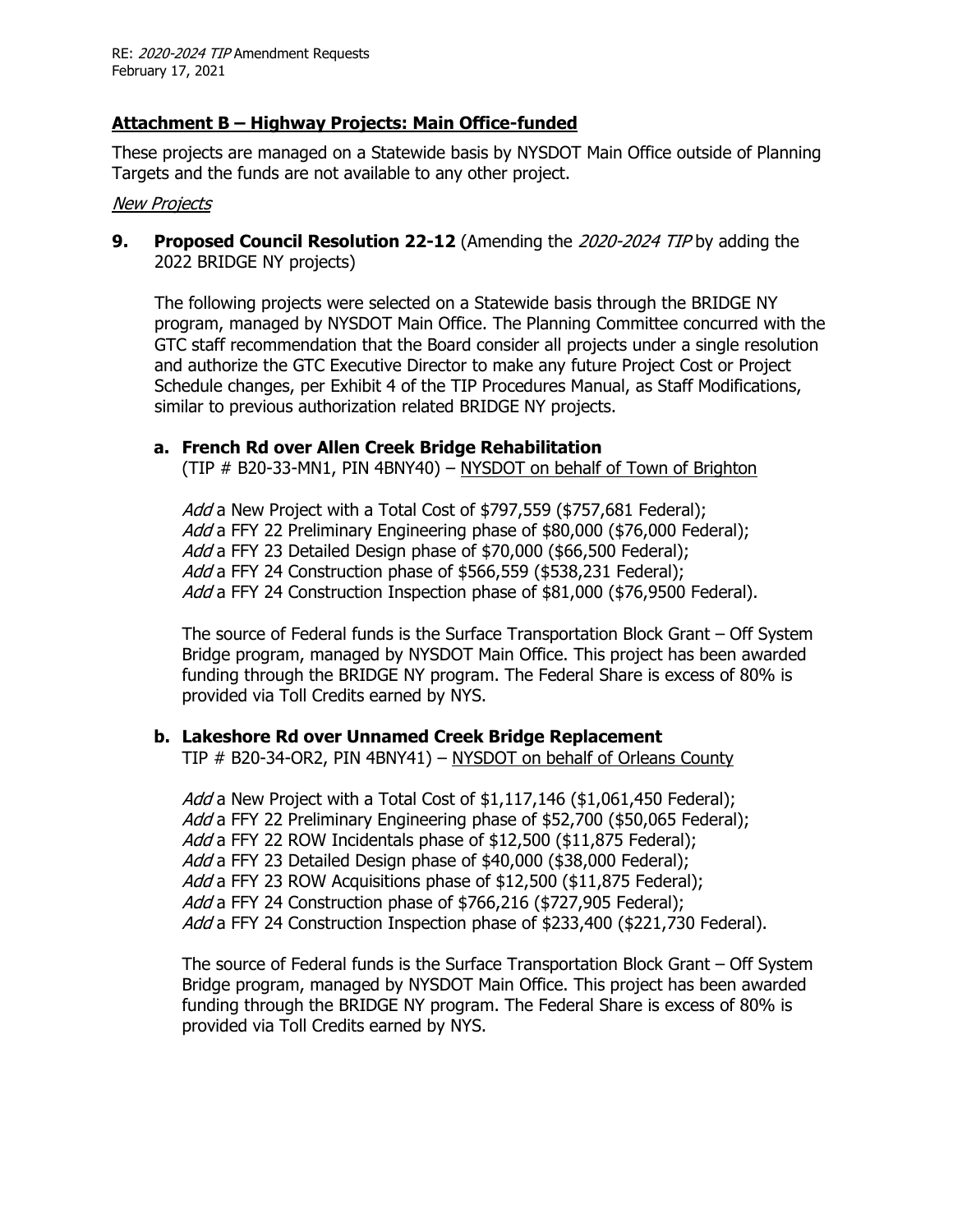**10. Proposed Council Resolution 22-13** (Amending the 2020-2024 TIP by adding the I-490 over Genesee River Bridge Rehabilitation project) (TIP # B20-35-MN1, PIN 449000) – NYSDOT

Add a New Project with a Total Cost of \$4,505,000 (\$3,996,000 Federal); Add a FFY 22 Scoping phase of \$65,000 (\$0 Federal) Add a FFY 23 Detailed Design phase of \$115,000 (\$103,500 Federal); Add a FFY 23 Construction phase of \$3,882,000 (\$3,493,800 Federal); Add a FFY 23 Construction Inspection phase of \$443,000 (\$398,700 Federal).

The source of Federal funds is the National Highway Freight Program, managed by NYSDOT Main Office. This portion of I-490 is included on the National Highway Freight Network.

The proposed accomplishments include repainting the main structural arches and other structural steel and re-tension of the support cables.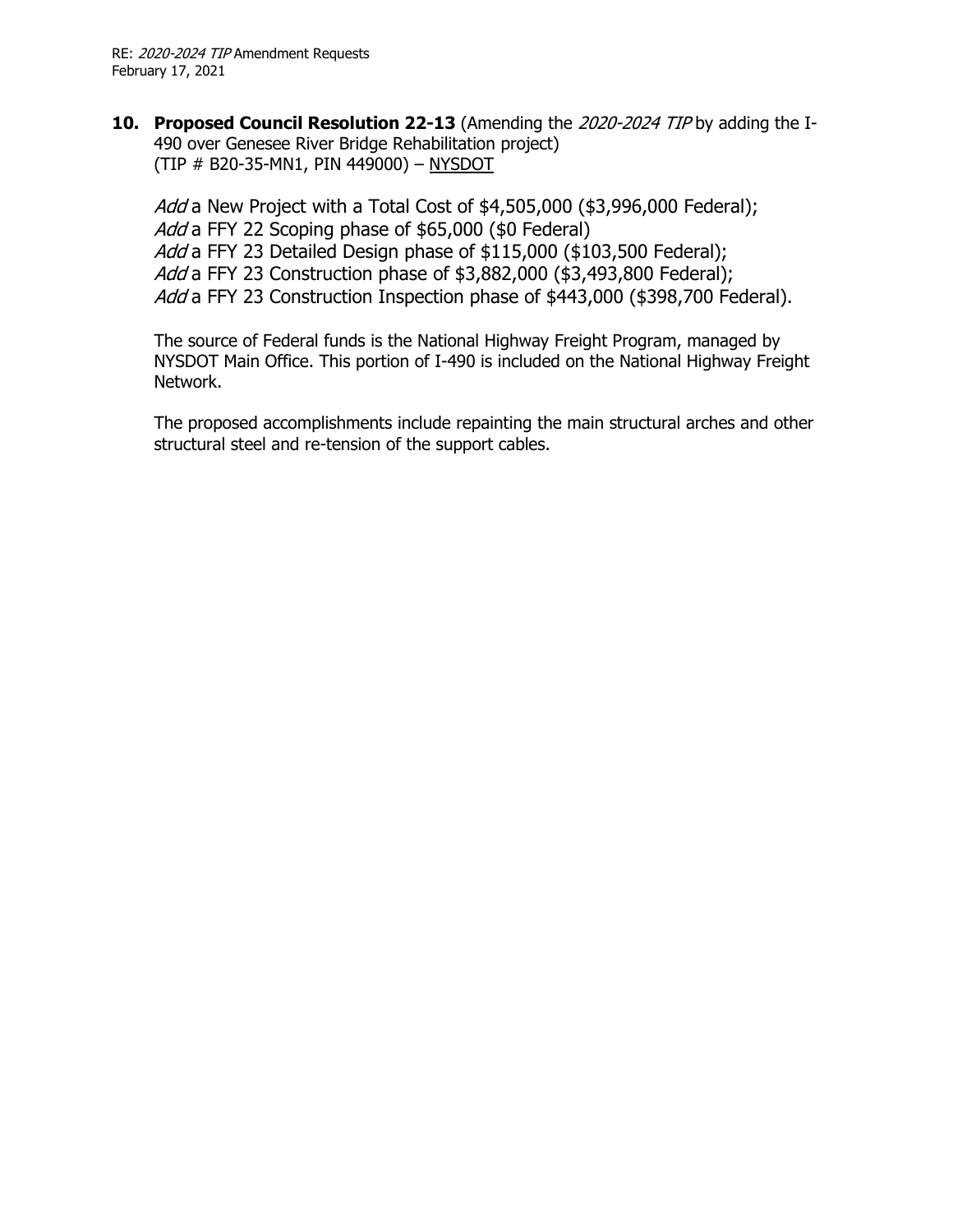Attachment C

February 24, 2022

|                        | 2020                | 2021               | 2022              | 2023              | 2024           | <b>5-Year Total</b> |
|------------------------|---------------------|--------------------|-------------------|-------------------|----------------|---------------------|
|                        |                     |                    | <b>FHWA</b>       |                   |                |                     |
| <b>NHPP</b>            |                     |                    |                   |                   |                |                     |
| <b>Planning Target</b> | \$35,305,406        | \$37,078,028       | \$37,078,028      | \$37,078,028      | \$37,078,028   | \$183,617,518       |
| Statewide              | \$8,517,850         | \$18,717,980       | \$17,692,680      | \$4,500,000       | \$2,938,409    | \$52,366,919        |
| Programmed             | (\$42,470,282)      | (\$56,521,260)     | (\$50,659,870)    | (\$42,496,095)    | (\$37,662,559) | (\$229,810,066)     |
| <b>Balance</b>         | \$1,352,974         | (\$725,252)        | \$4,110,838       | (\$918,067)       | \$2,353,878    | \$6,174,371         |
| <b>STBG Flex</b>       |                     |                    |                   |                   |                |                     |
| <b>Planning Target</b> | \$15,068,398        | \$15,127,729       | \$15,127,729      | \$15,127,729      | \$15,127,729   | \$75,579,314        |
| Statewide              | \$598,400           | \$255,373          | \$4,125,900       | \$583,200         | \$22,440       | \$5,585,313         |
| Programmed             | (\$16,611,598)      | (\$15,818,643)     | (\$15,987,736)    | (\$12,242,700)    | (\$10,277,240) | (\$70,937,917)      |
| <b>Balance</b>         | (\$944,800)         | (\$435,541)        | \$3,265,893       | \$3,468,229       | \$4,872,929    | \$10,226,710        |
| <b>STBG LG URB</b>     |                     |                    |                   |                   |                |                     |
| <b>Planning Target</b> | \$8,644,715         | \$8,975,914        | \$8,975,914       | \$8,975,914       | \$8,975,914    | \$44,548,371        |
| Statewide              | \$0                 | \$0                | \$0               | \$0               | \$0            | \$0                 |
| Programmed             | (\$8,773,237)       | (\$8,370,895)      | (\$7,719,408)     | (\$9,049,341)     | (\$10,186,816) | (\$44,099,697)      |
| <b>Balance</b>         | (\$128,522)         | \$605,019          | \$1,256,506       | (\$73,427)        | (\$1,210,902)  | \$448,674           |
| <b>STBG OSB</b>        |                     |                    |                   |                   |                |                     |
| <b>Planning Target</b> | \$1,945,000         | \$1,945,000        | \$1,945,000       | \$1,945,000       | \$1,945,000    | \$9,725,000         |
| Statewide              | \$3,211,950         | \$3,283,200        | \$137,940         | \$116,375         | \$1,564,816    | \$8,314,281         |
| Programmed             | (\$4,863,783)       | $(*4,997,769)$     | (\$2,116,488)     | (\$2,085,475)     | (\$2,361,516)  | (\$16,425,031)      |
| <b>Balance</b>         | \$293,167           | \$230,431          | ( \$33, 548)      | ( \$24, 100)      | \$1,148,300    | \$1,614,250         |
| <b>HSIP</b>            |                     |                    |                   |                   |                |                     |
| <b>Planning Target</b> | \$3,706,514         | \$3,818,327        | \$3,818,327       | \$3,818,327       | \$3,818,327    | \$18,979,822        |
| Statewide              | \$2,122,550         | \$12,400,000       | \$198,000         | \$1,980,000       | \$0            | \$16,700,550        |
| Programmed             | $($ \$6,351,405)    | (\$15,875,900)     | $(*1,703,000)$    | (\$8,028,400)     | \$0            | $($ \$31,958,705)   |
| <b>Balance</b>         | (\$522,341)         | \$342,427          | \$2,313,327       | (\$2,230,073)     | \$3,818,327    | \$3,721,667         |
| <b>Other</b>           | e.g. TAP, CMAQ, etc |                    |                   |                   |                |                     |
| <b>Planning Target</b> | \$0                 | \$0                | \$0               | \$0               | \$0            | \$0                 |
| Statewide              | \$3,157,102         | \$5,975,171        | \$4,972,364       | \$17,448,975      | \$0            | \$31,553,612        |
| Programmed             | $(*3,157,102)$      | $($ \$5,975,171)   | $(*4,972,364)$    | $($ \$17,448,975) | \$0            | $($ \$31,553,612)   |
| <b>Balance</b>         | \$0                 | \$0                | \$0               | \$0               | \$0            | \$0                 |
|                        |                     |                    | <b>FHWA Total</b> |                   |                |                     |
| <b>Planning Target</b> | \$64,670,033        | \$66,944,998       | \$66,944,998      | \$66,944,998      | \$66,944,998   | \$332,450,025       |
| Statewide              | \$17,607,852        | \$40,631,724       | \$27,126,884      | \$24,628,550      | \$4,525,665    | \$114,520,675       |
| Programmed             | (\$82,227,407)      | $($ \$107,559,638) | (\$83,158,866)    | (\$91,350,986)    | (\$60,488,131) | (\$424,785,028)     |
| <b>Balance</b>         | \$50,478            | \$17,084           | \$10,913,016      | \$222,562         | \$10,982,532   | \$22,185,672        |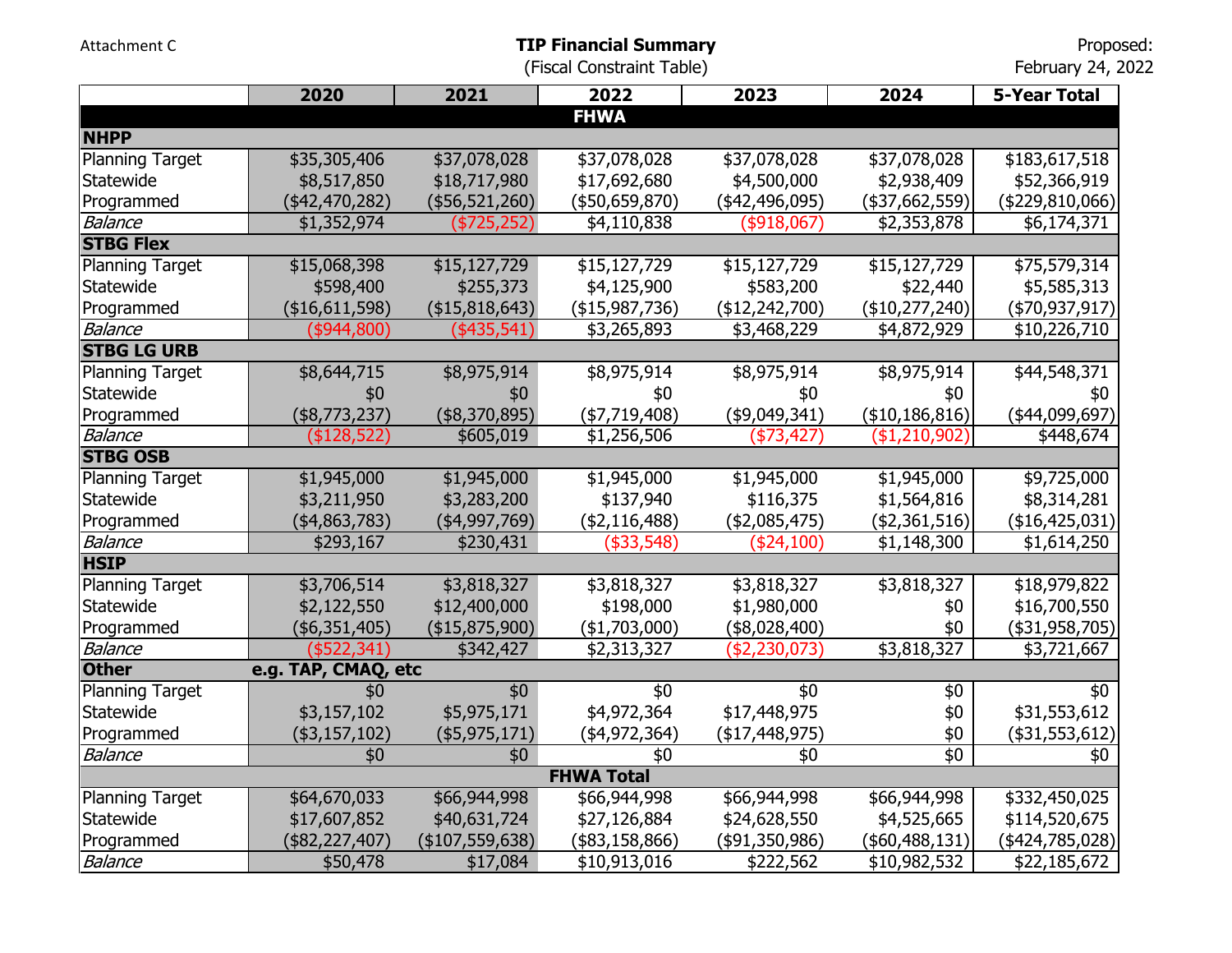|                    |                          |                | (Fiscal Constraint Table) |                 |                      | February 24, 2022   |
|--------------------|--------------------------|----------------|---------------------------|-----------------|----------------------|---------------------|
|                    | 2020                     | 2021           | 2022                      | 2023            | 2024                 | <b>5-Year Total</b> |
|                    |                          |                | <b>FTA</b>                |                 |                      |                     |
| <b>FTA 5307</b>    |                          |                |                           |                 |                      |                     |
| Allocation         | $\overline{$12,868,782}$ | \$12,823,103   | \$13,063,558              | \$13,324,829    | \$13,591,325         |                     |
| Prior FFY Balance  | \$7,311,084              | \$9,051,969    | \$10,311,269              | \$2,271,398     | (\$37,782)           | \$79,774,681        |
| Fed./State Award   | \$0                      | \$5,000,000    | \$1,792,000               | \$0             | \$0                  |                     |
| Programmed         | (\$11,127,897)           | (\$16,563,803) | (\$22,895,429)            | (\$15,634,009)  | (\$4,604,082)        | $(*70,825,220)$     |
| <b>Balance</b>     | \$9,051,969              | \$10,311,269   | \$2,271,398               | $($ \$37,782)   | \$8,949,461          | \$8,949,461         |
| <b>FTA 5339</b>    |                          |                |                           |                 |                      |                     |
| Allocation         | \$1,191,156              | \$1,090,152    | \$1,320,675               | \$1,347,089     | \$1,374,031          |                     |
| Prior FFY Balance  | \$3,247,576              | \$3,545,908    | \$401,690                 | \$401,690       | \$401,690            | \$9,570,679         |
| Fed./State Award   | \$0                      | \$0            | \$0                       | \$0             | \$0                  |                     |
| Programmed         | (\$892, 824)             | (\$4,234,370)  | (\$1,320,675)             | (\$1,347,089)   | (\$1,374,031)        | (\$9,168,989)       |
| <b>Balance</b>     | \$3,545,908              | \$401,690      | \$401,690                 | \$401,690       | \$401,690            | \$401,690           |
| FTA 5310/5311/5312 |                          |                |                           |                 |                      |                     |
| Allocation/Award   | \$9,477,302              | \$19,968       | \$0                       | \$0             | \$0                  | \$9,497,270         |
| Programmed         | (\$9,477,302)            | (\$19,968)     | \$0                       | \$0             | \$0                  | (\$9,497,270)       |
| <b>Balance</b>     | \$0                      | \$0            | \$0                       | $\overline{60}$ | \$0                  | \$0                 |
|                    |                          |                | <b>FTA Total</b>          |                 |                      |                     |
| Allocation         | \$23,537,240             | \$13,933,223   | \$14,384,233              | \$14,671,918    | \$14,965,356         |                     |
| Prior FFY Balance  | \$10,558,660             | \$12,597,877   | \$10,712,959              | \$2,673,088     | \$363,908            | \$98,842,630        |
| Fed./State Award   | \$0                      | \$5,000,000    | \$1,792,000               | \$0             | \$0                  |                     |
| Programmed         | (\$21,498,023)           | (\$20,818,141) | $(*24,216,104)$           | ( \$16,981,098) | $($ \$5,978,113) $ $ | $(*89,491,479)$     |
| <b>Balance</b>     | \$12,597,877             | \$10,712,959   | \$2,673,088               | \$363,908       | \$9,351,151          | \$9,351,151         |

**TIP Financial Summary**

Proposed:

Attachment C

| Planning Target - Region 4 totals per TIP/STIP Policy Guidance and Instructions and NYS MOU. Planning Targets may be adjusted at the<br>end of a FFY to reflect phase authorization changes for which NYSDOT Main Office manages fiscal constaint on a statewide basis. |
|-------------------------------------------------------------------------------------------------------------------------------------------------------------------------------------------------------------------------------------------------------------------------|
| Notes: Statewide - Federal funds administered by NYSDOT Main Office                                                                                                                                                                                                     |
| Other - Includes FASTLANE, TAP, TEP, earmarks, and other discretionary programs                                                                                                                                                                                         |
| Prior FFY Balance - Includes balances of FTA apportionments from previous two FFYs                                                                                                                                                                                      |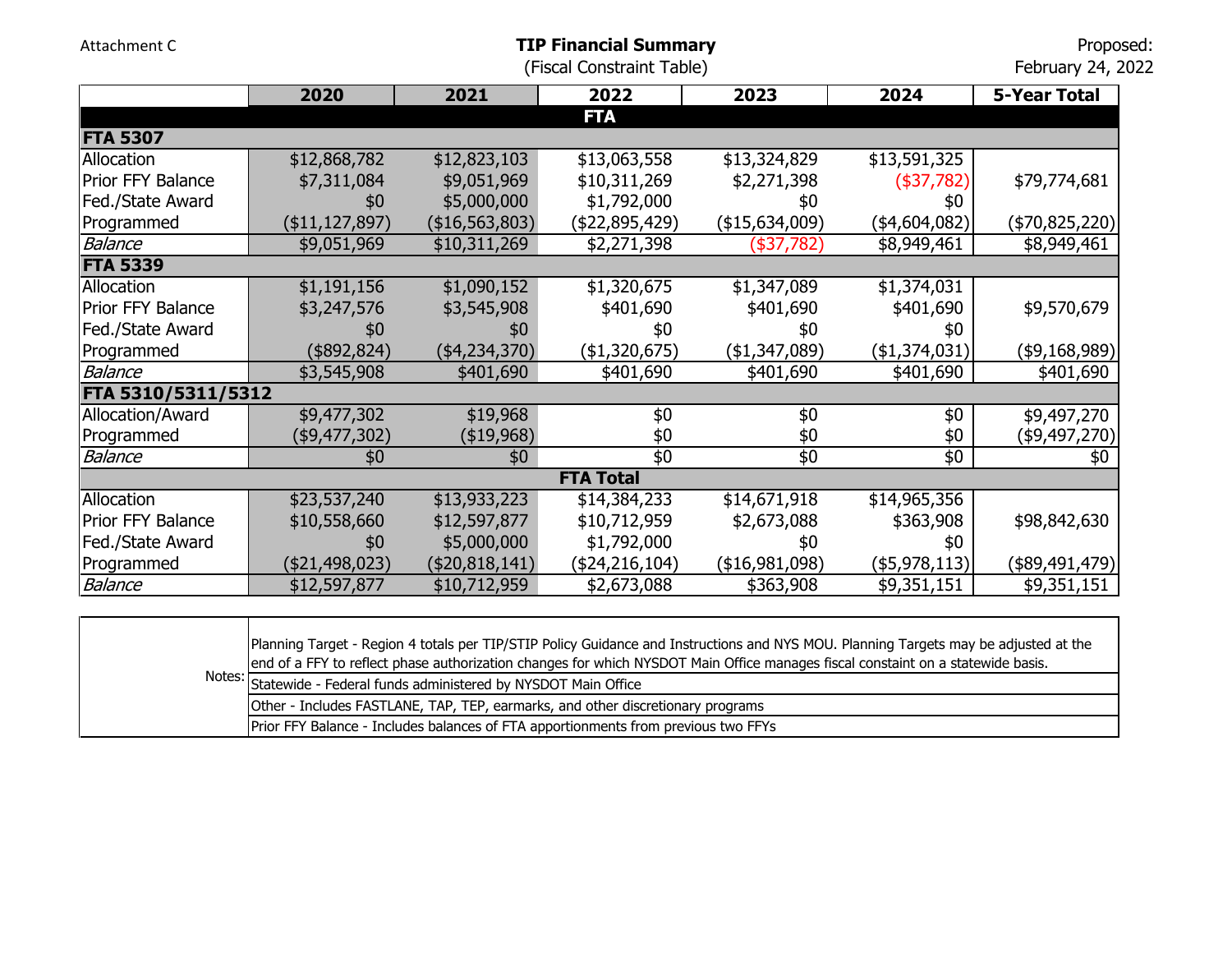## **RESOLUTION**

# **Resolution 22-4 Amending the** 2020-2024 TIP **by advancing phases of the CR 31 (Exchange St) Preventive Maintenance project (TIP # H20-07-WY2, PIN 4WY006)**

#### **WHEREAS,**

- 1. The 2020-2024 Transportation Improvement Program (TIP) identifies those projects to receive federal transportation funding within the seven-county GTC TIP area;
- 2. Wyoming County proposes the following change to the 2020-2024 TIP:
	- a. CR 31 (Exchange St) Preventive Maintenance (TIP # H20-07-WY2, PIN 4WY006) -Increase the Total Cost from \$527,420 (\$420,400 Federal) to \$730,000 (\$582,300 Federal); Advance a FFY 24 Construction phase of \$427,000 (\$342,100 Federal) to FFY 22; Advance a FFY 24 Construction Inspection phase of \$55,800 (\$44,700) Federal) to FFY 22; *Increase* a FFY 22 Construction phase from \$427,000 (\$342,100 Federal) to \$630,000 (\$504,000 Federal);
- 3. The source of Federal funds is the Surface Transportation Block Grant Flex program;
- 4. The proposed change is described on the attached Project Detail Sheet;
- 5. The timing of this project is such that an amendment of the 2020-2024 TIP is now called for;
- 6. The Council is satisfied that this amendment of the 2020-2024 TIP is within the limits of reasonably expected funding resources and is consistent with the Long Range Transportation Plan.

- 1. That the Genesee Transportation Council amends the 2020-2024 TIP by advancing phases of the CR 31 (Exchange St) Preventive Maintenance project (TIP # H20-07-WY2, PIN 4WY006), and will update the existing TIP table accordingly; and
- 2. That this resolution takes effect immediately;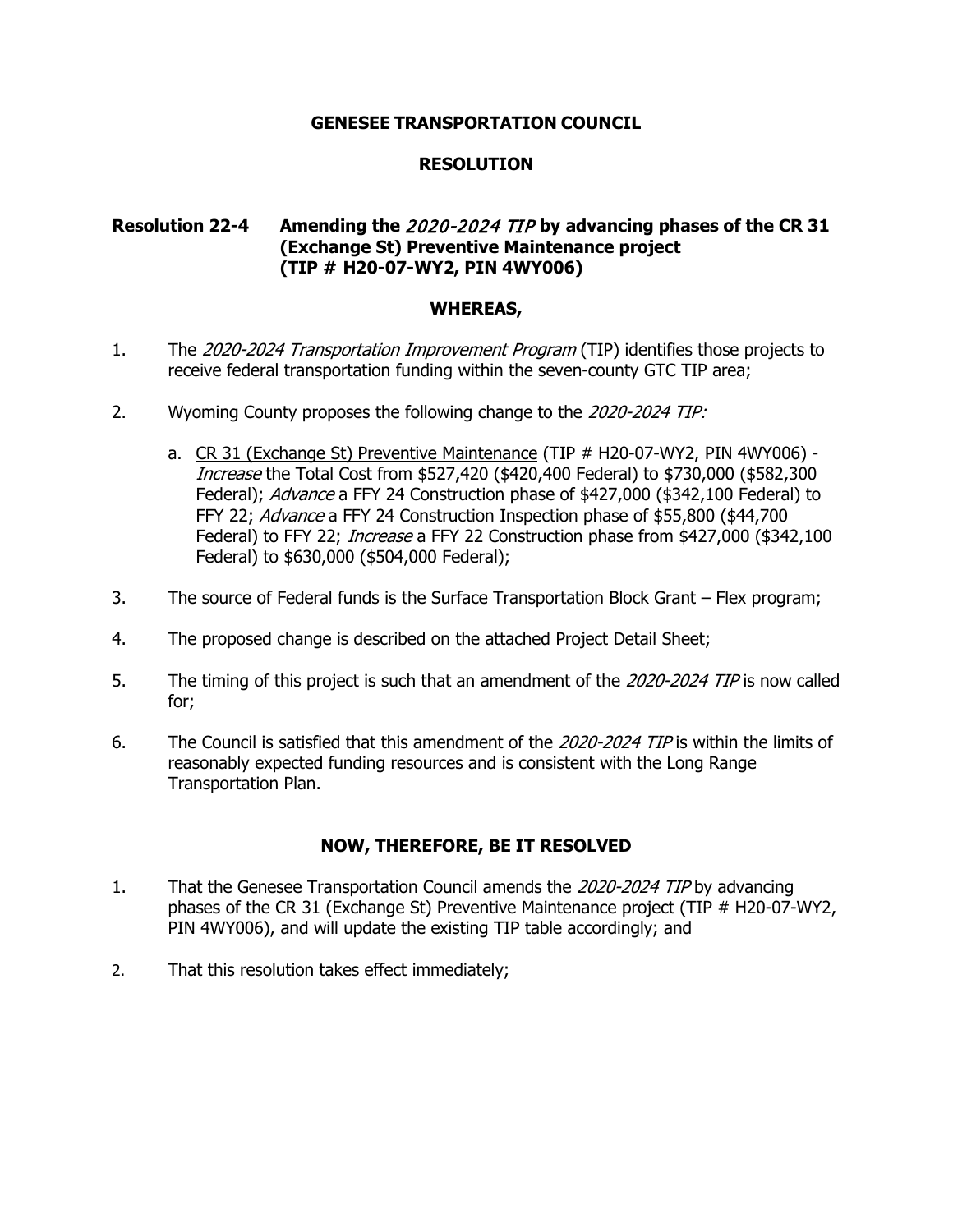The undersigned duly qualified Secretary of the Genesee Transportation Council certifies that the foregoing is a true and correct copy of a resolution adopted at a legally convened meeting of the Genesee Transportation Council held on February 24, 2022.

Date <u>\_\_\_\_\_\_\_\_\_\_\_\_\_\_</u>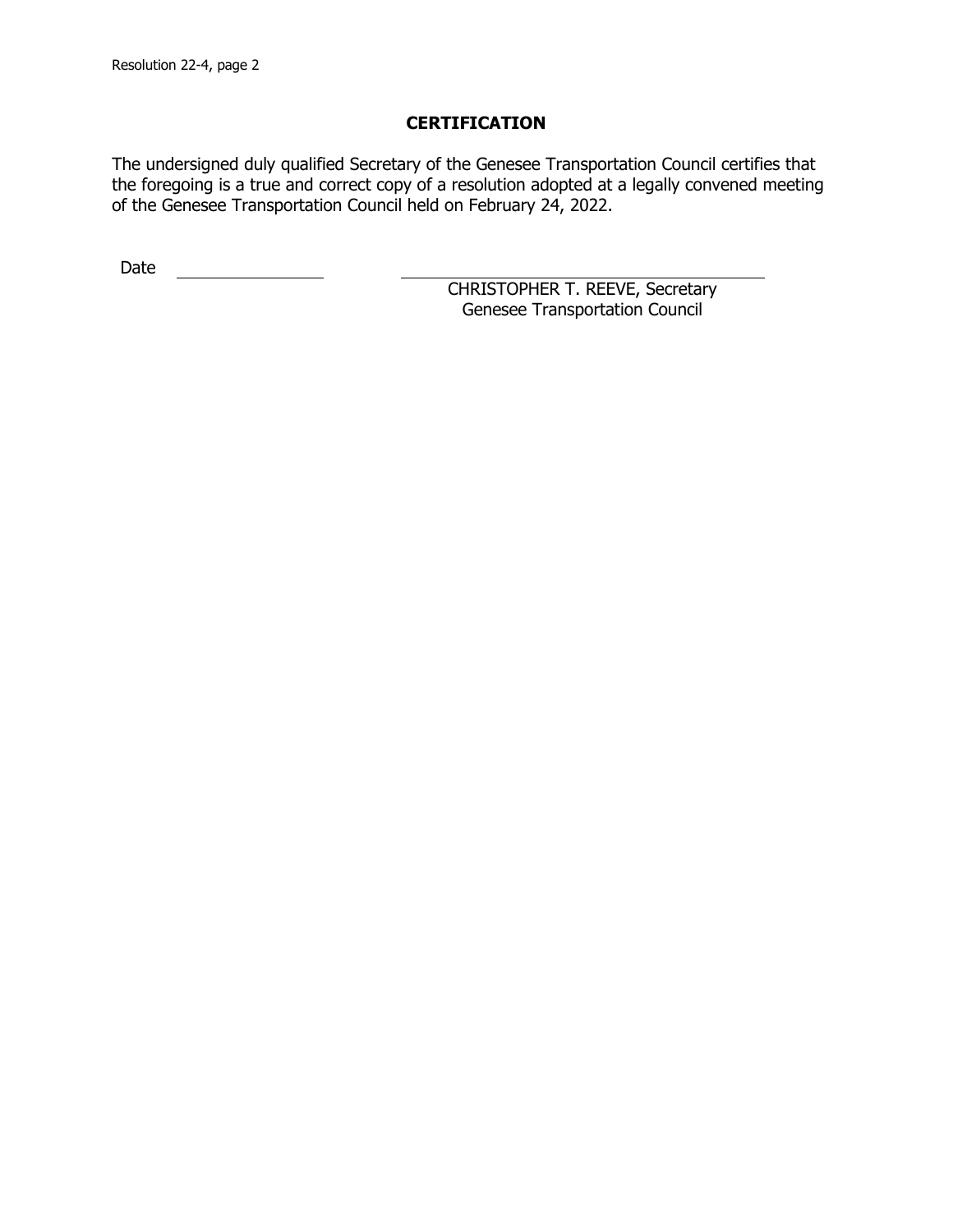|              | GTC 2020-2024 Transportation Improvement Program                                                        | Resolution: 22-4    |  |  |  |  |
|--------------|---------------------------------------------------------------------------------------------------------|---------------------|--|--|--|--|
|              | Project Name: CR 31 (Exchange St) Preventive Maintenance                                                | TIP #: H20-07-WY2   |  |  |  |  |
|              | Project Type: Highway Preventive Maintenance                                                            | PIN: 4WY006         |  |  |  |  |
|              | Lead Agency: Wyoming County                                                                             | Mode: Highway       |  |  |  |  |
| Project      | Conduct preventive maintenance on CR 31 (Exchange St) from Rt 238 to Dunbar Road in the Town of Attica, | County: Wyoming     |  |  |  |  |
| Description: | Wyoming County.                                                                                         | Muni.: T. of Attica |  |  |  |  |

|                                         |                      |      |      |          |      |       |        | <b>Federal Fiscal Year (FFY)</b> |       |          |       |       |        |             |
|-----------------------------------------|----------------------|------|------|----------|------|-------|--------|----------------------------------|-------|----------|-------|-------|--------|-------------|
|                                         |                      |      |      | Existing |      |       |        |                                  |       | Proposed |       |       |        |             |
| <b>Costs</b>                            | (\$'000s) Prior Yrs. | 2020 | 2021 | 2022     | 2023 | 2024  | Total* | 2020                             | 2021  | 2022     | 2023  | 2024  | Total* | Future $**$ |
| S Scoping                               | \$0                  | \$0  | \$4  | \$0      | \$0  | \$0   | \$4    | \$0                              | \$4   | \$0      | \$0   | \$0   | \$4    | \$0         |
| P Prelim. Engineer.                     | \$0                  | \$0  | \$17 | \$0      | \$0  | \$0   | \$17   | \$0                              | \$17  | \$0      | \$0   | \$0   | \$17   | \$0         |
| D Detailed Design                       | \$0                  | \$0  | \$23 | \$0      | \$0  | \$0   | \$23   | \$0                              | \$23  | \$0      | \$0   | \$0   | \$23   | \$0         |
| N ROW Incidentals                       | \$0                  | \$0  | \$0  | \$0\$    | \$0  | \$0   | \$0    | \$0                              | \$0   | \$0      | \$0   | \$0   | \$0    | \$0         |
| R ROW Acquisition                       | \$0                  | \$0  | \$0  | \$0      | \$0  | \$0   | \$0    | $$0$$                            | \$0   | \$0      | \$0   | \$0   | \$0    | \$0         |
| C Construction                          | \$0                  | \$0  | \$0  | \$0      | \$0  | \$428 | \$428  | \$0                              | \$0   | \$630    | \$0   | \$0   | \$630  | \$0         |
| CI Const. Inspection                    | \$0                  | \$0  | \$0  | \$0      | \$0  | \$56  | \$56   | \$0                              | \$0   | \$56     | \$0   | \$0   | \$56   | \$0         |
| O Other                                 | \$0                  | \$0  | \$0  | \$0      | \$0  | \$0   | \$0    | \$0                              | \$0   | \$0      | \$0   | \$0   | \$0    | \$0         |
| <b>Total Costs</b>                      | \$0                  | \$0  | \$44 | \$0      | \$0  | \$484 | \$528  | \$0                              | \$44  | \$686    | \$0   | \$0   | \$730  | \$0         |
| <b>Revenues</b><br>(\$7000s)<br>Federal |                      |      |      |          |      |       |        |                                  |       |          |       |       |        |             |
| <b>NHPP</b>                             |                      | \$0  | \$0  | \$0      | \$0  | \$0   | \$0    | $$0$$                            | $$0$$ | \$0      | \$0   | \$0   | \$0    |             |
| <b>STBG Flex</b>                        |                      | \$0  | \$34 | \$0      | \$0  | \$387 | \$420  | \$0                              | \$34  | \$549    | \$0   | \$0   | \$582  |             |
| <b>STBG LG URB</b>                      |                      | \$0  | \$0  | \$0      | \$0  | \$0   | \$0    | \$0                              | \$0   | \$0      | \$0   | \$0   | \$0    |             |
| STBG OSB                                |                      | \$0  | \$0  | \$0      | \$0  | \$0   | \$0    | \$0                              | \$0   | \$0      | \$0   | \$0   | \$0    |             |
| <b>HSIP</b>                             |                      | \$0  | \$0  | \$0      | \$0  | \$0   | \$0    | \$0                              | \$0   | \$0      | \$0   | \$0   | \$0    |             |
| <b>FTA 5307</b>                         |                      | \$0  | \$0  | \$0      | \$0  | \$0   | $$0$$  | $$0$$                            | $$0$$ | \$0      | \$0   | \$0   | \$0    |             |
| FTA 5339                                |                      | \$0  | \$0  | \$0      | \$0  | \$0   | \$0    | \$0                              | \$0   | \$0      | \$0   | \$0   | \$0    |             |
| Other                                   |                      | \$0  | \$0  | \$0      | \$0  | \$0   | \$0    | \$0                              | \$0   | \$0      | \$0   | \$0   | \$0    |             |
| <b>Federal Share</b>                    |                      | \$0  | \$34 | \$0      | \$0  | \$387 | \$420  | \$0                              | \$34  | \$549    | \$0   | \$0   | \$582  |             |
| <b>State Share</b>                      |                      | \$0  | \$0  | \$0      | \$0  | \$0   | \$0    | \$0                              | \$0   | \$0      | \$0   | \$0\$ | \$0    |             |
| Local Share                             |                      | \$0  | \$11 | \$0      | \$0  | \$97  | \$107  | $$0$$                            | \$11  | \$137    | $$0$$ | \$0   | \$148  |             |
| <b>Total Revenues</b>                   | \$0]                 | \$0  | \$44 | \$0      | \$0  | \$484 | \$528  | \$0                              | \$44  | \$686    | \$0   | \$0   | \$730  | \$0         |
| Notes: -                                |                      |      |      |          |      |       |        |                                  |       |          |       |       |        |             |

\*Total column does NOT include Prior Years or Future Years data.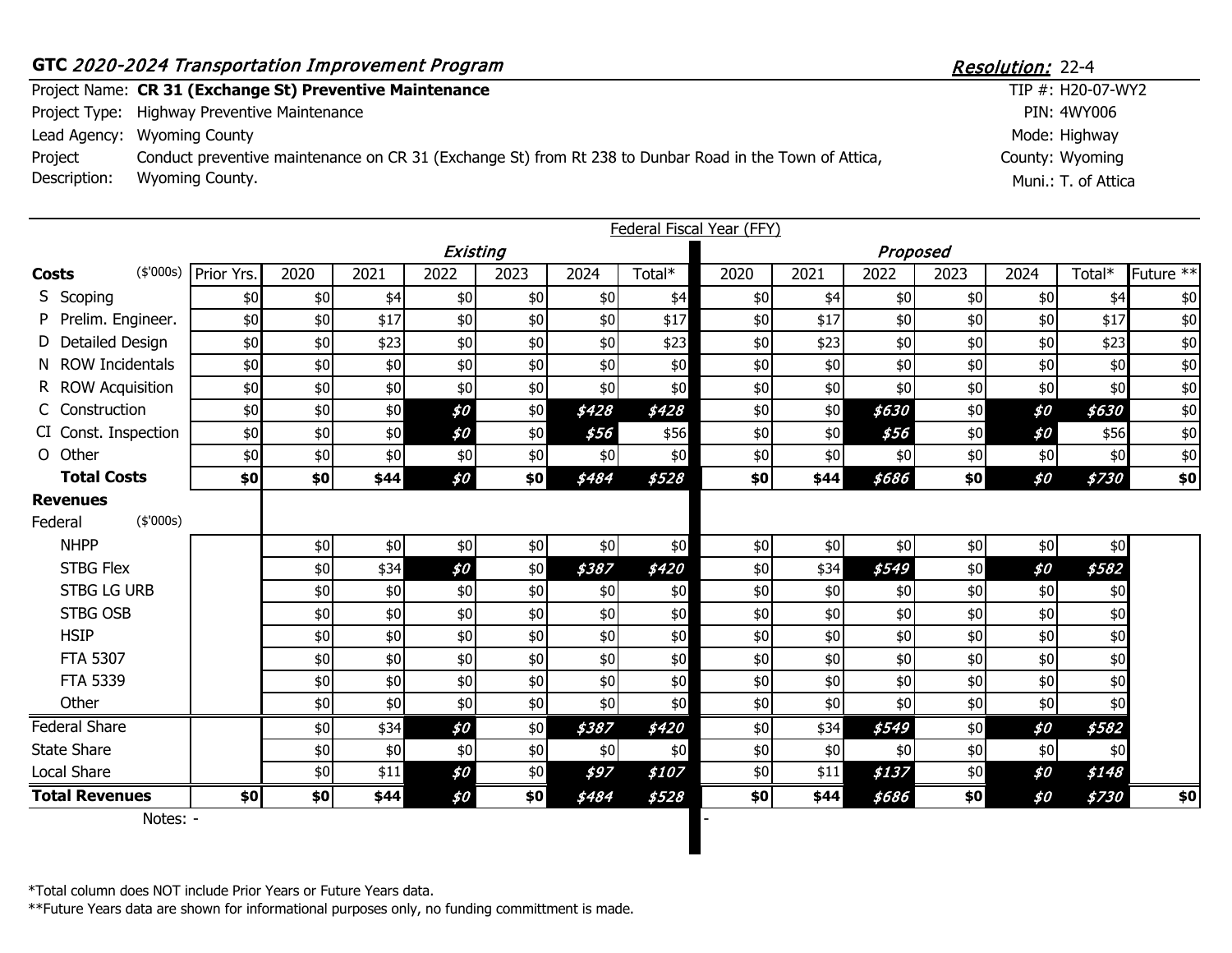# **RESOLUTION**

# **Resolution 22-5 Amending the** 2020-2024 TIP **by splitting the Pavement Markings for 2023 & 2024 project (TIP # H20-40-R43, PIN 4T3521)**

#### **WHEREAS,**

- 1. The 2020-2024 Transportation Improvement Program (TIP) identifies those projects to receive federal transportation funding within the seven-county GTC TIP area;
- 2. NYSDOT proposes the following change to the 2020-2024 TIP:
	- a. Pavement Markings for 2023 & 2024 (TIP  $#$  H20-40-R43, PIN 4T3521) Decrease the Total Cost from \$6,863,000 (\$3,431,500 Federal) to \$3,681,300 (\$1,840,600 Federal); Decrease a FFY 23 Detailed Design phase from \$54,200 (\$27,100 Federal) to \$27,000 (\$13,500 Federal); *Decrease* a FFY 22 Construction phase from \$6,200,000 (\$3,100,000 Federal) to \$3,322,000 (\$1,661,000 Federal); Decrease a FFY 22 Construction Inspection phase from \$608,800 (\$304,400 Federal) to \$332,200 (\$166,100 Federal); *Change* the Project Title to "Pavement Markings for 2023 & 2024 (Eastside)";
- 3. The source of Federal funds is the National Highway Performance Program;
- 4. The proposed change is described on the attached Project Detail Sheet;
- 5. The timing of this project is such that an amendment of the 2020-2024 TIP is now called for;
- 6. The Council is satisfied that this amendment of the 2020-2024 TIP is within the limits of reasonably expected funding resources and is consistent with the Long Range Transportation Plan.

- 1. That the Genesee Transportation Council amends the 2020-2024 TIP by splitting the Pavement Markings for 2023 & 2024 project (TIP # H20-40-R43, PIN 4T3521), and will update the existing TIP table accordingly; and
- 2. That this resolution takes effect immediately;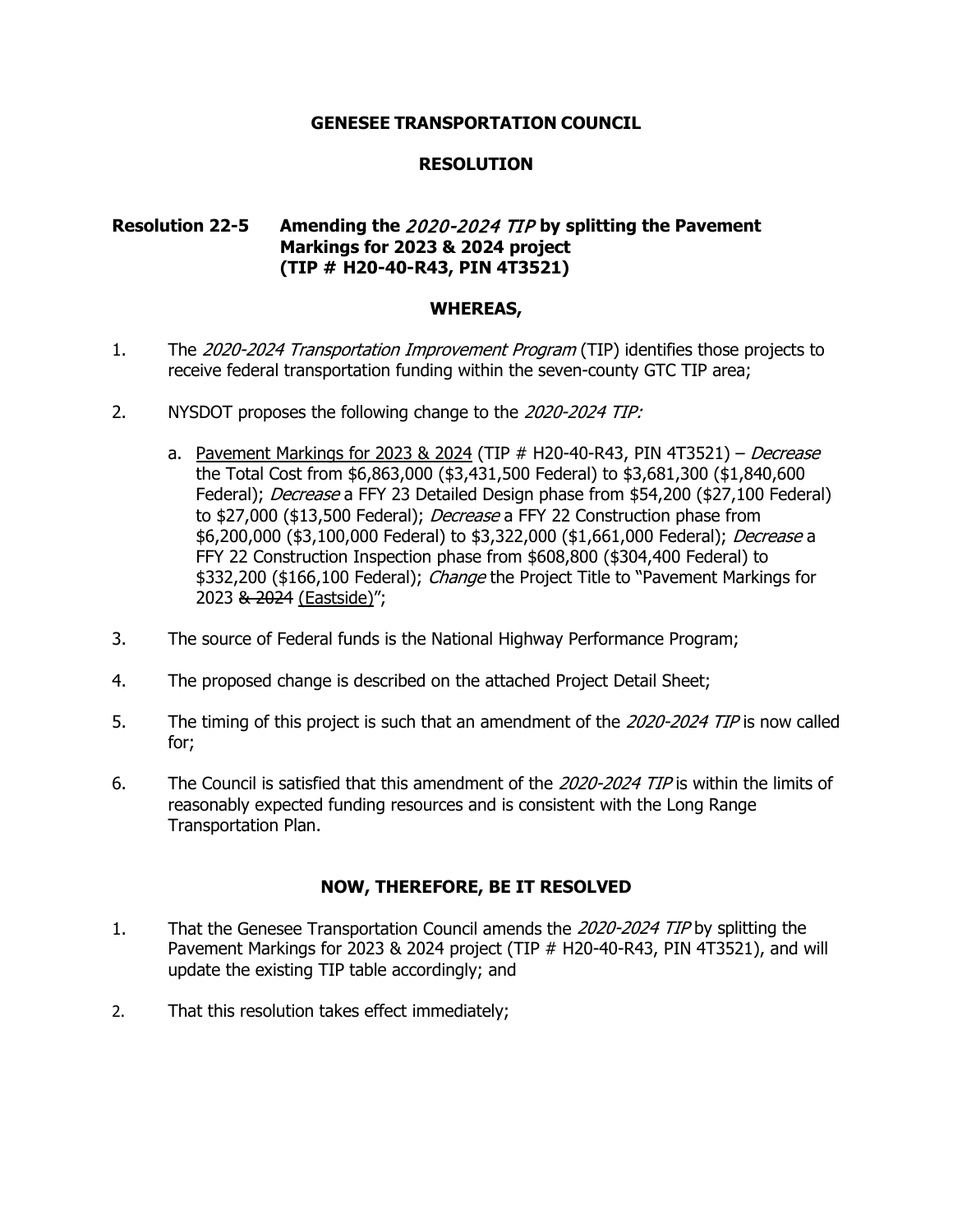The undersigned duly qualified Secretary of the Genesee Transportation Council certifies that the foregoing is a true and correct copy of a resolution adopted at a legally convened meeting of the Genesee Transportation Council held on February 24, 2022.

Date <u>\_\_\_\_\_\_\_\_\_\_\_\_\_\_</u>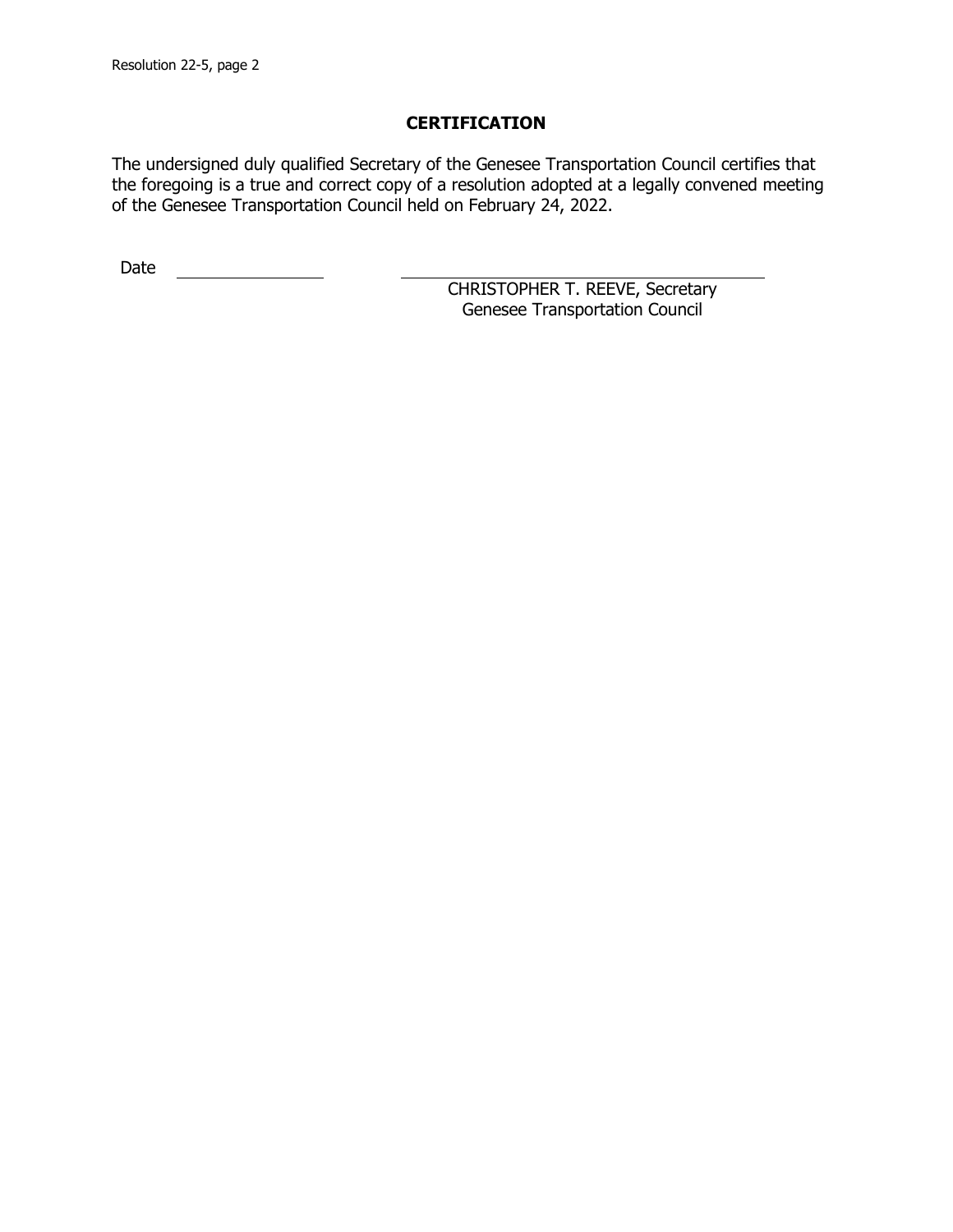# GTC 2020-2024 Transportation Improvement Program Resolution: 22-5

Project Name: TIP #: Pavement Markings (2023 & 2024 ) (Eastside)

Project Type: Highway Preventive Maintenance

Lead Agency: NYSDOT

Project Description: Replace and modify pavement markings for safety or operational reasons.

|                                         |            |      |      |          |       |      |         | Federal Fiscal Year (FFY) |      |         |      |      |         |                        |
|-----------------------------------------|------------|------|------|----------|-------|------|---------|---------------------------|------|---------|------|------|---------|------------------------|
|                                         |            |      |      | Existing |       |      |         | Proposed                  |      |         |      |      |         |                        |
| (\$'000s)<br><b>Costs</b>               | Prior Yrs. | 2020 | 2021 | 2022     | 2023  | 2024 | Total*  | 2020                      | 2021 | 2022    | 2023 | 2024 | Total*  | Future $*\overline{*}$ |
| S Scoping                               | \$0        | \$0  | \$0  | \$0      | \$0   | \$0  | \$0     | \$0                       | \$0  | \$0     | \$0  | \$0  | \$0     | \$0                    |
| P Prelim. Engineer.                     | \$0        | \$0  | \$0  | \$0      | \$0   | \$0  | \$0     | \$0                       | \$0  | \$0     | \$0  | \$0  | \$0     | \$0                    |
| D Detailed Design                       | \$0        | \$0  | \$0  | \$54     | $$0$$ | \$0  | \$54    | \$0                       | \$0  | \$27    | \$0  | \$0  | \$27    | \$0                    |
| N ROW Incidentals                       | \$0        | \$0  | \$0  | \$0      | \$0   | \$0  | \$0     | \$0                       | \$0  | \$0     | \$0  | \$0  | \$0     | $\$0$                  |
| R ROW Acquisition                       | \$0        | \$0  | \$0  | \$0      | \$0   | \$0  | \$0     | $$0$$                     | \$0  | \$0     | \$0  | \$0  | \$0     | $\$0$                  |
| C Construction                          | \$0        | \$0  | \$0  | \$6,200  | \$0   | \$0  | \$6,200 | \$0                       | \$0  | \$3,322 | \$0  | \$0  | \$3,322 | \$0                    |
| CI Const. Inspection                    | \$0        | \$0  | \$0  | \$609    | \$0   | \$0  | \$609   | \$0                       | \$0  | \$332   | \$0  | \$0  | \$332   | \$0                    |
| O Other                                 | \$0        | \$0  | \$0  | \$0      | \$0   | \$0  | \$0     | \$0                       | \$0  | \$0     | \$0  | \$0  | \$0     | $$0$                   |
| <b>Total Costs</b>                      | \$0        | \$0  | \$0  | \$6,863  | \$0   | \$0  | \$6,863 | \$0                       | \$0  | \$3,681 | \$0  | \$0  | \$3,681 | \$0                    |
| <b>Revenues</b><br>(\$'000s)<br>Federal |            |      |      |          |       |      |         |                           |      |         |      |      |         |                        |
| <b>NHPP</b>                             |            | \$0  | \$0  | \$3,432  | \$0   | \$0  | \$3,432 | \$0                       | \$0  | \$1,841 | \$0  | \$0  | \$1,841 |                        |
| <b>STBG Flex</b>                        |            | \$0  | \$0  | \$0      | \$0   | \$0  | \$0     | \$0                       | \$0  | \$0     | \$0  | \$0  | \$0     |                        |
| <b>STBG LG URB</b>                      |            | \$0  | \$0  | \$0      | $$0$$ | \$0  | \$0     | \$0                       | \$0  | \$0     | \$0  | \$0  | \$0     |                        |
| <b>STBG OSB</b>                         |            | \$0  | \$0  | \$0      | \$0   | \$0  | \$0     | \$0                       | \$0  | \$0     | \$0  | \$0  | \$0     |                        |
| <b>HSIP</b>                             |            | \$0  | \$0  | \$0      | \$0   | \$0  | \$0     | \$0                       | \$0  | \$0     | \$0  | \$0  | \$0     |                        |
| <b>FTA 5307</b>                         |            | \$0  | \$0  | \$0      | \$0   | \$0  | \$0     | \$0                       | \$0  | \$0     | \$0  | \$0  | \$0     |                        |
| FTA 5339                                |            | \$0  | \$0  | \$0      | \$0   | \$0  | \$0     | \$0                       | \$0  | \$0     | \$0  | \$0  | \$0     |                        |
| Other                                   |            | \$0  | \$0  | \$0      | \$0   | \$0  | \$0     | \$0                       | \$0  | \$0     | \$0  | \$0  | \$0     |                        |
| <b>Federal Share</b>                    |            | \$0  | \$0  | \$3,432  | \$0   | \$0  | \$3,432 | \$0                       | \$0  | \$1,841 | \$0  | \$0  | \$1,841 |                        |
| <b>State Share</b>                      |            | \$0  | \$0  | \$3,432  | \$0   | \$0  | \$3,432 | \$0                       | \$0  | \$1,841 | \$0  | \$0  | \$1,841 |                        |
| Local Share                             |            | \$0  | \$0  | \$0      | \$0   | \$0  | \$0     | \$0                       | \$0  | \$0     | \$0  | \$0  | \$0     |                        |
| <b>Total Revenues</b>                   | \$0        | \$0  | \$0  | \$6,863  | \$0   | \$0  | \$6,863 | \$0                       | \$0  | \$3,681 | \$0  | \$0  | \$3,681 | \$0                    |
| Notes:                                  |            |      |      |          |       |      |         |                           |      |         |      |      |         |                        |

County: Multiple  $TIP #: H20-40-R43$ PIN: 4T3521 Mode: Highway Muni.: Multiple

\*Total column does NOT include Prior Years or Future Years data.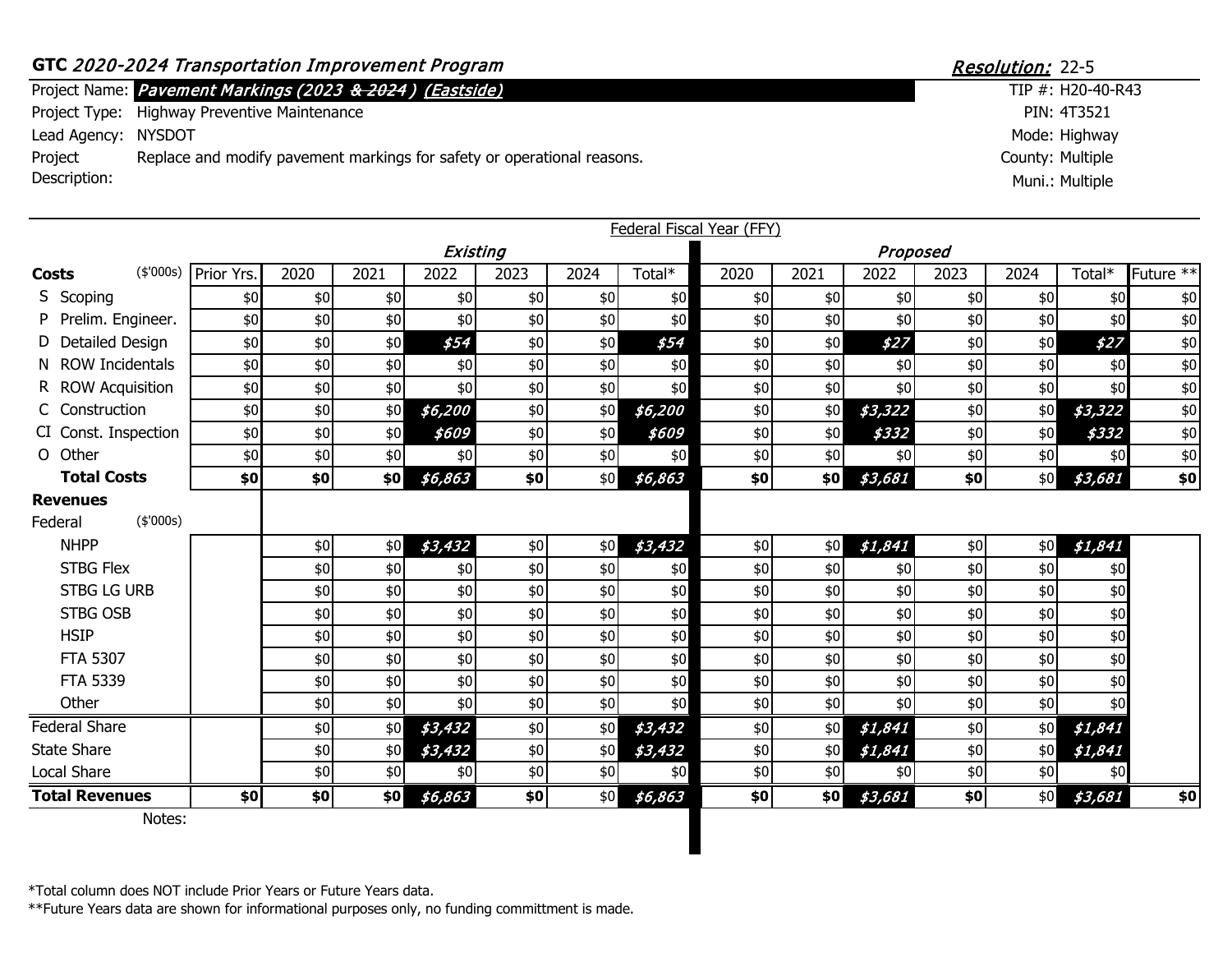# **RESOLUTION**

# **Resolution 22-6 Amending the** 2020-2024 TIP **by splitting the Pavement Markings for 2025 & 2026 project (TIP # H20-40-R43, PIN 4T3521)**

#### **WHEREAS,**

- 1. The 2020-2024 Transportation Improvement Program (TIP) identifies those projects to receive federal transportation funding within the seven-county GTC TIP area;
- 2. NYSDOT proposes the following change to the 2020-2024 TIP:
	- a. Pavement Markings for 2025 & 2026 (TIP  $#$  H20-41-R43, PIN 4T3522) Decrease the Total Cost from \$4,816,600 (\$2,408,300 Federal) to \$2,408,300 (\$1,190,350 Federal); Decrease a FFY 23 Detailed Design phase from \$55,200 (\$27,600 Federal) to \$27,600 (\$0 Federal); *Decrease* a FFY 24 Construction phase from \$4,140,400 (\$2,070,200 Federal) to \$2,070,200 (\$1,035,100 Federal); Decrease a FFY 24 Construction Inspection phase from \$621,000 (\$310,500 Federal) to \$310,500 (\$155,250 Federal); *Change* the Project Title to "Pavement Markings for 2025 & 2026 (Eastside)";
- 3. The source of Federal funds is the National Highway Performance Program;
- 4. The proposed change is described on the attached Project Detail Sheet;
- 5. The timing of this project is such that an amendment of the 2020-2024 TIP is now called for;
- 6. The Council is satisfied that this amendment of the 2020-2024 TIP is within the limits of reasonably expected funding resources and is consistent with the Long Range Transportation Plan.

- 1. That the Genesee Transportation Council amends the 2020-2024 TIP by splitting the Pavement Markings for 2023 & 2024 project (TIP # H20-41-R43, PIN 4T3522), and will update the existing TIP table accordingly; and
- 2. That this resolution takes effect immediately;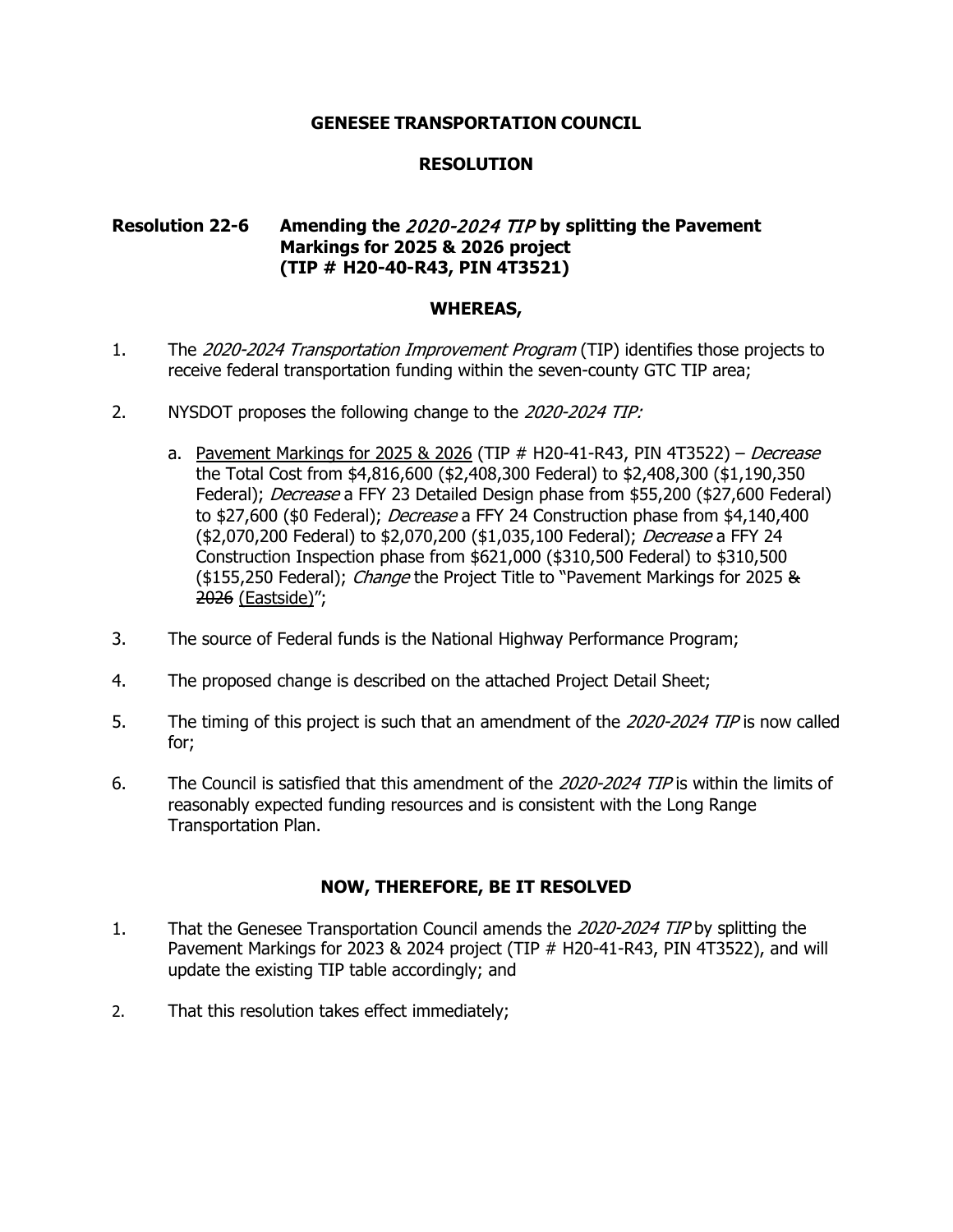The undersigned duly qualified Secretary of the Genesee Transportation Council certifies that the foregoing is a true and correct copy of a resolution adopted at a legally convened meeting of the Genesee Transportation Council held on February 24, 2022.

Date <u>\_\_\_\_\_\_\_\_\_\_\_\_\_\_</u>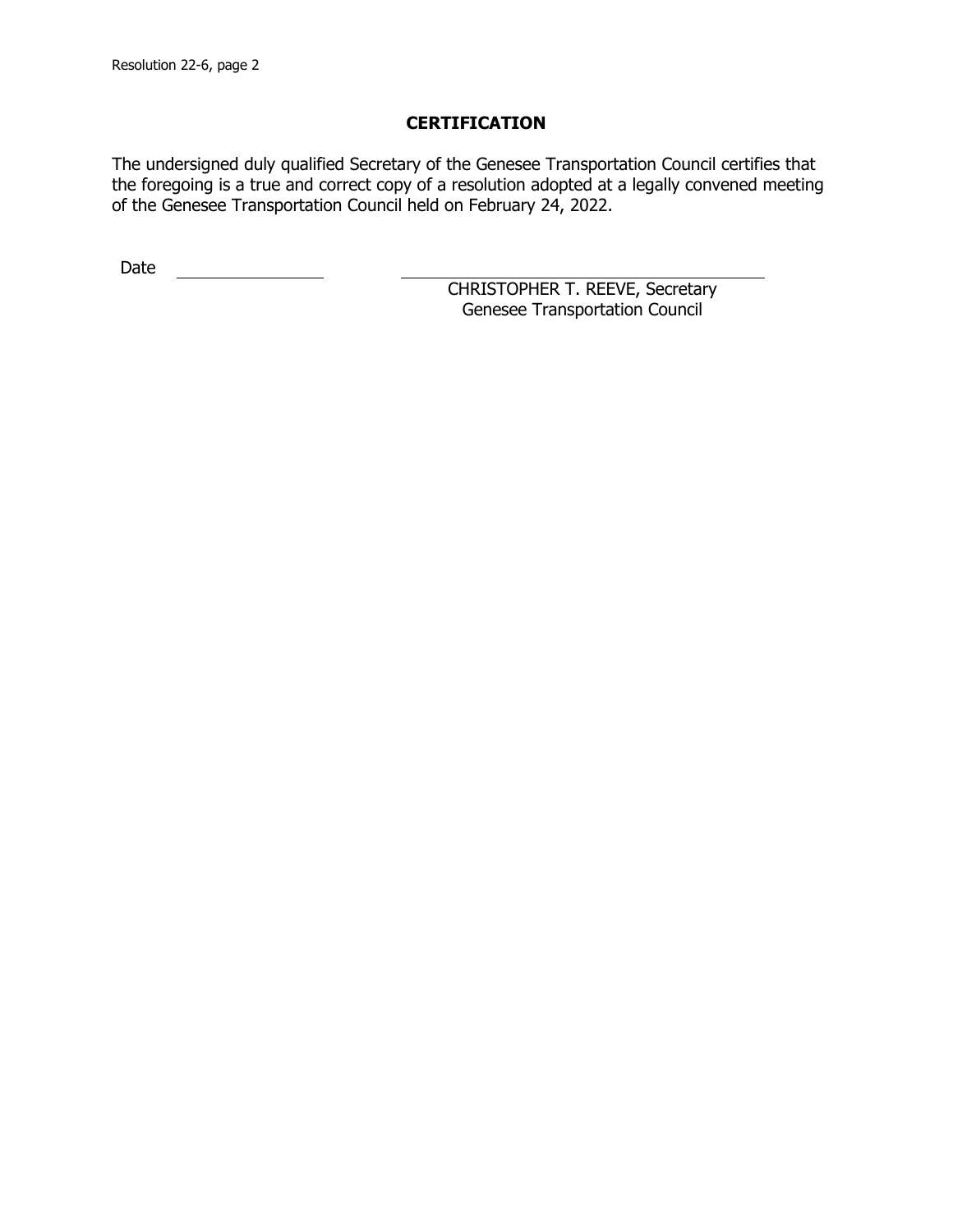# GTC 2020-2024 Transportation Improvement Program Resolution: 22-6

Project Name: TIP #: Pavement Markings (2025 & 2026 ) (Eastside)

Project Type: Highway Preventive Maintenance

Lead Agency: NYSDOT

Project Description: Replace and modify pavement markings for safety or operational reasons.

|                    |                       |            |       |       |          |       |         |         | Federal Fiscal Year (FFY) |      |          |      |                       |         |                        |
|--------------------|-----------------------|------------|-------|-------|----------|-------|---------|---------|---------------------------|------|----------|------|-----------------------|---------|------------------------|
|                    |                       |            |       |       | Existing |       |         |         |                           |      | Proposed |      |                       |         |                        |
| <b>Costs</b>       | (\$'000s)             | Prior Yrs. | 2020  | 2021  | 2022     | 2023  | 2024    | Total*  | 2020                      | 2021 | 2022     | 2023 | 2024                  | Total*  | Future $*\overline{*}$ |
| S Scoping          |                       | \$0        | \$0   | \$0   | \$0      | \$0   | \$0     | \$0     | \$0                       | \$0  | \$0      | \$0  | \$0                   | \$0     | \$0                    |
|                    | P Prelim. Engineer.   | \$0        | \$0   | $$0$$ | \$0      | \$0   | \$0     | \$0     | $$0$$                     | \$0  | \$0      | \$0  | \$0                   | \$0     | \$0                    |
|                    | D Detailed Design     | \$0        | \$0   | \$0   | \$0      | \$55  | \$0     | \$55    | \$0                       | \$0  | \$0      | \$28 | \$0                   | \$28    | \$0                    |
|                    | N ROW Incidentals     | \$0        | \$0   | \$0   | \$0      | \$0   | \$0     | \$0     | \$0                       | \$0  | \$0      | \$0  | \$0                   | \$0     | \$0                    |
|                    | R ROW Acquisition     | \$0        | \$0   | \$0   | \$0      | \$0   | \$0     | \$0     | \$0                       | \$0  | \$0      | \$0  | \$0                   | \$0     | \$0                    |
|                    | C Construction        | \$0        | $$0$$ | \$0   | \$0      | \$0   | \$4,140 | \$4,140 | $$0$$                     | \$0  | \$0      | \$0  | \$2,070               | \$2,070 | \$0                    |
|                    | CI Const. Inspection  | \$0        | \$0   | \$0   | \$0      | \$0   | \$621   | \$621   | \$0                       | \$0  | \$0      | \$0  | \$311                 | \$311   | \$0                    |
| O Other            |                       | \$0        | $$0$$ | \$0   | \$0      | \$0   | \$0     | \$0     | $$0$$                     | \$0  | \$0      | \$0  | \$0                   | \$0     | \$0                    |
|                    | <b>Total Costs</b>    | \$0        | \$0   | \$0   | \$0      | \$55  | \$4,761 | \$4,817 | \$0                       | \$0  | \$0      | \$28 | \$2,381               | \$2,408 | \$0                    |
| <b>Revenues</b>    |                       |            |       |       |          |       |         |         |                           |      |          |      |                       |         |                        |
| Federal            | (\$'000s)             |            |       |       |          |       |         |         |                           |      |          |      |                       |         |                        |
|                    | <b>NHPP</b>           |            | \$0   | \$0   | \$0      | \$28  | \$2,381 | \$2,408 | \$0                       | \$0  | \$0      | \$0  | <i><b>\$1,190</b></i> | \$1,190 |                        |
|                    | <b>STBG Flex</b>      |            | \$0   | \$0   | \$0      | \$0   | \$0     | \$0     | $$0$$                     | \$0  | \$0      | \$0  | \$0                   | \$0     |                        |
|                    | <b>STBG LG URB</b>    |            | \$0   | \$0   | \$0      | \$0   | \$0     | \$0     | \$0                       | \$0  | \$0      | \$0  | \$0                   | \$0     |                        |
|                    | <b>STBG OSB</b>       |            | \$0   | \$0   | \$0      | $$0$$ | \$0     | \$0     | $$0$$                     | \$0  | \$0      | \$0  | \$0                   | \$0     |                        |
| <b>HSIP</b>        |                       |            | \$0   | \$0   | \$0      | \$0   | \$0     | \$0     | \$0                       | \$0  | \$0      | \$0  | \$0                   | \$0     |                        |
|                    | <b>FTA 5307</b>       |            | \$0   | \$0   | \$0      | \$0   | \$0     | \$0     | \$0                       | \$0  | \$0      | \$0  | \$0                   | \$0     |                        |
|                    | FTA 5339              |            | \$0   | \$0   | \$0      | \$0   | \$0     | \$0     | \$0                       | \$0  | \$0      | \$0  | \$0                   | \$0     |                        |
|                    | Other                 |            | \$0   | \$0   | \$0      | \$0   | \$0     | \$0     | \$0                       | \$0  | \$0      | \$0  | \$0                   | \$0     |                        |
|                    | <b>Federal Share</b>  |            | \$0   | \$0   | \$0      | \$28  | \$2,381 | \$2,408 | \$0                       | \$0  | \$0      | \$0  | \$1,190               | \$1,190 |                        |
| <b>State Share</b> |                       |            | \$0   | $$0$  | \$0      | \$28  | \$2,381 | \$2,408 | \$0                       | \$0  | \$0      | \$28 | \$1,190               | \$1,218 |                        |
| Local Share        |                       |            | \$0   | \$0   | \$0      | \$0   | \$0     | \$0     | \$0                       | \$0  | \$0      | \$0  | \$0                   | \$0     |                        |
|                    | <b>Total Revenues</b> | \$0        | \$0   | \$0   | \$0      | \$55  | \$4,761 | \$4,817 | \$0                       | \$0  | \$0      | \$28 | \$2,381               | \$2,408 | \$0                    |

County: Multiple  $TIP #: H20-41-R43$ PIN: 4T3522 Mode: Highway Muni.: Multiple

Notes: Modified 8-1-2019 (PC Res. 19-25). Modified 8-1-2019 (PC Res. 19-25).

\*Total column does NOT include Prior Years or Future Years data.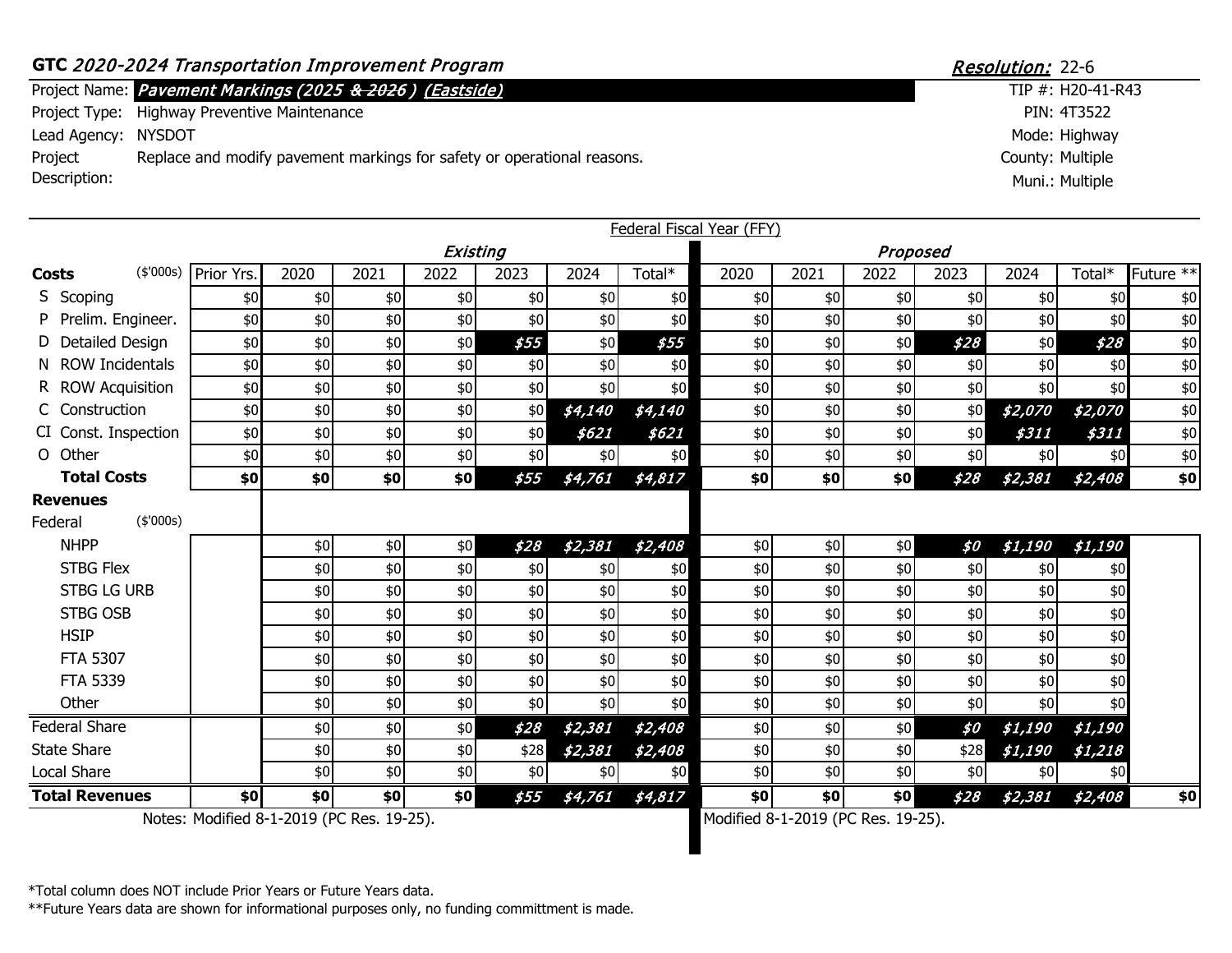## **RESOLUTION**

# **Resolution 22-7 Amending the** 2020-2024 TIP **by adding the Pavement Markings for 2024 (Westside) project (TIP # H20-69-R43, PIN 4T3524)**

#### **WHEREAS,**

- 1. The 2020-2024 Transportation Improvement Program (TIP) identifies those projects to receive federal transportation funding within the seven-county GTC TIP area;
- 2. NYSDOT proposes the following change to the 2020-2024 TIP:
	- a. Pavement Markings for 2024 (Westside) (TIP  $#$  H20-69-R43, PIN 4T3524) Add a New Project with a Total Cost of \$3,181,800 (\$13,600 Federal); Add a FFY 22 Detailed Design phase of \$27,200 (\$13,600 Federal); Add a FFY 23 Construction phase of \$2,878,000 (\$0 Federal); Add a FFY 23 Construction Inspection phase of \$276,600 (\$0 Federal);
- 3. The source of Federal funds is the National Highway Performance Program;
- 4. The proposed change is described on the attached Project Detail Sheet;
- 5. The timing of this project is such that an amendment of the 2020-2024 TIP is now called for;
- 6. The Council is satisfied that this amendment of the 2020-2024 TIP is within the limits of reasonably expected funding resources and is consistent with the Long Range Transportation Plan.

- 1. That the Genesee Transportation Council amends the 2020-2024 TIP by adding the Pavement Markings for 2024 (Westside) project (TIP # H20-69-R43, PIN 4T3524), and will update the existing TIP table accordingly; and
- 2. That this resolution takes effect immediately;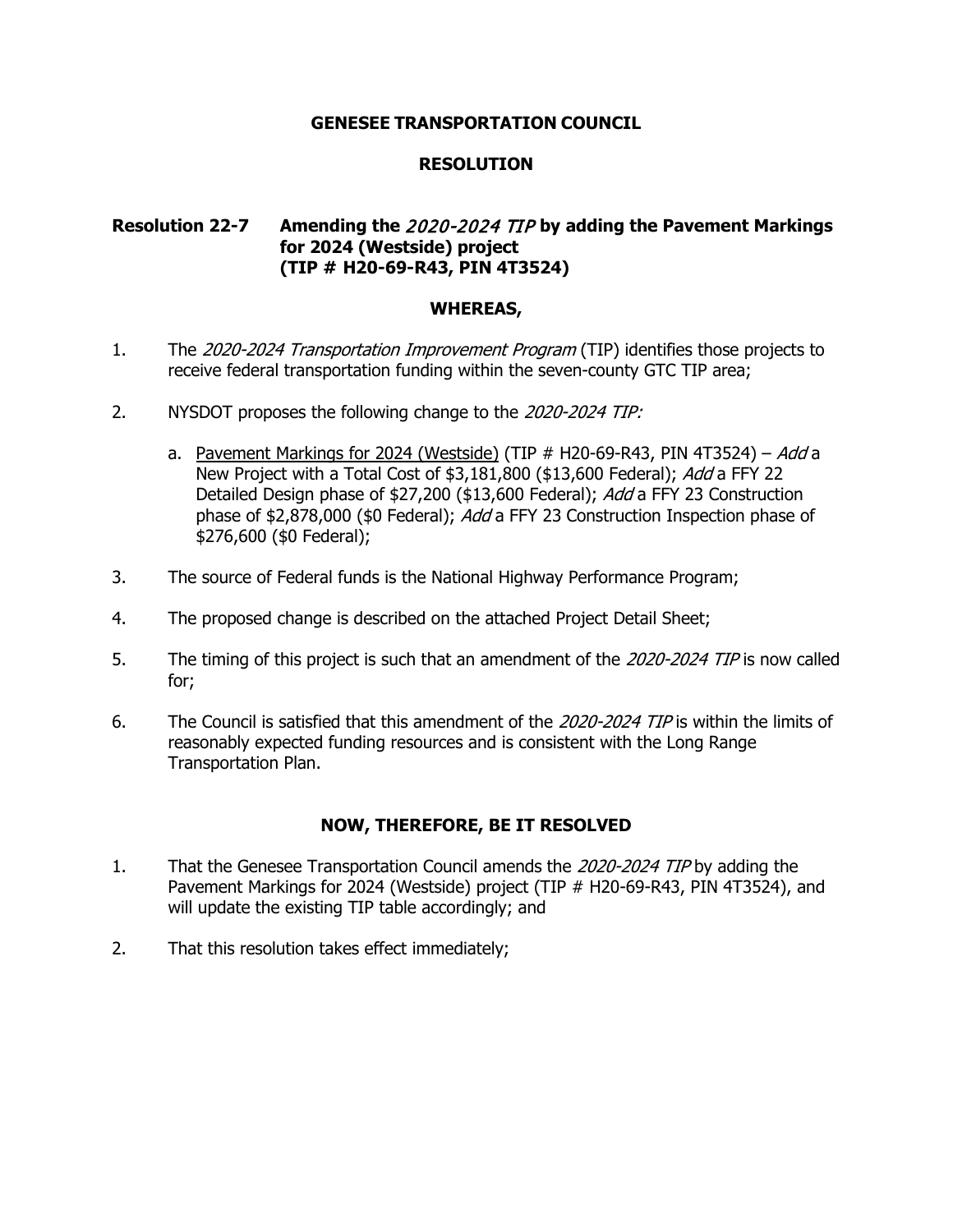The undersigned duly qualified Secretary of the Genesee Transportation Council certifies that the foregoing is a true and correct copy of a resolution adopted at a legally convened meeting of the Genesee Transportation Council held on February 24, 2022.

Date <u>\_\_\_\_\_\_\_\_\_\_\_\_\_\_</u>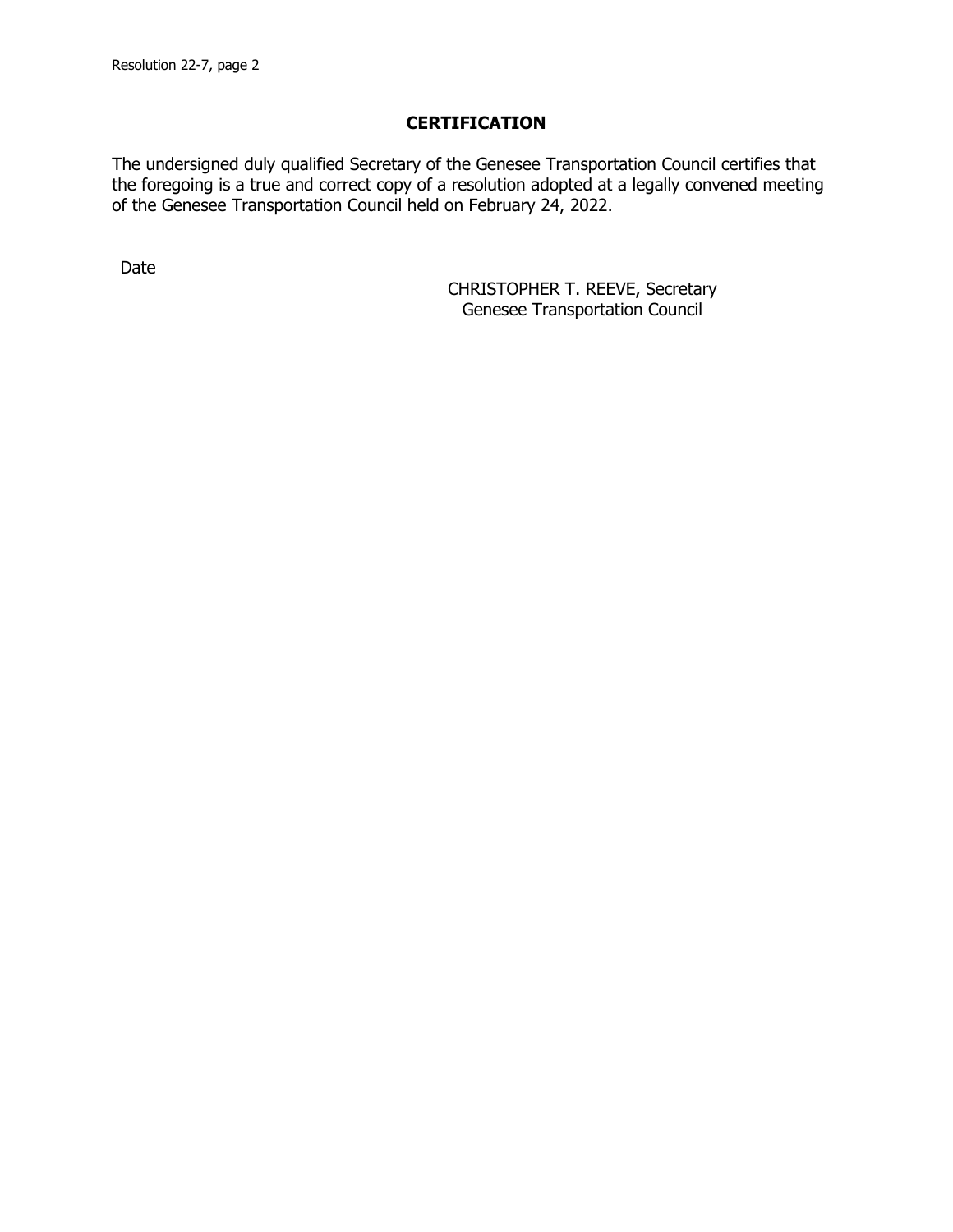#### **GTC** 2020-2024 Transportation Improvement Program Resolution: 22-7 Project Name: Pavement Markings for 2024 (Westside) Project Type: Highway Preventive Maintenance Lead Agency: NYSDOT County: Multiple  $TIP #: H20-69-R43$ PIN: 4T3524 Mode: Highway Project Description: Replace and modify pavement markings for safety or operational reasons. Muni.: Multiple

|                                         |            |       |               |          |      |       |          | <b>Federal Fiscal Year (FFY)</b> |      |          |         |      |         |                |
|-----------------------------------------|------------|-------|---------------|----------|------|-------|----------|----------------------------------|------|----------|---------|------|---------|----------------|
|                                         |            |       |               | Existing |      |       |          |                                  |      | Proposed |         |      |         |                |
| (\$'000s)<br><b>Costs</b>               | Prior Yrs. | 2020  | 2021          | 2022     | 2023 | 2024  | Total*   | 2020                             | 2021 | 2022     | 2023    | 2024 | Total*  | Future **      |
| S Scoping                               | \$0        | \$0   | \$0           | \$0      | \$0  | \$0   | \$0      | \$0                              | \$0  | \$0      | \$0     | \$0  | \$0     | $$0$$          |
| P Prelim. Engineer.                     | \$0        | \$0   | \$0           | \$0      | \$0  | \$0   | \$0      | \$0                              | \$0  | \$0      | \$0     | \$0  | \$0     | $\$0$          |
| D Detailed Design                       | \$0        | \$0   | \$0           | \$0      | \$0  | \$0   | \$0      | $$0$$                            | \$0  | \$27     | \$0     | \$0  | \$27    | $$0$$          |
| N ROW Incidentals                       | \$0        | \$0   | \$0           | \$0      | \$0  | \$0   | \$0      | \$0                              | \$0  | \$0      | \$0     | \$0  | \$0     | $$0$$          |
| R ROW Acquisition                       | \$0        | $$0$$ | \$0           | \$0      | \$0  | \$0   | \$0      | \$0                              | \$0  | \$0      |         | \$0  | \$0     | $\$0$          |
| C Construction                          | \$0        | \$0   | \$0           | \$0      | \$0  | \$0   | \$0      | $$0$$                            | \$0  | \$0      | \$2,878 | \$0  | \$2,878 | $$0$$          |
| CI Const. Inspection                    | \$0        | \$0   | \$0           | \$0      | \$0  | \$0\$ | \$0      | $$0$$                            | \$0  | \$0      | \$277   | \$0  | \$277   | $$0$$          |
| O Other                                 | \$0        | \$0   | \$0           | \$0      | \$0  | \$0   | \$0      | \$0                              | \$0  | \$0      | \$0     | \$0  | \$0     | $$0$$          |
| <b>Total Costs</b>                      | \$0        | \$0   | \$0           | \$0      | \$0  | \$0   | \$0      | \$0                              | \$0] | \$27     | \$3,155 | \$0  | \$3,182 | \$0            |
| <b>Revenues</b><br>(\$'000s)<br>Federal |            |       |               |          |      |       |          |                                  |      |          |         |      |         |                |
| <b>NHPP</b>                             |            | \$0   | \$0           | \$0      | \$0  | \$0   | \$0      | \$0                              | \$0  | \$14     | \$0     | \$0  | \$14    |                |
| <b>STBG Flex</b>                        |            | \$0   | \$0           | \$0      | \$0  | \$0   | \$0      | \$0                              | \$0  | \$0      | \$0     | \$0  | \$0     |                |
| <b>STBG LG URB</b>                      |            | \$0   | \$0           | \$0      | \$0  | \$0   | \$0      | \$0                              | \$0  | \$0      | \$0     | \$0  | \$0     |                |
| <b>STBG OSB</b>                         |            | \$0   | \$0           | \$0      | \$0  | \$0   | \$0      | $$0$$                            | \$0  | \$0      | \$0     | \$0  | \$0     |                |
| <b>HSIP</b>                             |            | \$0   | \$0           | \$0      | \$0  | \$0   | \$0      | \$0                              | \$0  | \$0      | \$0     | \$0  | \$0     |                |
| FTA 5307                                |            | \$0   | \$0           | \$0      | \$0  | \$0   | \$0      | $$0$$                            | \$0  | \$0      | \$0     | \$0  | \$0     |                |
| FTA 5339                                |            | \$0   | \$0           | \$0      | \$0  | \$0   | \$0      | $$0$$                            | \$0  | \$0      | \$0     | \$0  | \$0     |                |
| Other                                   |            | \$0   | \$0           | \$0      | \$0  | $$0$$ | \$0      | \$0                              | \$0  | \$0      | \$0     | \$0  | \$0     |                |
| <b>Federal Share</b>                    |            | \$0   | $\frac{1}{6}$ | \$0      | \$0  | \$0   | \$0      | \$0                              | \$0  | \$14     | \$0     | \$0  | \$14    |                |
| <b>State Share</b>                      |            | \$0   | \$0           | \$0      | \$0  | \$0   | \$0      | \$0                              | \$0  | \$14     | \$3,155 | \$0  | \$3,168 |                |
| Local Share                             |            | \$0   | \$0           | \$0      | \$0  | \$0   | \$0      | \$0                              | \$0  | \$0      | \$0     | \$0  | \$0     |                |
| <b>Total Revenues</b>                   | \$0]       | \$0   | \$0           | \$0      | \$0  | \$0   | \$0      | \$0                              | \$0  | \$27     | \$3,155 | \$0  | \$3,182 | \$0            |
| Notes:                                  |            |       |               |          |      |       | $\Omega$ |                                  |      |          |         |      |         | $\overline{0}$ |
|                                         |            |       |               |          |      |       |          |                                  |      |          |         |      |         |                |

\*Total column does NOT include Prior Years or Future Years data.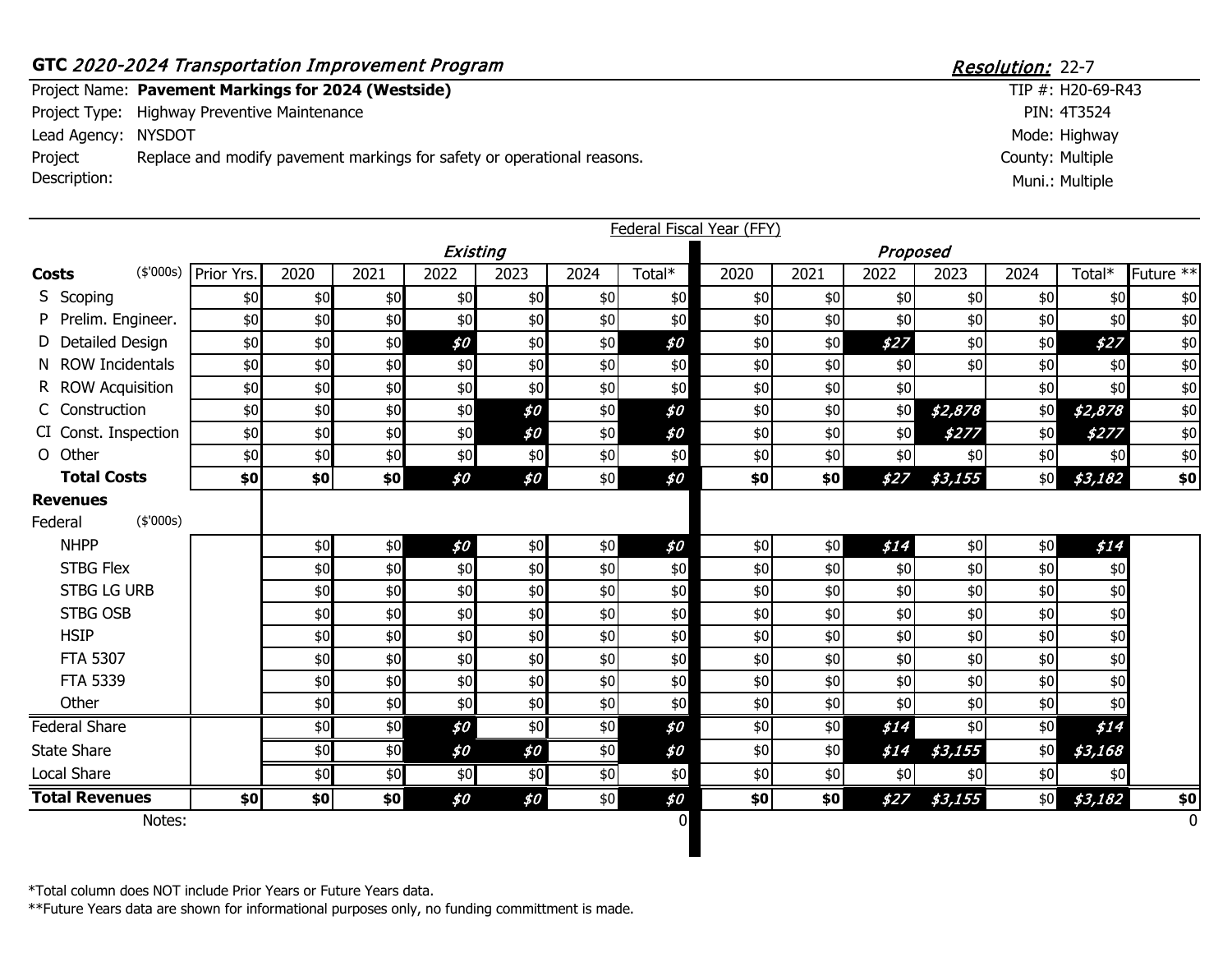## **RESOLUTION**

# **Resolution 22-8 Amending the** 2020-2024 TIP **by adding the Pavement Markings for 2026 (Westside) project (TIP # H20-70-R43, PIN 4T3525)**

#### **WHEREAS,**

- 1. The 2020-2024 Transportation Improvement Program (TIP) identifies those projects to receive federal transportation funding within the seven-county GTC TIP area;
- 2. NYSDOT proposes the following change to the 2020-2024 TIP:
	- a. Pavement Markings for 2026 (Westside) (TIP  $#$  H20-70-R43, PIN 4T3525) Add a New Project with a Total Cost of \$27,600 (\$13,800 Federal); Add a FFY 24 Detailed Design phase of \$27,600 (\$13,800 Federal);
- 3. The source of Federal funds is the National Highway Performance Program;
- 4. The proposed change is described on the attached Project Detail Sheet;
- 5. The timing of this project is such that an amendment of the 2020-2024 TIP is now called for;
- 6. The Council is satisfied that this amendment of the 2020-2024 TIP is within the limits of reasonably expected funding resources and is consistent with the Long Range Transportation Plan.

- 1. That the Genesee Transportation Council amends the 2020-2024 TIP by adding the Pavement Markings for 2026 (Westside) project (TIP # H20-70-R43, PIN 4T3526), and will update the existing TIP table accordingly; and
- 2. That this resolution takes effect immediately;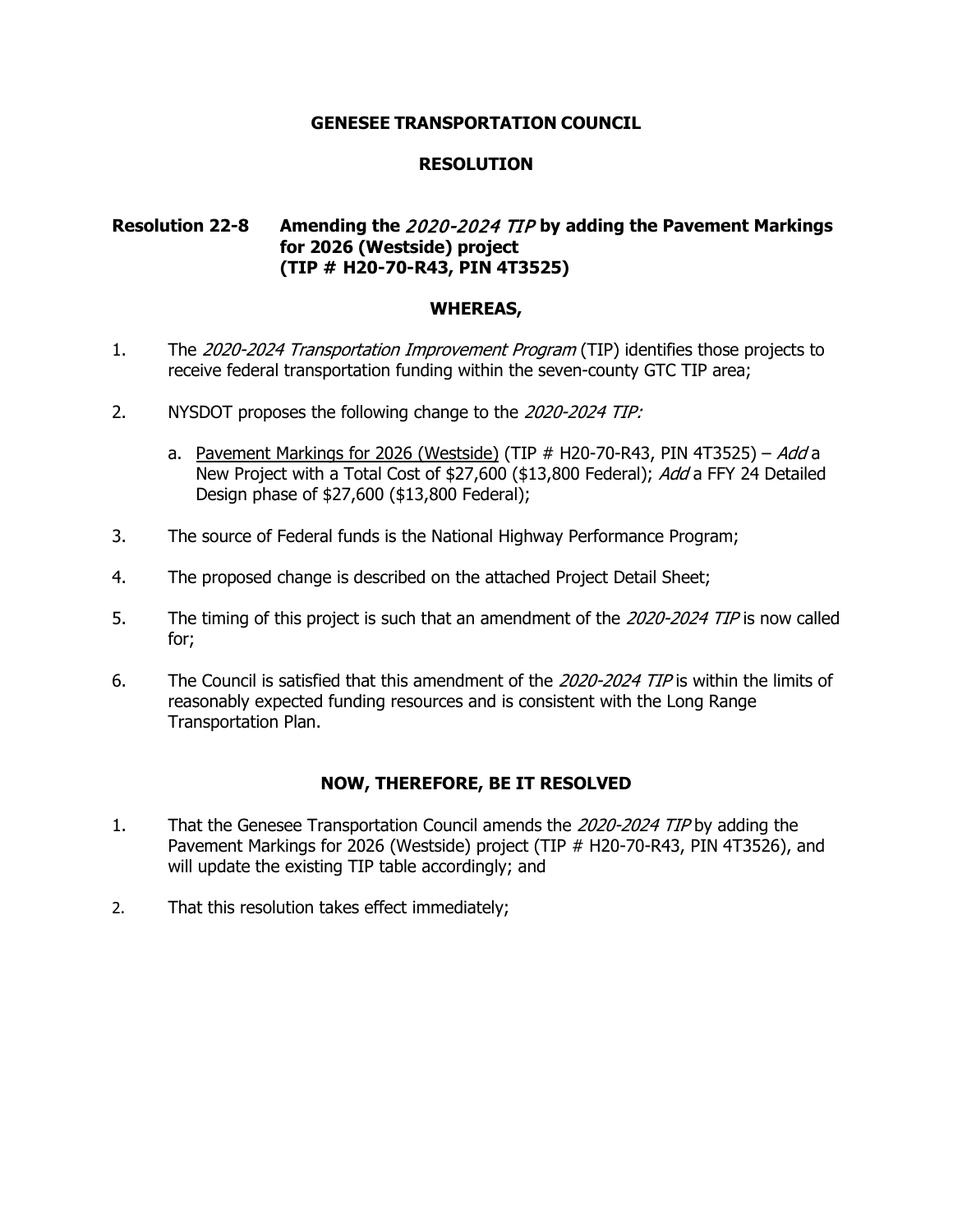The undersigned duly qualified Secretary of the Genesee Transportation Council certifies that the foregoing is a true and correct copy of a resolution adopted at a legally convened meeting of the Genesee Transportation Council held on February 24, 2022.

Date <u>\_\_\_\_\_\_\_\_\_\_\_\_\_\_</u>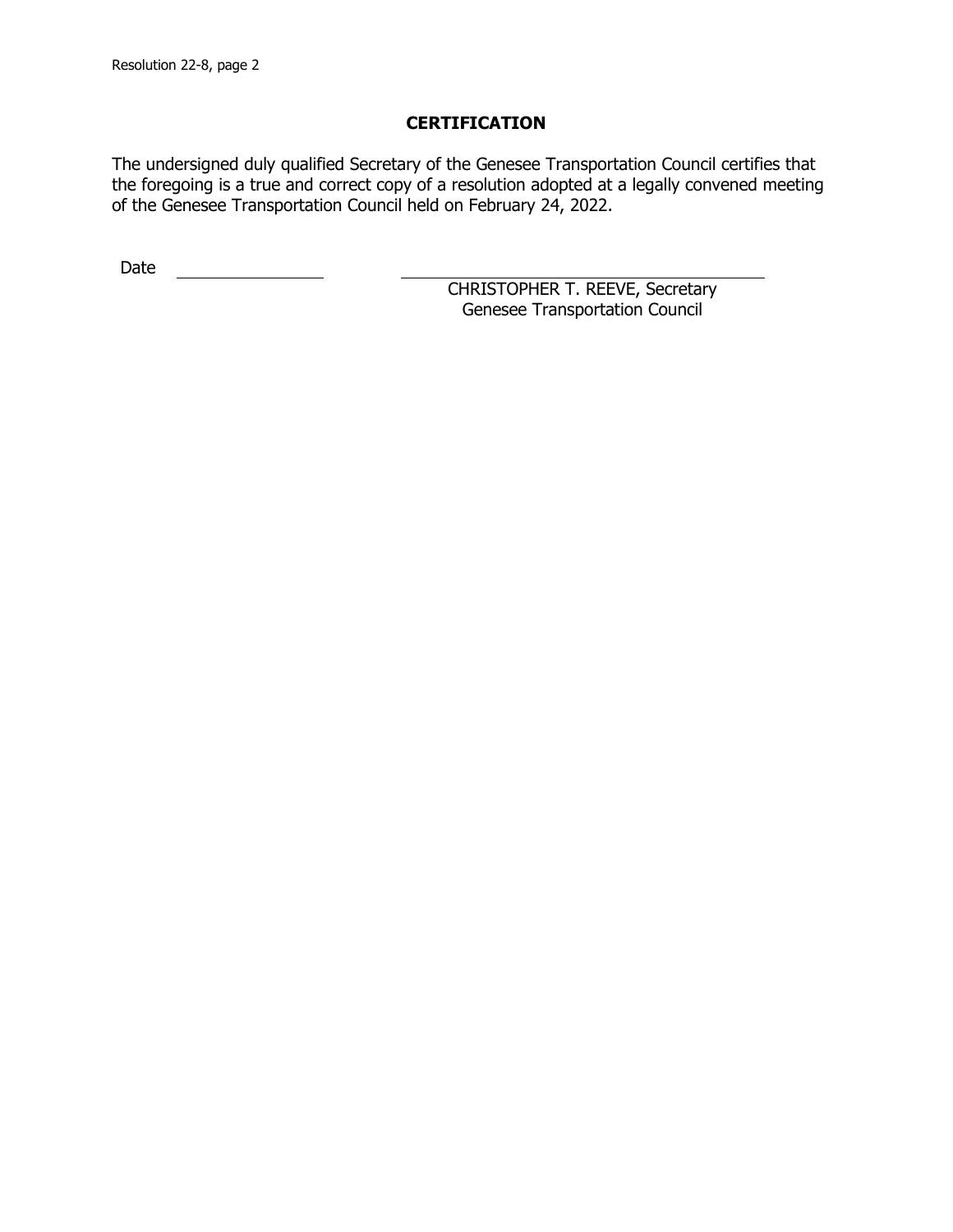#### GTC 2020-2024 Transportation Improvement Program Resolution: 22-8 Project Name: Pavement Markings for 2026 (Westside) Project Type: Highway Preventive Maintenance Lead Agency: NYSDOT County: Multiple  $TIP #: H20-70-R43$ PIN: 4T3525 Mode: Highway Project Description: Replace and modify pavement markings for safety or operational reasons. Muni.: Multiple

|                                         |            |       |      |               |      |      |        | <b>Federal Fiscal Year (FFY)</b> |       |          |       |      |        |           |
|-----------------------------------------|------------|-------|------|---------------|------|------|--------|----------------------------------|-------|----------|-------|------|--------|-----------|
|                                         |            |       |      | Existing      |      |      |        |                                  |       | Proposed |       |      |        |           |
| (\$'000s)<br><b>Costs</b>               | Prior Yrs. | 2020  | 2021 | 2022          | 2023 | 2024 | Total* | 2020                             | 2021  | 2022     | 2023  | 2024 | Total* | Future ** |
| S Scoping                               | \$0        | \$0   | \$0  | \$0           | \$0  | \$0  | \$0    | \$0                              | \$0   | \$0      | \$0   | \$0  | \$0    | $$0$$     |
| P Prelim. Engineer.                     | \$0        | \$0   | \$0  | \$0           | \$0  | \$0  | \$0    | \$0                              | \$0   | \$0      | \$0   | \$0  | \$0    | \$0       |
| D Detailed Design                       | \$0        | $$0$  | \$0  | \$0           | \$0  | \$0  | \$0    | $$0$$                            | \$0   | \$0      | \$0   | \$28 | \$28   | \$0       |
| N ROW Incidentals                       | \$0        | \$0   | \$0  | \$0           | \$0  | \$0  | \$0    | \$0                              | \$0   | \$0      | \$0   | \$0  | \$0    | \$0       |
| R ROW Acquisition                       | \$0        | $$0$$ | \$0  | \$0           | \$0  | \$0  | \$0    | $$0$$                            | \$0   | \$0      | $$0$$ | \$0  | \$0    | \$0       |
| C Construction                          | \$0        | $$0$$ | \$0  | \$0           | \$0  | \$0  | \$0    | \$0                              | \$0   | \$0      | \$0   | \$0  | \$0    | \$2,070   |
| CI Const. Inspection                    | \$0        | \$0   | \$0  | \$0           | \$0  | \$0  | \$0    | \$0                              | \$0   | \$0      | \$0   | \$0  | \$0    | \$311     |
| O Other                                 | \$0        | $$0$  | \$0  | \$0           | \$0  | \$0  | \$0    | \$0                              | \$0   | \$0      | $$0$$ | \$0  | \$0    | \$0       |
| <b>Total Costs</b>                      | \$0        | \$0   | \$0  | \$0           | \$0  | \$0  | \$0    | \$0                              | \$0   | \$0      | \$0   | \$28 | \$28   | \$2,381   |
| <b>Revenues</b><br>(\$'000s)<br>Federal |            |       |      |               |      |      |        |                                  |       |          |       |      |        |           |
| <b>NHPP</b>                             |            | $$0$  | \$0  | \$0           | \$0  | \$0  | \$0    | $$0$$                            | $$0$$ | \$0      | $$0$$ | \$14 | \$14   |           |
| <b>STBG Flex</b>                        |            | \$0   | \$0  | \$0           | \$0  | \$0  | \$0    | \$0                              | \$0   | \$0      | \$0   | \$0  | \$0    |           |
| <b>STBG LG URB</b>                      |            | \$0   | \$0  | \$0           | \$0  | \$0  | \$0    | \$0                              | \$0   | \$0      | $$0$$ | \$0  | \$0    |           |
| <b>STBG OSB</b>                         |            | $$0$  | \$0  | \$0           | \$0  | \$0  | \$0    | $$0$$                            | \$0   | \$0      | $$0$$ | \$0  | \$0    |           |
| <b>HSIP</b>                             |            | $$0$$ | \$0  | \$0           | \$0  | \$0  | \$0    | $$0$$                            | \$0   | \$0      | $$0$$ | \$0  | \$0    |           |
| FTA 5307                                |            | \$0   | \$0  | \$0           | \$0  | \$0  | \$0    | \$0                              | \$0   | \$0      | \$0   | \$0  | \$0    |           |
| FTA 5339                                |            | \$0   | \$0  | \$0           | \$0  | \$0  | \$0    | $$0$$                            | \$0   | \$0      | \$0   | \$0  | \$0    |           |
| Other                                   |            | \$0   | \$0  | \$0           | \$0  | \$0  | \$0    | \$0                              | \$0   | \$0      | \$0   | \$0  | \$0    |           |
| <b>Federal Share</b>                    |            | \$0   | \$0  | \$0           | \$0  | \$0  | \$0    | \$0                              | \$0   | \$0      | \$0   | \$14 | \$14   |           |
| <b>State Share</b>                      |            | \$0   | \$0  | $\frac{4}{6}$ | \$0  | \$0  | \$0    | \$0                              | \$0   | \$0      | \$0   | \$0  | \$0    |           |
| Local Share                             |            | \$0   | \$0  | \$0           | \$0  | \$0  | \$0    | \$0                              | \$0   | \$0      | \$0   | \$0  | \$0    |           |
| <b>Total Revenues</b>                   | \$0        | \$0   | \$0  | \$0           | \$0  | \$0  | \$0    | \$0                              | \$0   | \$0      | \$0   | \$14 | \$14   | \$2,381   |
| Notes:                                  |            |       |      |               |      |      | 0      |                                  |       |          |       |      |        | $\Omega$  |
|                                         |            |       |      |               |      |      |        |                                  |       |          |       |      |        |           |

\*Total column does NOT include Prior Years or Future Years data.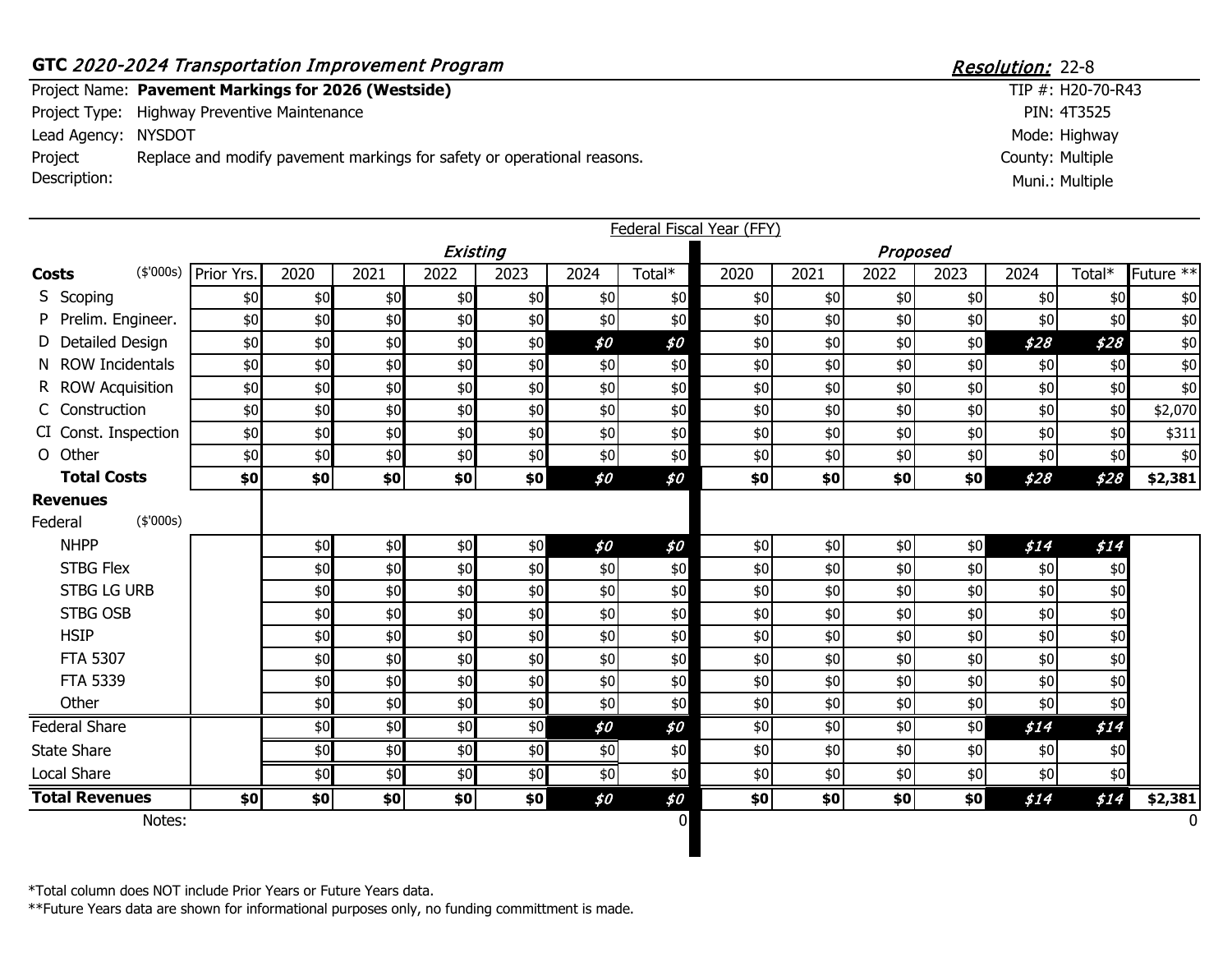## **RESOLUTION**

# **Resolution 22-9 Amending the** 2020-2024 TIP **by changing the project limits of the Rt 5/US 20 from RR Bridge to Seneca CL project (TIP # H20-23-ON2, PIN 400500)**

#### **WHEREAS,**

- 1. The 2020-2024 Transportation Improvement Program (TIP) identifies those projects to receive federal transportation funding within the seven-county GTC TIP area;
- 2. NYSDOT proposes the following change to the 2020-2024 TIP:
	- a. Rt  $5/US$  20 from RR Bridge to Seneca CL (TIP  $#$  H20-23-ON2, PIN 400500) Change the Project Limits to "Rt 5/US 20 from the RR bridge Lake Street to Seneca County Line"; *Change* the Project Title to "Rt 5/US 20 from RR bridge Lake Street to Seneca CL";
- 3. The source of Federal funds is the National Highway Performance Program;
- 4. The proposed change is described on the attached Project Detail Sheet;
- 5. The timing of this project is such that an amendment of the 2020-2024 TIP is now called for;
- 6. The Council is satisfied that this amendment of the 2020-2024 TIP is within the limits of reasonably expected funding resources and is consistent with the Long Range Transportation Plan.

- 1. That the Genesee Transportation Council amends the 2020-2024 TIP by changing the project limits of the Rt 5/US 20 from RR Bridge to Seneca CL project (TIP # H20-23- ON2, PIN 400500), and will update the existing TIP table accordingly; and
- 2. That this resolution takes effect immediately;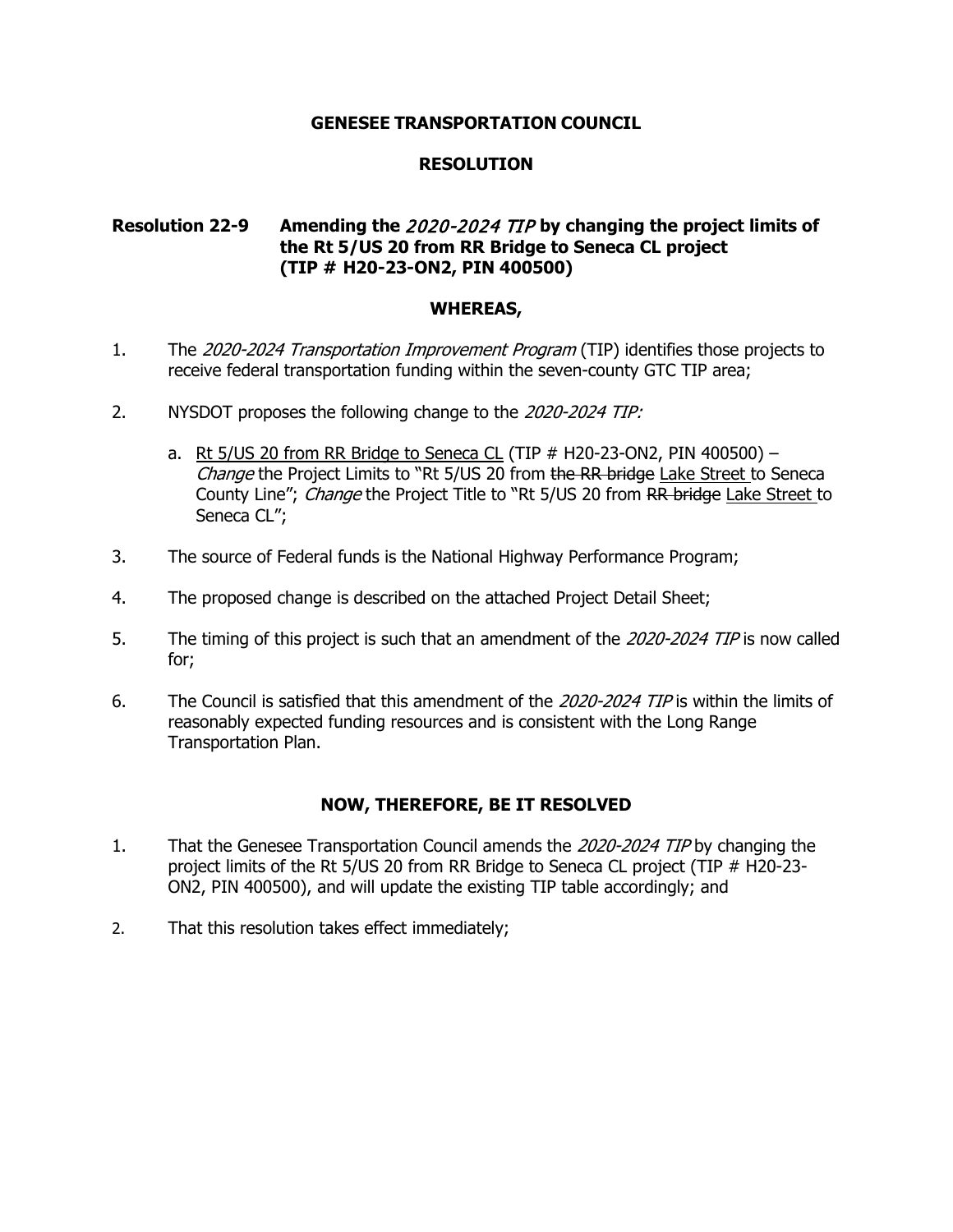The undersigned duly qualified Secretary of the Genesee Transportation Council certifies that the foregoing is a true and correct copy of a resolution adopted at a legally convened meeting of the Genesee Transportation Council held on February 24, 2022.

Date <u>\_\_\_\_\_\_\_\_\_\_\_\_\_\_</u>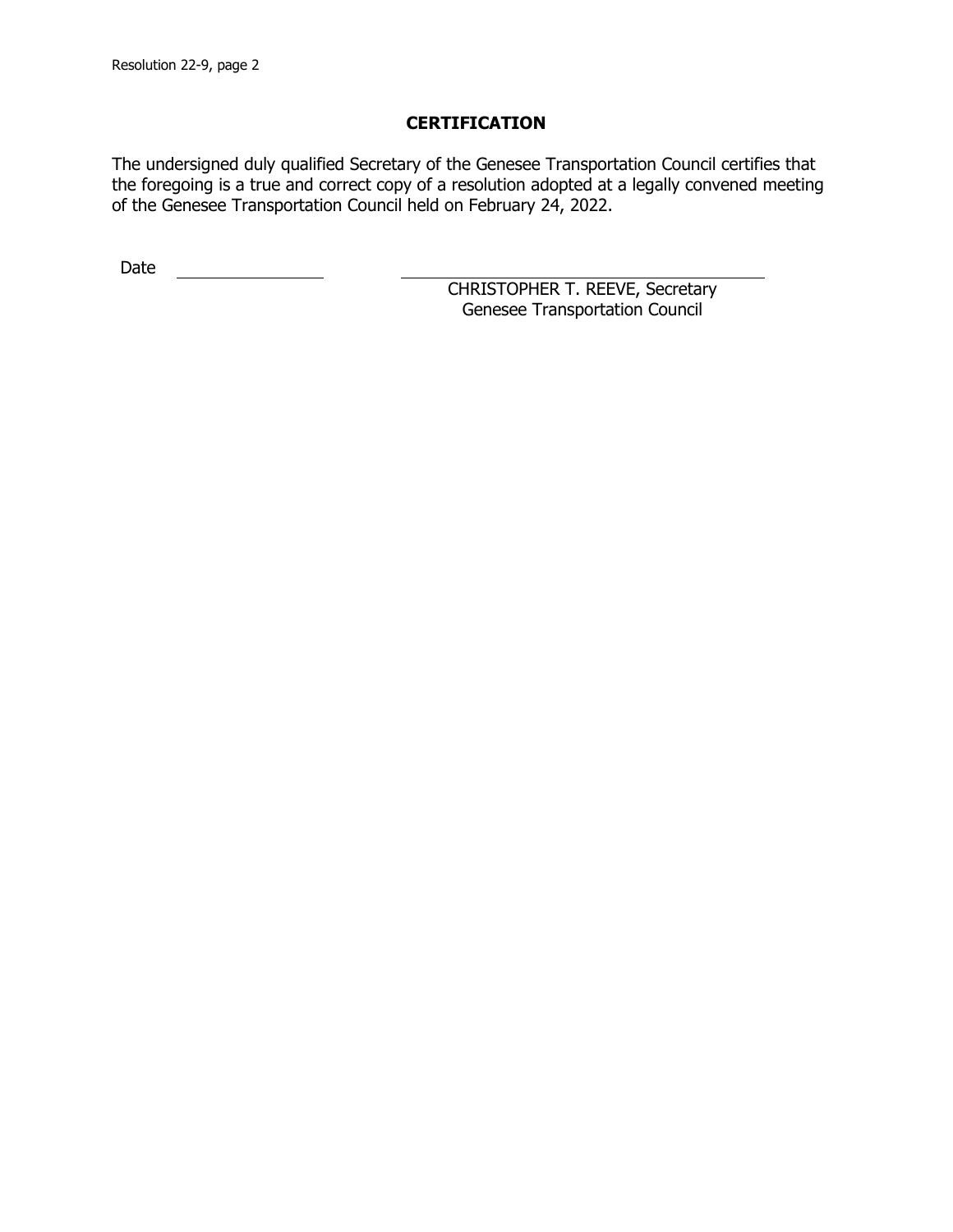| GTC 2020-2024 Transportation Improvement Program | Resolution: 22-9 |
|--------------------------------------------------|------------------|
|--------------------------------------------------|------------------|

#### Project Name: TIP #: Rt 5/US 20 from RR Bridge Lake Street to Seneca CL

Project Type: Highway Preventive Maintenance

Lead Agency: NYSDOT

Project Description: Conduct preventive maintenance on Rt 5/US 20 from Railroad Bridge Lake Street to Seneca County Line in the City of Geneva, Ontario County.

|       |                                         |            |       |       |          |       |         |         | <b>Federal Fiscal Year (FFY)</b> |       |          |       |         |         |             |
|-------|-----------------------------------------|------------|-------|-------|----------|-------|---------|---------|----------------------------------|-------|----------|-------|---------|---------|-------------|
|       |                                         |            |       |       | Existing |       |         |         |                                  |       | Proposed |       |         |         |             |
| Costs | (\$'000s)                               | Prior Yrs. | 2020  | 2021  | 2022     | 2023  | 2024    | Total*  | 2020                             | 2021  | 2022     | 2023  | 2024    | Total*  | Future $**$ |
|       | S Scoping                               | \$0        | \$0   | \$61  | \$0      | \$0   | \$0     | \$61    | \$0                              | \$61  | \$0      | \$0   | \$0     | \$61    | \$0         |
|       | P Prelim. Engineer.                     | \$0        | \$0   | \$366 | \$0      | \$0   | \$0     | \$366   | \$0                              | \$366 | \$0      | \$0   | \$0     | \$366   | \$0         |
|       | D Detailed Design                       | \$0        | \$0   | \$0   | \$311    | \$0   | \$0     | \$311   | \$0                              | \$0   | \$311    | \$0   | \$0     | \$311   | \$0         |
|       | N ROW Incidentals                       | \$0        | \$0   | \$0   | \$0      | $$0$$ | \$0     | \$0     | \$0                              | \$0   | \$0      | $\$0$ | \$0     | \$0     | \$0         |
|       | R ROW Acquisition                       | \$0        | \$0   | \$0   | \$0      | \$0   | \$0     | \$0     | \$0                              | \$0   | \$0      | $$0$$ | \$0     | \$0     | \$0         |
|       | C Construction                          | \$0        | $$0$$ | \$0   | \$0      | \$0   | \$3,174 | \$3,174 | \$0                              | \$0   | \$0      | \$0   | \$3,174 | \$3,174 | \$0         |
|       | CI Const. Inspection                    | \$0        | \$0   | \$0   | \$0      | \$0   | \$317   | \$317   | \$0                              | \$0   | \$0]     | \$0   | \$317   | \$317   | \$0         |
|       | O Other                                 | \$0        | \$0   | \$0   | \$0      | \$0   | \$0     | \$0     | \$0                              | \$0   | \$0      | $$0$$ | \$0     | \$0     | \$0         |
|       | <b>Total Costs</b>                      | \$0        | \$0   | \$427 | \$311    | \$0   | \$3,491 | \$4,229 | \$0                              | \$427 | \$311    | \$0   | \$3,491 | \$4,229 | \$0         |
|       | <b>Revenues</b><br>(\$'000s)<br>Federal |            |       |       |          |       |         |         |                                  |       |          |       |         |         |             |
|       | <b>NHPP</b>                             |            | \$0   | \$342 | \$249    | \$0   | \$2,793 | \$3,383 | \$0                              | \$342 | \$249    | \$0   | \$2,793 | \$3,383 |             |
|       | <b>STBG Flex</b>                        |            | \$0   | \$0   | \$0      | \$0   | \$0     | \$0     | \$0\$                            | \$0   | \$0      | $$0$$ | \$0     | \$0     |             |
|       | <b>STBG LG URB</b>                      |            | \$0   | \$0   | \$0      | \$0   | \$0     | \$0     | \$0                              | \$0   | \$0      | \$0   | \$0     | \$0     |             |
|       | <b>STBG OSB</b>                         |            | \$0   | \$0   | \$0      | \$0   | \$0     | \$0     | \$0                              | \$0   | \$0      | $$0$$ | \$0     | \$0     |             |
|       | <b>HSIP</b>                             |            | \$0   | \$0   | \$0      | \$0   | \$0     | $$0$$   | \$0                              | \$0   | \$0      | $$0$$ | \$0     | \$0     |             |
|       | <b>FTA 5307</b>                         |            | \$0   | \$0   | \$0      | \$0   | \$0     | \$0     | \$0                              | \$0   | \$0]     | \$0   | \$0     | \$0     |             |
|       | FTA 5339                                |            | \$0   | \$0   | \$0      | \$0   | \$0     | \$0     | \$0                              | \$0   | \$0      | $$0$$ | \$0\$   | \$0     |             |
|       | Other                                   |            | \$0   | \$0   | \$0      | \$0   | \$0     | \$0     | \$0                              | \$0   | \$0      | \$0   | \$0     | \$0     |             |
|       | <b>Federal Share</b>                    |            | \$0   | \$342 | \$249    | \$0   | \$2,793 | \$3,383 | \$0                              | \$342 | \$249    | \$0   | \$2,793 | \$3,383 |             |
|       | <b>State Share</b>                      |            | \$0   | \$86  | \$62     | \$0   | \$698   | \$846   | \$0                              | \$86  | \$62     | $$0$$ | \$698   | \$846   |             |
|       | Local Share                             |            | \$0   | \$0   | \$0      | \$0   | \$0     | \$0     | \$0                              | \$0   | \$0      | \$0   | \$0     | \$0     |             |
|       | <b>Total Revenues</b>                   | \$0]       | \$0   | \$427 | \$311    | \$0   | \$3,491 | \$4,229 | \$0                              | \$427 | \$311    | \$0   | \$3,491 | \$4,229 | \$0         |

Notes: -

\*Total column does NOT include Prior Years or Future Years data.

\*\*Future Years data are shown for informational purposes only, no funding committment is made.

County: Ontario TIP #: H20-23-ON2 PIN: 400500 Mode: Highway Muni.: C. of Geneva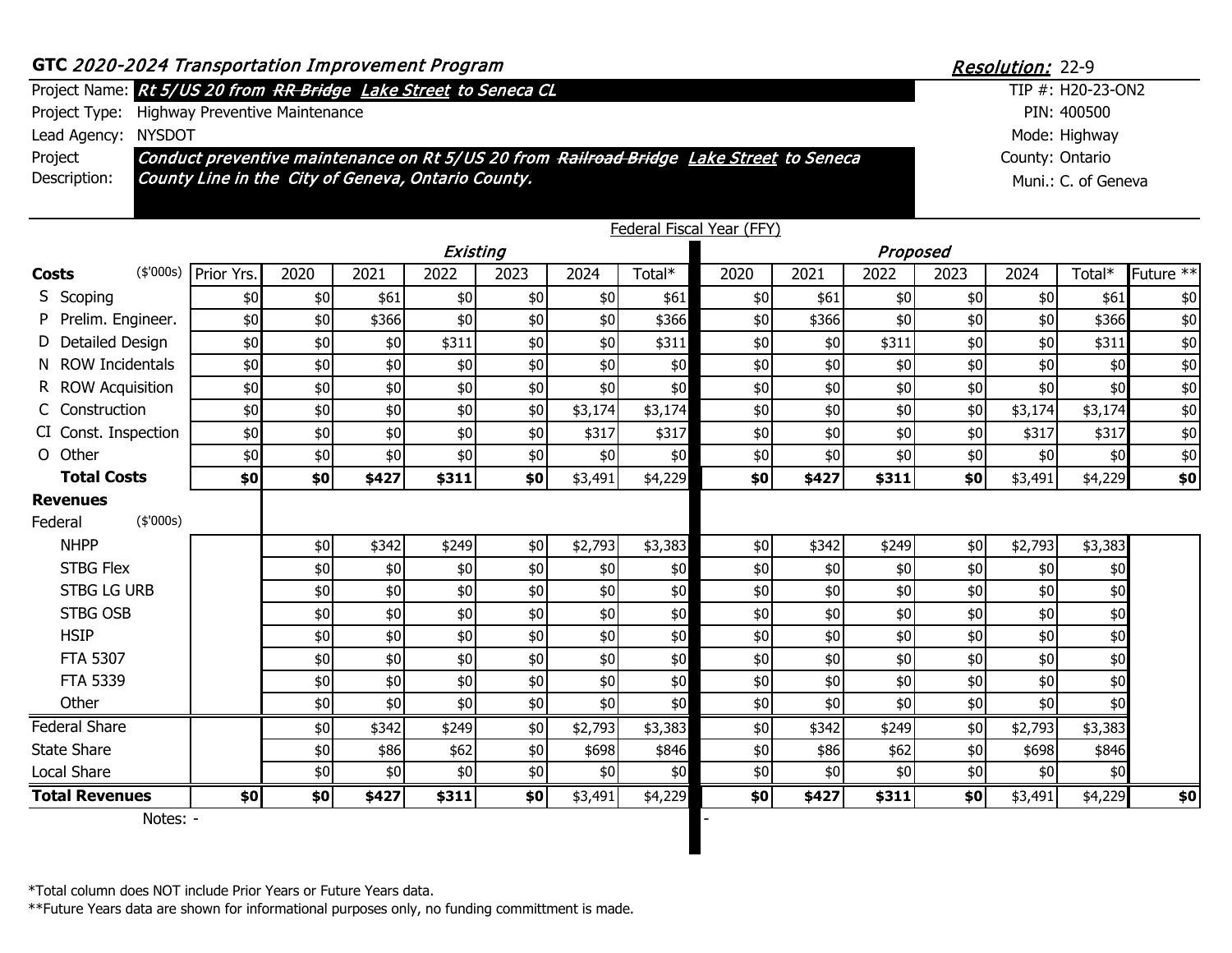# **RESOLUTION**

# **Resolution 22-10 Amending the** 2020-2024 TIP **by changing the project limits of the I-390 Overhead Sign Structure Replacement project (TIP # H20-61-R43, PIN 4T5022)**

#### **WHEREAS,**

- 1. The 2020-2024 Transportation Improvement Program (TIP) identifies those projects to receive federal transportation funding within the seven-county GTC TIP area;
- 2. NYSDOT proposes the following change to the 2020-2024 TIP:
	- a. I-390 Overhead Sign Structure Replacement (TIP # H20-61-R43, PIN 4T5022) -Change the Project Limits to "Replacement of 8 structurally obsolete aluminum overhead sign structures along I-390 and I-590 in Livingston and Monroe Counties"; Change the Project Title to "I-390 & I-590 Overhead Sign Structure Replacement";
- 3. The source of Federal funds is the National Highway Performance Program;
- 4. The proposed change is described on the attached Project Detail Sheet;
- 5. The timing of this project is such that an amendment of the 2020-2024 TIP is now called for;
- 6. The Council is satisfied that this amendment of the 2020-2024 TIP is within the limits of reasonably expected funding resources and is consistent with the Long Range Transportation Plan.

- 1. That the Genesee Transportation Council amends the 2020-2024 TIP by changing the project limits of the I-390 Overhead Sign Structure Replacement project (TIP # H20-61- R43, PIN 4T5022), and will update the existing TIP table accordingly; and
- 2. That this resolution takes effect immediately;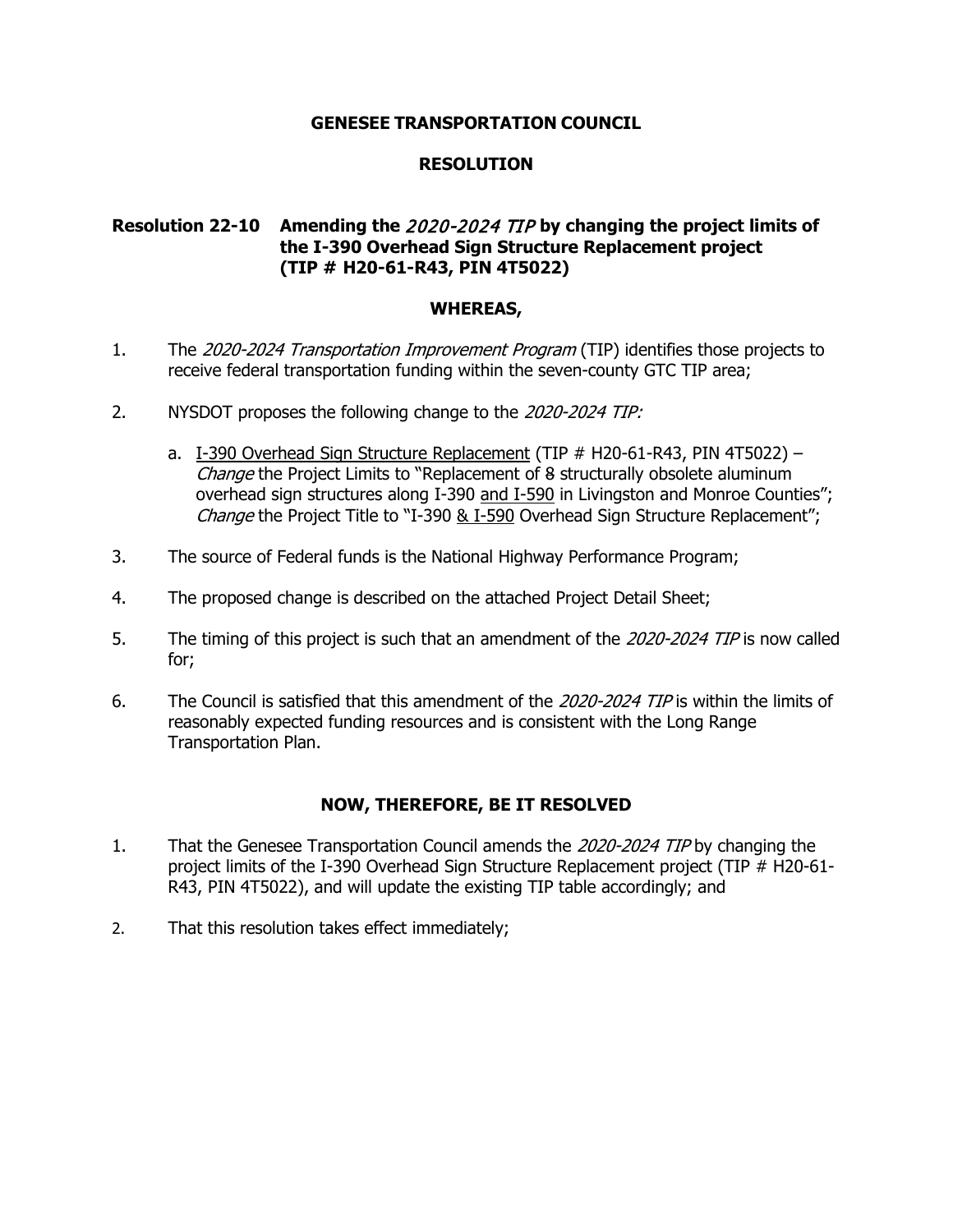The undersigned duly qualified Secretary of the Genesee Transportation Council certifies that the foregoing is a true and correct copy of a resolution adopted at a legally convened meeting of the Genesee Transportation Council held on February 24, 2022.

Date <u>\_\_\_\_\_\_\_\_\_\_\_\_\_\_</u>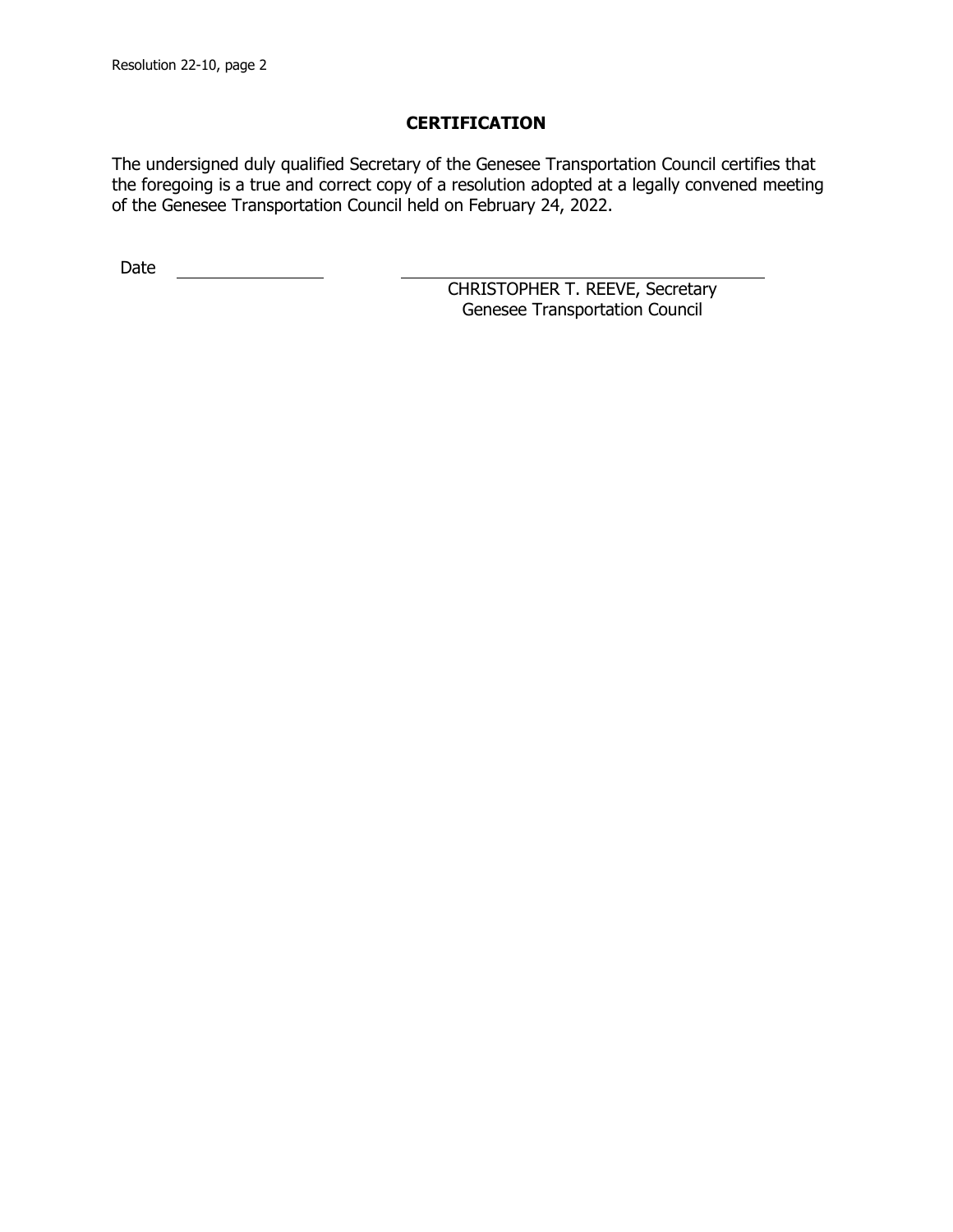| Notes:                                                          |                                                                                                |      |       |          |       |      | $\overline{0}$ |                           |       |          |                  |                          |                   | 0                    |
|-----------------------------------------------------------------|------------------------------------------------------------------------------------------------|------|-------|----------|-------|------|----------------|---------------------------|-------|----------|------------------|--------------------------|-------------------|----------------------|
| <b>Total Revenues</b>                                           | \$0]                                                                                           | \$0  | \$100 | \$5,220  | \$0   | \$0  | \$5,320        | \$0                       | \$100 | \$5,220  | \$0              | \$0                      | \$5,320           | \$0                  |
| <b>Local Share</b>                                              |                                                                                                | \$0  | \$0   | \$0      | \$0   | \$0  | \$0            | \$0                       | \$0   | \$0      | \$0              | \$0                      | \$0               |                      |
| <b>State Share</b>                                              |                                                                                                | \$0  | \$100 | \$522    | \$0   | \$0  | \$622          | \$0                       | \$100 | \$522    | \$0              | \$0                      | \$622             |                      |
| <b>Federal Share</b>                                            |                                                                                                | \$0  | \$0   | \$4,698  | \$0   | \$0  | \$4,698        | \$0\$                     | \$0   | \$4,698  | \$0              | \$0                      | \$4,698           |                      |
| Other                                                           |                                                                                                | \$0  | \$0   | \$0      | \$0   | \$0  | \$0            | \$0                       | \$0   | \$0      | \$0              | \$0                      | \$0               |                      |
| FTA 5339                                                        |                                                                                                | \$0  | \$0   | \$0      | \$0   | \$0  | \$0            | \$0                       | \$0   | \$0      | \$0              | \$0                      | \$0               |                      |
| FTA 5307                                                        |                                                                                                | \$0  | \$0   | \$0      | \$0   | \$0  | \$0            | \$0                       | \$0   | \$0      | \$0              | \$0                      | \$0               |                      |
| <b>HSIP</b>                                                     |                                                                                                | \$0  | \$0   | \$0      | \$0   | \$0  | \$0            | \$0                       | \$0   | \$0      | \$0              | \$0\$                    | \$0               |                      |
| <b>STBG OSB</b>                                                 |                                                                                                | \$0  | \$0   | \$0      | \$0   | \$0  | \$0            | \$0                       | \$0   | \$0      | \$0              | \$0\$                    | \$0               |                      |
| <b>STBG LG URB</b>                                              |                                                                                                | \$0  | \$0   | \$0      | \$0   | \$0  | \$0            | \$0                       | \$0   | \$0      | \$0              | \$0\$                    | \$0               |                      |
| <b>STBG Flex</b>                                                |                                                                                                | \$0  | \$0   | \$0      | \$0\$ | \$0  | \$0            | \$0                       | \$0   | \$0      | \$0              | \$0\$                    | \$0               |                      |
| <b>NHPP</b>                                                     |                                                                                                | \$0  | \$0   | \$4,698  | \$0\$ | \$0  | \$4,698        | \$0                       | \$0   | \$4,698  | \$0              | \$0                      | \$4,698           |                      |
| <b>Revenues</b><br>(\$'000s)<br>Federal                         |                                                                                                |      |       |          |       |      |                |                           |       |          |                  |                          |                   |                      |
| <b>Total Costs</b>                                              | \$0                                                                                            | \$0  | \$100 | \$5,220  | \$0   | \$0  | \$5,320        | \$0                       | \$100 | \$5,220  | \$0              | \$0                      | \$5,320           | \$0                  |
| O Other                                                         | \$0                                                                                            | \$0  | \$0   | \$0      | \$0   | \$0  | \$0            | \$0                       | \$0   | \$0      | \$0              | \$0\$                    | \$0               | \$0                  |
| CI Const. Inspection                                            | \$0                                                                                            | \$0  | \$0   | \$470    | \$0   | \$0  | \$470          | \$0                       | \$0   | \$470    | \$0              | \$0                      | \$470             | \$0                  |
| C Construction                                                  | \$0                                                                                            | \$0  | \$0   | \$4,700  | \$0   | \$0  | \$4,700        | \$0                       | \$0   | \$4,700  | \$0              | \$0\$                    | \$4,700           | \$0                  |
| R ROW Acquisition                                               | \$0                                                                                            | \$0  | \$0   | \$0      | \$0   | \$0  | \$0            | \$0                       | \$0   | \$0      | \$0              | \$0\$                    | \$0               | \$0                  |
| N ROW Incidentals                                               | \$0                                                                                            | \$0  | \$0   | \$0      | \$0   | \$0  | \$0            | \$0                       | \$0   | \$0      | \$0              | \$0                      | \$0               | \$0                  |
| D Detailed Design                                               | \$0                                                                                            | \$0  | \$0   | \$50     | \$0   | \$0  | \$50           | \$0                       | \$0   | \$50     | \$0              | \$0                      | \$50              | \$0                  |
| Prelim. Engineer.                                               | \$0                                                                                            | \$0  | \$0   | \$0      | \$0   | \$0  | \$0            | \$0                       | \$0   | \$0      | \$0              | \$0                      | \$0               | \$0                  |
| S Scoping                                                       | \$0                                                                                            | \$0  | \$100 | \$0      | \$0   | \$0  | \$100          | \$0                       | \$100 | \$0      | \$0              | \$0                      | \$100             | \$0                  |
| (\$'000s)<br><b>Costs</b>                                       | Prior Yrs.                                                                                     | 2020 | 2021  | 2022     | 2023  | 2024 | Total*         | 2020                      | 2021  | 2022     | 2023             | 2024                     | Total*            | Future <sup>**</sup> |
|                                                                 |                                                                                                |      |       | Existing |       |      |                |                           |       | Proposed |                  |                          |                   |                      |
|                                                                 |                                                                                                |      |       |          |       |      |                | Federal Fiscal Year (FFY) |       |          |                  |                          |                   |                      |
| Description:                                                    | in Livingston and Monroe Counties                                                              |      |       |          |       |      |                |                           |       |          |                  |                          | Muni.: Multiple   |                      |
| Project                                                         | Replacement of 8 structurally obsolete aluminum overhead sign structures along I-390 and I-590 |      |       |          |       |      |                |                           |       |          | County: Multiple |                          |                   |                      |
| Lead Agency: NYSDOT                                             |                                                                                                |      |       |          |       |      |                |                           |       |          |                  |                          | Mode: Highway     |                      |
| Project Type:<br>Other                                          |                                                                                                |      |       |          |       |      |                |                           |       |          |                  |                          | PIN: 4T5022       |                      |
| Project Name: I-390 & I-590 Overhead Sign Structure Replacement |                                                                                                |      |       |          |       |      |                |                           |       |          |                  |                          | TIP #: H20-61-R43 |                      |
| GTC 2020-2024 Transportation Improvement Program                |                                                                                                |      |       |          |       |      |                |                           |       |          |                  | <b>Resolution:</b> 22-10 |                   |                      |

\*Total column does NOT include Prior Years or Future Years data.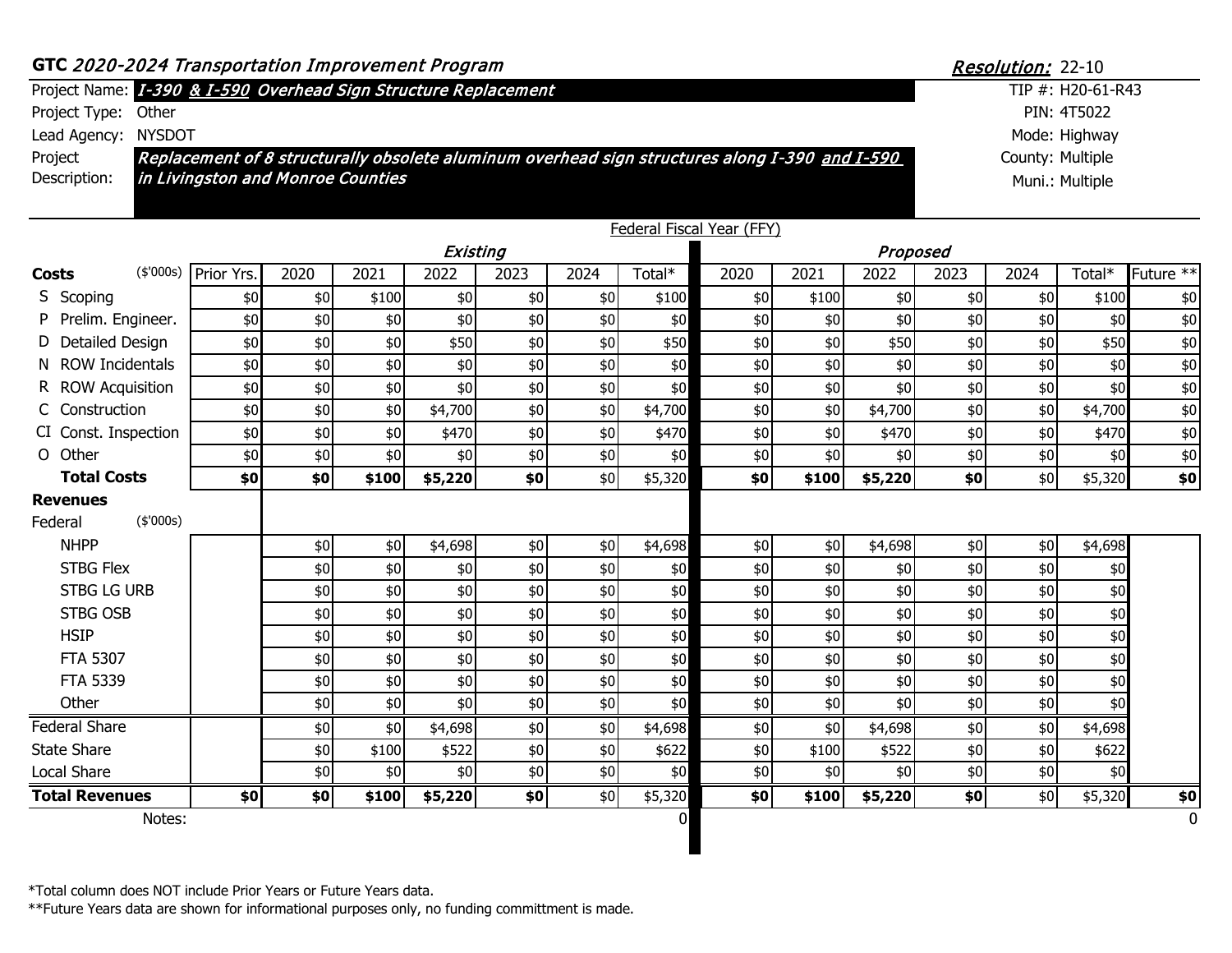# **RESOLUTION**

# **Resolution 22-11 Amending the** 2020-2024 TIP **by changing the project limits of the Bridge Joint Repair at 18 Locations project (TIP # B20-14-R43, PIN 480662)**

#### **WHEREAS,**

- 1. The 2020-2024 Transportation Improvement Program (TIP) identifies those projects to receive federal transportation funding within the seven-county GTC TIP area;
- 2. NYSDOT proposes the following change to the 2020-2024 TIP:
	- a. Bridge Joint Repair at 18 Locations (TIP  $#$  B20-14-R43, PIN 480662) *Change* the Project Description to "Replace bridge joints Conduct preventive maintenance at various locations throughout the region"; *Change* the Project Title to "Bridge Joint Replacements at 18 Locations Preventive Maintenance, Regionwide";
- 3. The source of Federal funds is the National Highway Performance Program;
- 4. The proposed change is described on the attached Project Detail Sheet;
- 5. The timing of this project is such that an amendment of the 2020-2024 TIP is now called for;
- 6. The Council is satisfied that this amendment of the 2020-2024 TIP is within the limits of reasonably expected funding resources and is consistent with the Long Range Transportation Plan.

- 1. That the Genesee Transportation Council amends the 2020-2024 TIP by changing the project limits of the Bridge Joint Repair at 18 Locations project (TIP # B20-14-R43, PIN 480662), and will update the existing TIP table accordingly; and
- 2. That this resolution takes effect immediately;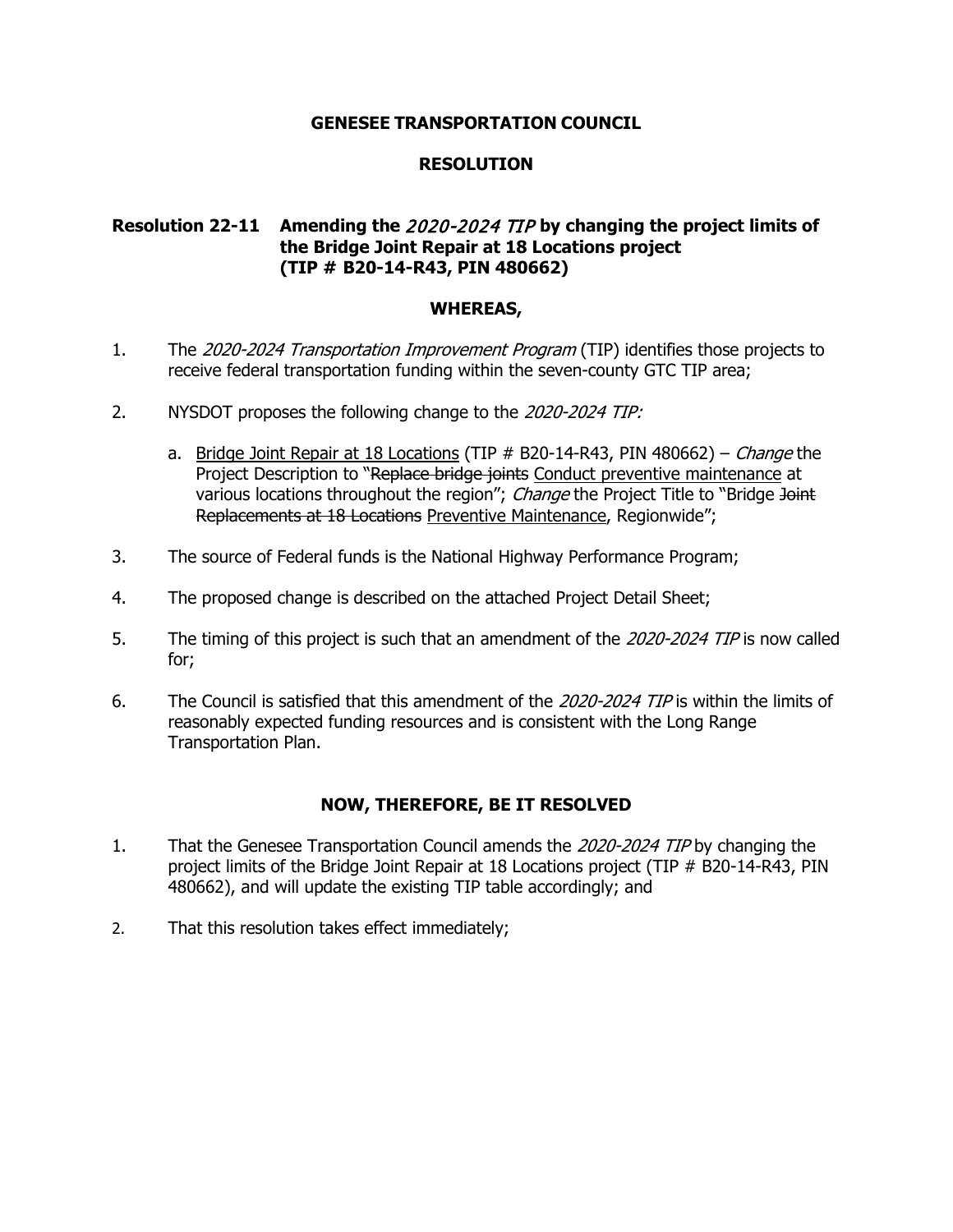The undersigned duly qualified Secretary of the Genesee Transportation Council certifies that the foregoing is a true and correct copy of a resolution adopted at a legally convened meeting of the Genesee Transportation Council held on February 24, 2022.

Date <u>\_\_\_\_\_\_\_\_\_\_\_\_\_\_</u>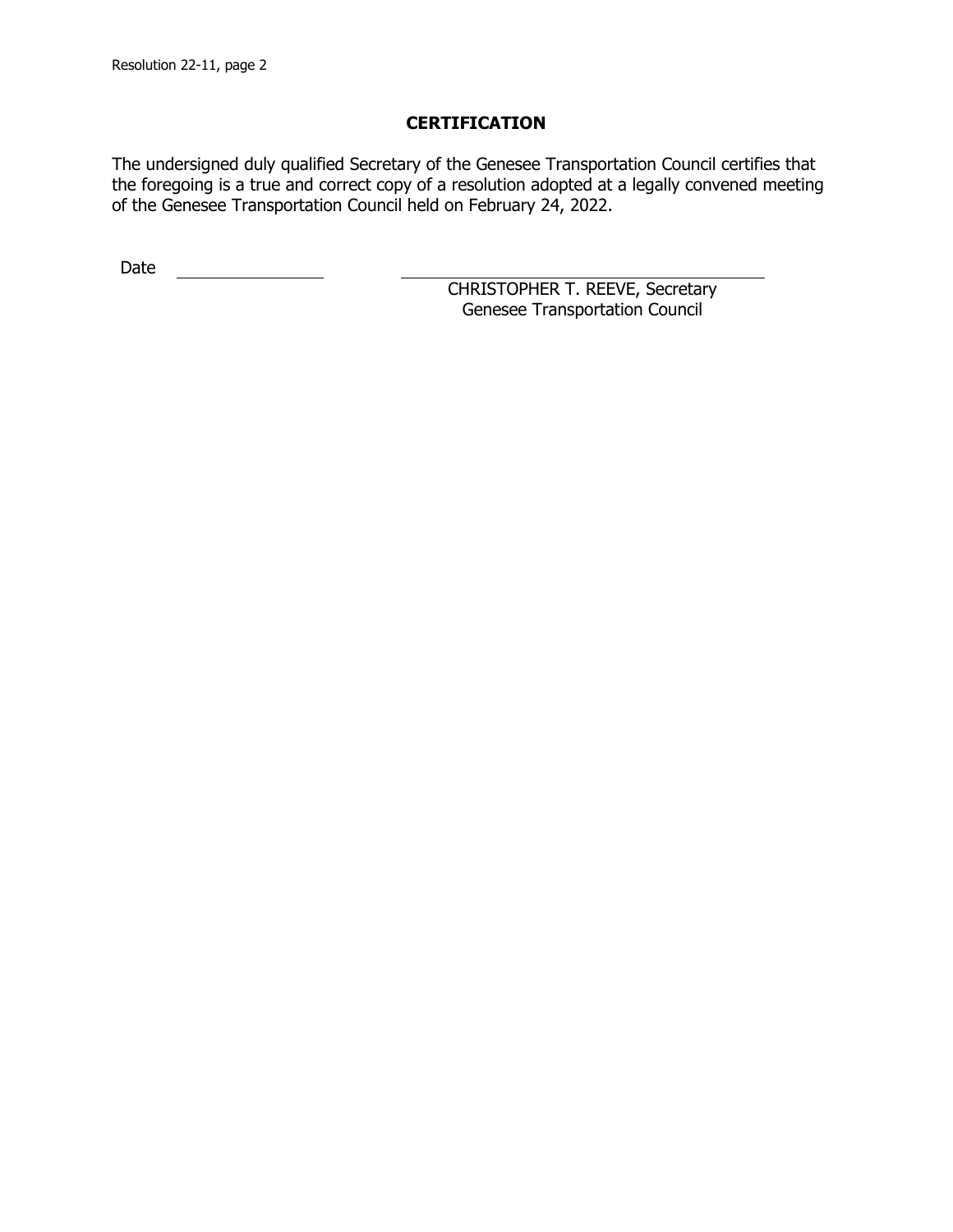|                                                                                            |                                      | 1070040, 1071961, 1071962, 1072491, 1072492, 1072501, 1093869,<br>1093880, 1095560, 4047410, and 4443410 |               |            |            |            |            |                                                                                                  |            |            |             |                          |                   |           |  |
|--------------------------------------------------------------------------------------------|--------------------------------------|----------------------------------------------------------------------------------------------------------|---------------|------------|------------|------------|------------|--------------------------------------------------------------------------------------------------|------------|------------|-------------|--------------------------|-------------------|-----------|--|
| Notes:                                                                                     |                                      | BINs 1050160, 1062362, 1062440, 1063870, 1063940, 1063771, 1069912,                                      |               |            |            |            |            | <b>Multiple Locations</b>                                                                        |            |            |             |                          |                   |           |  |
| <b>Total Revenues</b>                                                                      | \$0                                  | \$0                                                                                                      | \$100         | \$0        | \$186      | \$2,084    | \$2,369    | \$0                                                                                              | \$100      | \$0        | \$186       | \$2,084                  | \$2,369           | \$0       |  |
| Local Share                                                                                |                                      | \$0                                                                                                      | \$0           | \$0        | \$0        | \$0        | \$0        | \$0                                                                                              | \$0        | \$0        | \$0         | \$0                      | \$0               |           |  |
| <b>State Share</b>                                                                         |                                      | \$0                                                                                                      | \$20          | \$0        | \$37       | \$417      | \$474      | \$0                                                                                              | \$20       | \$0        | \$37        | \$417                    | \$474             |           |  |
| <b>Federal Share</b>                                                                       |                                      | \$0                                                                                                      | \$80          | \$0        | \$149      | \$1,667    | \$1,896    | \$0                                                                                              | \$80       | \$0        | \$149       | \$1,667                  | \$1,896           |           |  |
| Other                                                                                      |                                      | \$0<br>\$0                                                                                               | \$0<br>\$0    | \$0<br>\$0 | \$0<br>\$0 | \$0<br>\$0 | \$0<br>\$0 | \$0<br>\$0                                                                                       | \$0<br>\$0 | \$0<br>\$0 | \$0<br>\$0  | \$0                      | \$0<br>\$0        |           |  |
| FTA 5307<br><b>FTA 5339</b>                                                                |                                      | \$0                                                                                                      | \$0           | \$0        | \$0        | \$0        | \$0        | \$0                                                                                              | \$0        | \$0        | \$0         | \$0<br>\$0               | \$0               |           |  |
| <b>HSIP</b>                                                                                |                                      | \$0                                                                                                      | $\frac{6}{5}$ | \$0        | \$0        | \$0        | \$0        | \$0                                                                                              | \$0        | \$0        | \$0         | \$0                      | \$0               |           |  |
| STBG OSB                                                                                   |                                      | \$0                                                                                                      | \$0           | \$0        | \$0        | \$0        | \$0        | \$0                                                                                              | \$0        | \$0        | \$0         | \$0                      | \$0               |           |  |
| <b>STBG LG URB</b>                                                                         |                                      | \$0                                                                                                      | \$0           | \$0        | \$0        | \$0        | \$0        | \$0                                                                                              | \$0        | \$0        | \$0         | \$0                      | \$0               |           |  |
| <b>STBG Flex</b>                                                                           |                                      | \$0                                                                                                      | \$0           | \$0        | \$0        | \$0        | \$0        | \$0                                                                                              | \$0        | \$0        | \$0         | \$0                      | \$0               |           |  |
| <b>NHPP</b>                                                                                |                                      | \$0                                                                                                      | \$80          | \$0        | \$149      | \$1,667    | \$1,896    | \$0                                                                                              | \$80       | \$0        | \$149       | \$1,667                  | \$1,896           |           |  |
| (\$7000s)<br>Federal                                                                       |                                      |                                                                                                          |               |            |            |            |            |                                                                                                  |            |            |             |                          |                   |           |  |
| <b>Revenues</b>                                                                            |                                      |                                                                                                          |               |            |            |            |            |                                                                                                  |            |            |             |                          |                   |           |  |
| <b>Total Costs</b>                                                                         | \$0                                  | \$0                                                                                                      | \$100         | \$0        | \$186      | \$2,084    | \$2,369    | \$0                                                                                              | \$100      | \$0        | \$186       | \$2,084                  | \$2,369           | \$0       |  |
| O Other                                                                                    | \$0                                  | $$0$$                                                                                                    | \$0           | \$0        | \$0        | \$0        | \$0        | \$0                                                                                              | \$0        | \$0        | \$0         | \$0                      | \$0               | \$0       |  |
| CI Const. Inspection                                                                       | \$0                                  | \$0                                                                                                      | \$0           | \$0        | \$0        | \$189      | \$189      | \$0                                                                                              | \$0        | \$0        | \$0         | \$189                    | \$189             | \$0       |  |
| C Construction                                                                             | \$0                                  | \$0                                                                                                      | \$0           | \$0        | \$0        | \$1,894    | \$1,894    | \$0                                                                                              | \$0        | \$0        | \$0         | \$1,894                  | \$1,894           | \$0       |  |
| <b>ROW Acquisition</b>                                                                     | \$0                                  | \$0                                                                                                      | \$0           | \$0        | \$0        | \$0        | \$0        | \$0                                                                                              | \$0        | \$0        | \$0         | \$0                      | \$0               | \$0       |  |
| N ROW Incidentals                                                                          | \$0                                  | \$0                                                                                                      | \$0           | \$0        | \$0        | \$0        | \$0        | \$0                                                                                              | \$0        | \$0        | \$0         | \$0                      | \$0               | \$0       |  |
| Detailed Design<br>D                                                                       | \$0                                  | \$0                                                                                                      | \$0           | \$0        | \$186      | \$0        | \$186      | \$0                                                                                              | \$0        | \$0        | \$186       | \$0                      | \$186             | \$0       |  |
| Prelim. Engineer.<br>P                                                                     | \$0                                  | \$0                                                                                                      | \$0           | \$0        | \$0        | \$0        | \$0        | \$0                                                                                              | \$0        | \$0        | \$0         | \$0                      | \$0               | \$0       |  |
| S Scoping                                                                                  | \$0                                  | \$0                                                                                                      | \$100         | \$0        | \$0        | \$0        | \$100      | \$0                                                                                              | \$100      | \$0        | \$0         | \$0                      | \$100             | \$0       |  |
| (\$000s)<br>Costs                                                                          | Prior Yrs.                           | 2020                                                                                                     | 2021          | 2022       | 2023       | 2024       | Total*     | 2020                                                                                             | 2021       | 2022       | 2023        | 2024                     | Total*            | Future ** |  |
|                                                                                            |                                      |                                                                                                          |               | Existing   |            |            |            |                                                                                                  |            | Proposed   |             |                          |                   |           |  |
|                                                                                            |                                      |                                                                                                          |               |            |            |            |            | Federal Fiscal Year (FFY)                                                                        |            |            |             |                          |                   |           |  |
| Description:                                                                               |                                      |                                                                                                          |               |            |            |            |            |                                                                                                  |            |            |             |                          | Muni.: Multiple   |           |  |
| Project                                                                                    |                                      |                                                                                                          |               |            |            |            |            | Replace bridge joints Conduct preventive maintenance at various locations throughout the region. |            |            |             | County: Multiple         |                   |           |  |
| <b>NYSDOT</b><br>Lead Agency:                                                              |                                      |                                                                                                          |               |            |            |            |            |                                                                                                  |            |            |             | Mode: Bridge             |                   |           |  |
| Project Type:                                                                              | <b>Bridge Preventive Maintenance</b> |                                                                                                          |               |            |            |            |            |                                                                                                  |            |            | PIN: 480662 |                          |                   |           |  |
| Project Name: Bridge Joint Replacements at 18 Locations Preventive Maintenance, Regionwide |                                      |                                                                                                          |               |            |            |            |            |                                                                                                  |            |            |             |                          | TIP #: B20-14-R43 |           |  |
| GTC 2020-2024 Transportation Improvement Program                                           |                                      |                                                                                                          |               |            |            |            |            |                                                                                                  |            |            |             | <b>Resolution: 22-11</b> |                   |           |  |
|                                                                                            |                                      |                                                                                                          |               |            |            |            |            |                                                                                                  |            |            |             |                          |                   |           |  |

\*Total column does NOT include Prior Years or Future Years data.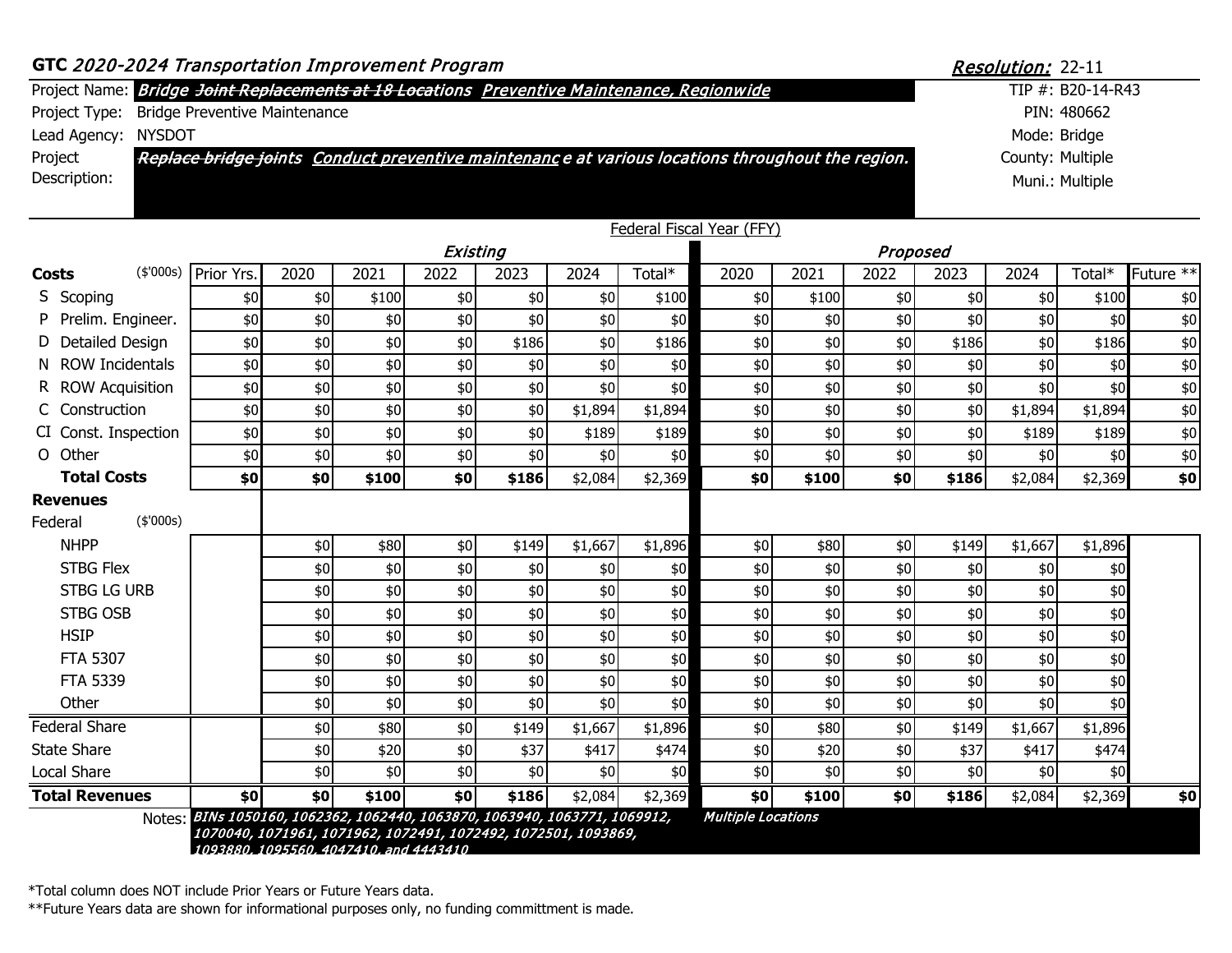# **RESOLUTION**

# **Resolution 22-12 Amending the** 2020-2024 TIP **by adding the 2022 BRIDGE NY projects**

# **WHEREAS,**

- 1. The 2020-2024 Transportation Improvement Program (TIP) identifies those projects to receive federal transportation funding within the seven-county GTC TIP area;
- 2. NYSDOT, on behalf of the Town of Brighton and Orleans County, respectively, proposes the following changes to the 2020-2024 TIP:
	- a. French Rd over Allen Creek Bridge Rehabilitation (TIP # B20-33-MN1, PIN 4BNY40) - Add a New Project with a Total Cost of \$797,559 (\$757,681 Federal); Add a FFY 22 Preliminary Engineering phase of \$80,000 (\$76,000 Federal); Add a FFY 23 Detailed Design phase of \$70,000 (\$66,500 Federal); Add a FFY 24 Construction phase of \$566,559 (\$538,231 Federal); Add a FFY 24 Construction Inspection phase of \$81,000 (\$76,9500 Federal);
	- b. Lakeshore Rd over Unnamed Creek Bridge Replacement (TIP B20-34-OR2, PIN 4BNY41) – Add a New Project with a Total Cost of \$1,117,146 (\$1,061,450 Federal); Add a FFY 22 Preliminary Engineering phase of \$52,700 (\$50,065 Federal); Add a FFY 22 ROW Incidentals phase of \$12,500 (\$11,875 Federal); Add a FFY 23 Detailed Design phase of \$40,000 (\$38,000 Federal); Add a FFY 23 ROW Acquisitions phase of \$12,500 (\$11,875 Federal); Add a FFY 24 Construction phase of \$766,216 (\$727,905 Federal); Add a FFY 24 Construction Inspection phase of \$233,400 (\$221,730 Federal);
- 3. The source of Federal funds is the Surface Transportation Block Grant Off-System Bridge program, managed by NYSDOT Main Office and the Federal Share in excess of 80% is provided via Toll Credits earned by New York State;
- 4. The proposed changes are described on the attached Project Detail Sheets;
- 5. The timing of these projects is such that an amendment of the 2020-2024 TIP is now called for;
- 6. The Council is satisfied that this amendment of the 2020-2024 TIP is within the limits of reasonably expected funding resources and is consistent with the Long Range Transportation Plan.

# **NOW, THEREFORE, BE IT RESOLVED**

1. That the Genesee Transportation Council amends the 2020-2024 TIP by adding the FFY 2022 BRIDGE NY projects, and will update the existing TIP table accordingly;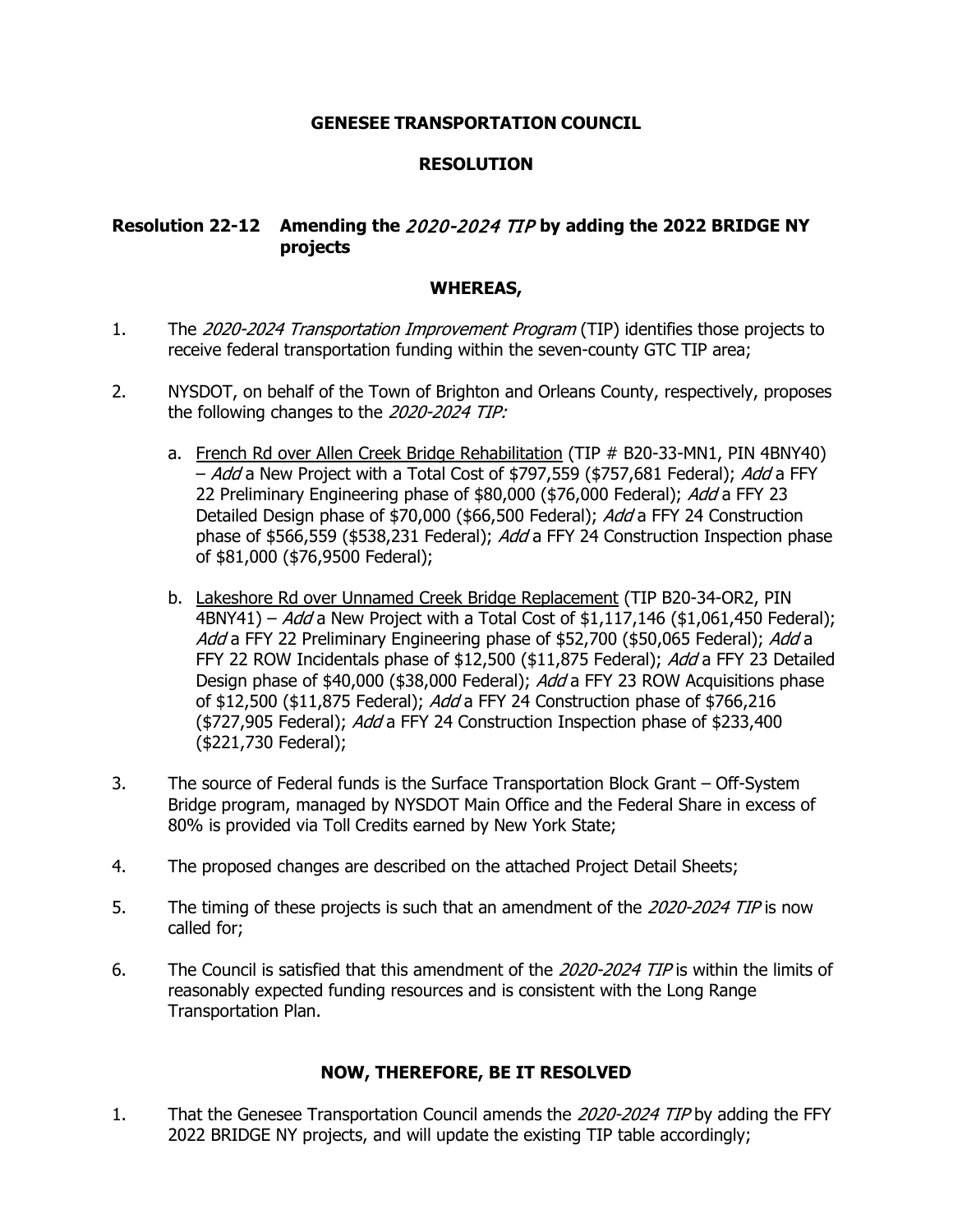- 2. That the Genesee Transportation Council authorizes the GTC Executive Director to take necessary actions to amend the 2020-2024 TIP to make any future Project Cost or Project Schedule changes, per Exhibit 4 of the TIP Procedures Manual, as Staff Modifications without any subsequent action by the Council; and
- 3. That this resolution takes effect immediately;

The undersigned duly qualified Secretary of the Genesee Transportation Council certifies that the foregoing is a true and correct copy of a resolution adopted at a legally convened meeting of the Genesee Transportation Council held on February 24, 2022.

Date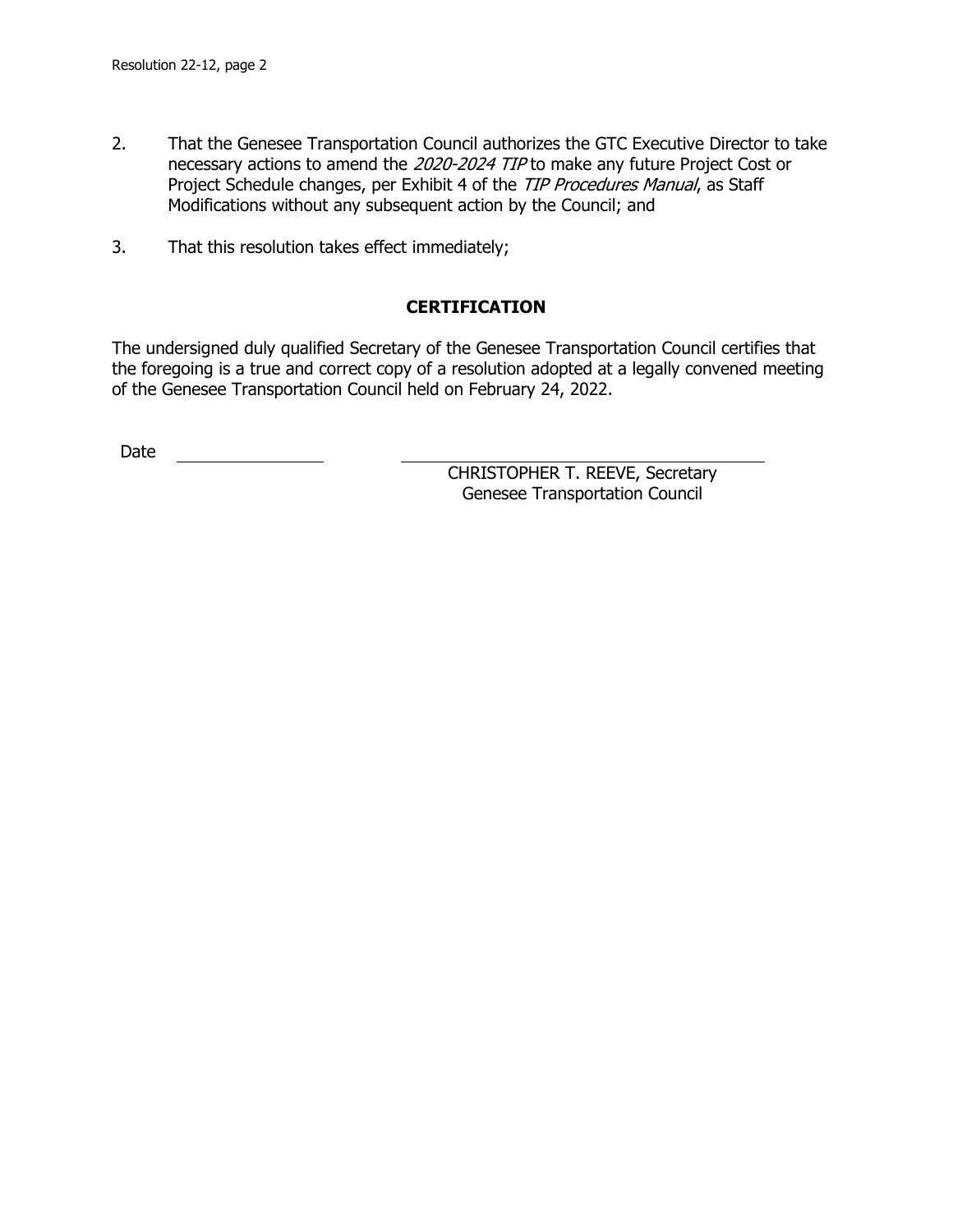|                         | GTC 2020-2024 Transportation Improvement Program                                            | <i>Resolution:</i> 22-12a               |  |  |  |
|-------------------------|---------------------------------------------------------------------------------------------|-----------------------------------------|--|--|--|
|                         | Project Name: French Rd over Allen Creek Bridge Rehabilitation                              | TIP $#$ : B20-33-MN1                    |  |  |  |
|                         | Project Type: Bridge Rehabilitation                                                         | PIN: 4BNY40                             |  |  |  |
|                         | Lead Agency: Town of Brighton                                                               | Mode: Bridge                            |  |  |  |
| Project<br>Description: | Rehabilitate the French Road over Allen Creek bridge in the Town of Brighton, Monroe County | County: Monroe<br>Muni.: T. of Brighton |  |  |  |

|                             | Federal Fiscal Year (FFY) |            |            |            |            |            |            |            |            |                                 |            |                                                             |            |             |  |  |  |
|-----------------------------|---------------------------|------------|------------|------------|------------|------------|------------|------------|------------|---------------------------------|------------|-------------------------------------------------------------|------------|-------------|--|--|--|
|                             | Existing                  |            |            |            |            |            |            |            | Proposed   |                                 |            |                                                             |            |             |  |  |  |
| (\$'000s)<br><b>Costs</b>   | Prior Yrs.                | 2020       | 2021       | 2022       | 2023       | 2024       | Total*     | 2020       | 2021       | 2022                            | 2023       | 2024                                                        | Total*     | Future $**$ |  |  |  |
| S Scoping                   | \$0                       | \$0        | \$0        | \$0        | \$0        | \$0        | \$0        | \$0        | \$0        | \$0                             | \$0        | \$0                                                         | \$0        | $$0$$       |  |  |  |
| Prelim. Engineer.           | \$0                       | $$0$$      | \$0        | \$0        | \$0        | \$0        | \$0        | \$0        | \$0        | \$80                            | \$0        | \$0                                                         | \$80       | $$0$$       |  |  |  |
| D Detailed Design           | \$0                       | \$0        | \$0        | \$0        | \$0        | \$0        | \$0        | \$0        | \$0        |                                 | \$70       | \$0                                                         | \$70       | $$0\,$      |  |  |  |
| N ROW Incidentals           | \$0                       | \$0        | \$0        | \$0        | \$0        | \$0        | \$0        | \$0        | \$0        | \$0                             | \$0        | \$0                                                         | \$0        | $$0$$       |  |  |  |
| R ROW Acquisition           | \$0                       | \$0        | \$0        | \$0        | \$0        | \$0        | \$0        | $$0$$      | \$0        | \$0                             | \$0        | \$0                                                         | \$0        | $$0\,$      |  |  |  |
| C Construction              | \$0                       | \$0        | \$0        | \$0        | \$0        | \$0        | \$0        | \$0        | \$0        | \$0                             | \$0        | \$567                                                       | \$567      | $$0\,$      |  |  |  |
| CI Const. Inspection        | \$0                       | \$0        | \$0        | \$0        | \$0        | \$0        | \$0        | \$0        | \$0        | \$0                             | \$0        | \$81                                                        | \$81       | \$0         |  |  |  |
| O Other                     | \$0                       | \$0        | \$0        | \$0        | \$0        | \$0        | \$0        | \$0        | \$0        | \$0                             | \$0        | \$0                                                         | \$0        | $$0$$       |  |  |  |
| <b>Total Costs</b>          | \$0                       | \$0        | \$0        | \$0        | \$0        | \$0        | \$0        | \$0        | \$0]       | \$80                            | \$70       | \$648                                                       | \$798      | $$0\,$      |  |  |  |
| <b>Revenues</b><br>(\$000s) |                           |            |            |            |            |            |            |            |            |                                 |            |                                                             |            |             |  |  |  |
| Federal                     |                           |            |            |            |            |            |            |            |            |                                 |            |                                                             |            |             |  |  |  |
| <b>NHPP</b>                 |                           | \$0        | \$0        | \$0        | \$0        | \$0        | \$0        | \$0        | \$0        | \$0                             | \$0        | \$0                                                         | \$0        |             |  |  |  |
| <b>STBG Flex</b>            |                           | $$0$$      | \$0        | $$0$$      | \$0        | \$0        | \$0        | \$0        | \$0        | \$0                             | \$0\$      | \$0                                                         | \$0        |             |  |  |  |
| <b>STBG LG URB</b>          |                           | \$0        | \$0        | \$0        | \$0        | \$0        | \$0        | $$0$$      | \$0        | \$0                             | \$0        | \$0                                                         | \$0        |             |  |  |  |
| <b>STBG OSB</b>             |                           | \$0        | \$0        | \$0        | \$0        | \$0        | \$0        | \$0        | \$0        | \$76                            | \$67       | \$615                                                       | \$758      |             |  |  |  |
| <b>HSIP</b>                 |                           | \$0        | \$0        | \$0        | \$0        | \$0        | \$0        | \$0        | \$0        | \$0                             | \$0        | \$0                                                         | \$0        |             |  |  |  |
| FTA 5307                    |                           | \$0        | \$0        | \$0\$      | \$0        | \$0        | $$0$$      | $$0$$      | \$0        | \$0                             | \$0        | \$0                                                         | \$0        |             |  |  |  |
| FTA 5339<br>Other           |                           | \$0<br>\$0 | \$0<br>\$0 | \$0<br>\$0 | \$0<br>\$0 | \$0<br>\$0 | \$0<br>\$0 | \$0<br>\$0 | \$0<br>\$0 | \$0<br>\$0                      | \$0<br>\$0 | \$0<br>\$0                                                  | \$0<br>\$0 |             |  |  |  |
|                             |                           |            |            |            |            |            |            |            |            |                                 |            |                                                             |            |             |  |  |  |
| <b>Federal Share</b>        |                           | \$0        | \$0        | \$0        | \$0        | \$0        | \$0        | $$0$$      | \$0        | \$76                            | \$67       | \$615                                                       | \$758      |             |  |  |  |
| <b>State Share</b>          |                           | \$0        | \$0        | \$0        | \$0        | \$0        | \$0        | \$0        | \$0        | \$0                             | \$0        | \$0                                                         | \$0        |             |  |  |  |
| <b>Local Share</b>          |                           | \$0        | \$0        | \$0        | \$0        | \$0        | \$0        | \$0        | \$0        | \$4                             | \$4        | \$32                                                        | \$40       |             |  |  |  |
| <b>Total Revenues</b>       | \$0                       | \$0        | \$0        | \$0        | \$0        | \$0        | \$0        | \$0        | \$0        | \$80                            | \$70       | \$648                                                       | \$798      | \$0         |  |  |  |
| Notes:                      |                           |            |            |            |            |            |            |            |            | via Toll Credits earned by NYS. |            | BIN 2211070. The Federal Share is excess of 80% is provided |            |             |  |  |  |

\*Total column does NOT include Prior Years or Future Years data.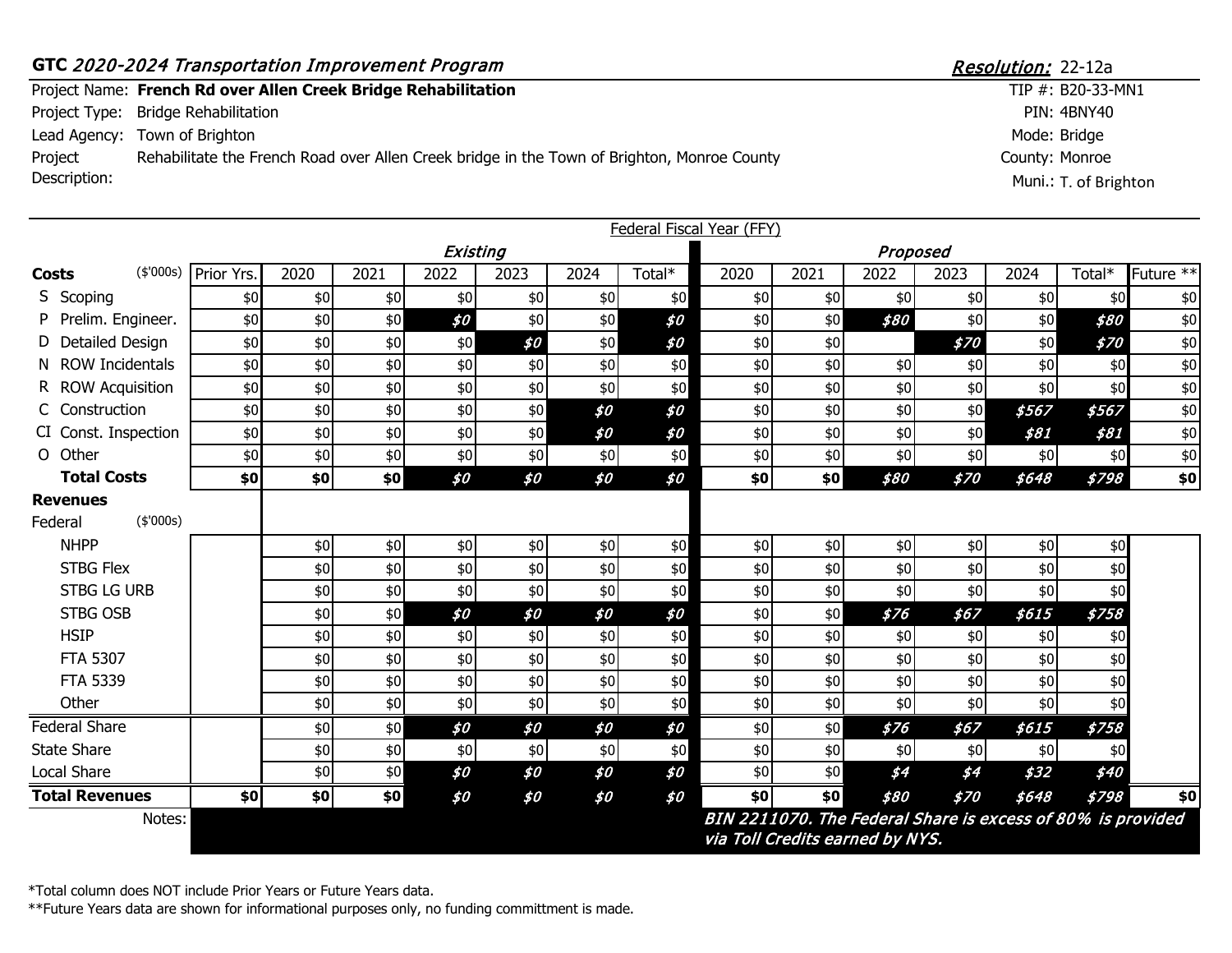#### **GTC** 2020-2024 Transportation Improvement Program Resolution: 22-12b Project Name: Lakeshore Rd over Unnamed Creek Bridge Replacement Project Type: Bridge Replacement Lead Agency: Orleans County County: Orleans TIP #: B20-34-OR2 PIN: 4BNY41 Mode: Bridge Project Description: Replace the Lakeshore Road (CR 93) bridge over Unnamed Creek in the Town of Yates, Orleans County Muni.: T. of Yates

| <b>Federal Fiscal Year (FFY)</b> |                                                                                                          |      |      |       |      |      |        |       |      |      |      |         |         |                      |
|----------------------------------|----------------------------------------------------------------------------------------------------------|------|------|-------|------|------|--------|-------|------|------|------|---------|---------|----------------------|
|                                  | Existing<br>Proposed                                                                                     |      |      |       |      |      |        |       |      |      |      |         |         |                      |
| (\$'000s)<br><b>Costs</b>        | Prior Yrs.                                                                                               | 2020 | 2021 | 2022  | 2023 | 2024 | Total* | 2020  | 2021 | 2022 | 2023 | 2024    | Total*  | Future <sup>**</sup> |
| S Scoping                        | \$0                                                                                                      | \$0  | \$0  | \$0   | \$0  | \$0  | \$0    | \$0   | \$0  | \$0  | \$0  | \$0     | \$0     | \$0                  |
| Prelim. Engineer.                | \$0                                                                                                      | \$0  | \$0  | \$0   | \$0  | \$0  | \$0    | \$0   | \$0  | \$53 | \$0  | \$0     | \$53    | $$0$$                |
| Detailed Design                  | \$0                                                                                                      | \$0  | \$0  | \$0   | \$0  | \$0  | \$0    | $$0$$ | \$0  | \$13 | \$40 | \$0     | \$53    | $$0\,$               |
| N ROW Incidentals                | \$0                                                                                                      | \$0  | \$0  | \$0   | \$0  | \$0  | \$0    | \$0   | \$0  | \$0  | \$13 | \$0     | \$13    | $$0$$                |
| R ROW Acquisition                | \$0                                                                                                      | \$0  | \$0  | \$0   | \$0  | \$0  | \$0    | \$0   | \$0  | \$0  | \$0  | \$0     | \$0     | \$0                  |
| C Construction                   | \$0                                                                                                      | \$0  | \$0  | \$0   | \$0  | \$0  | \$0    | $$0$$ | \$0  | \$0  | \$0  | \$766   | \$766   | $$0$$                |
| CI Const. Inspection             | \$0                                                                                                      | \$0  | \$0  | \$0   | \$0  | \$0  | \$0    | \$0   | \$0  | \$0  | \$0  | \$233   | \$233   | $$0$$                |
| O Other                          | \$0                                                                                                      | \$0  | \$0  | \$0   | \$0  | \$0  | \$0    | \$0   | \$0  | \$0  | \$0  | \$0     | \$0     | $$0\,$               |
| <b>Total Costs</b>               | \$0                                                                                                      | \$0  | \$0  | \$0   | \$0  | \$0  | \$0    | \$0   | \$0  | \$65 | \$53 | \$1,000 | \$1,117 | \$0                  |
| <b>Revenues</b>                  |                                                                                                          |      |      |       |      |      |        |       |      |      |      |         |         |                      |
| (\$'000s)<br>Federal             |                                                                                                          |      |      |       |      |      |        |       |      |      |      |         |         |                      |
| <b>NHPP</b>                      |                                                                                                          | \$0  | \$0  | \$0   | \$0  | \$0  | \$0    | \$0   | \$0  | \$0  | \$0  | \$0     | \$0     |                      |
| STBG Flex                        |                                                                                                          | \$0  | \$0  | \$0   | \$0  | \$0  | \$0    | \$0   | \$0  | \$0  | \$0  | \$0     | \$0     |                      |
| <b>STBG LG URB</b>               |                                                                                                          | \$0  | \$0  | \$0   | \$0  | \$0  | \$0    | \$0   | \$0  | \$0  | \$0  | \$0     | \$0     |                      |
| <b>STBG OSB</b>                  |                                                                                                          | \$0  | \$0  | \$0   | \$0  | \$0  | \$0    | \$0   | \$0  | \$62 | \$50 | \$950   | \$1,061 |                      |
| <b>HSIP</b>                      |                                                                                                          | \$0  | \$0  | \$0   | \$0  | \$0  | \$0    | \$0   | \$0  | \$0  | \$0  | \$0     | \$0     |                      |
| <b>FTA 5307</b>                  |                                                                                                          | \$0  | \$0  | \$0   | \$0  | \$0  | \$0    | \$0   | \$0  | \$0  | \$0  | \$0     | \$0     |                      |
| <b>FTA 5339</b>                  |                                                                                                          | \$0  | \$0  | \$0\$ | \$0  | \$0  | \$0    | \$0   | \$0  | \$0  | \$0  | \$0     | \$0     |                      |
| Other                            |                                                                                                          | \$0  | \$0  | \$0   | \$0  | \$0  | \$0    | \$0   | \$0  | \$0  | \$0  | \$0     | \$0     |                      |
| <b>Federal Share</b>             |                                                                                                          | \$0  | \$0  | \$0   | \$0  | \$0  | \$0    | \$0   | \$0  | \$62 | \$50 | \$950   | \$1,061 |                      |
| <b>State Share</b>               |                                                                                                          | \$0  | \$0  | \$0   | \$0  | \$0  | \$0    | \$0   | \$0  | \$0  | \$0  | \$0     | \$0     |                      |
| Local Share                      |                                                                                                          | \$0  | \$0  | \$0   | \$0  | \$0  | \$0    | \$0   | \$0  | \$3  | 53   | \$50    | \$56    |                      |
| <b>Total Revenues</b>            | \$0                                                                                                      | \$0  | \$0  | \$0   | \$0  | \$0  | \$0    | \$0   | \$0  | \$65 | \$53 | \$1,000 | \$1,117 | \$0                  |
|                                  | BIN 3362000. The Federal Share is excess of 80% is provided<br>Notes:<br>via Toll Credits earned by NYS. |      |      |       |      |      |        |       |      |      |      |         |         |                      |

\*Total column does NOT include Prior Years or Future Years data.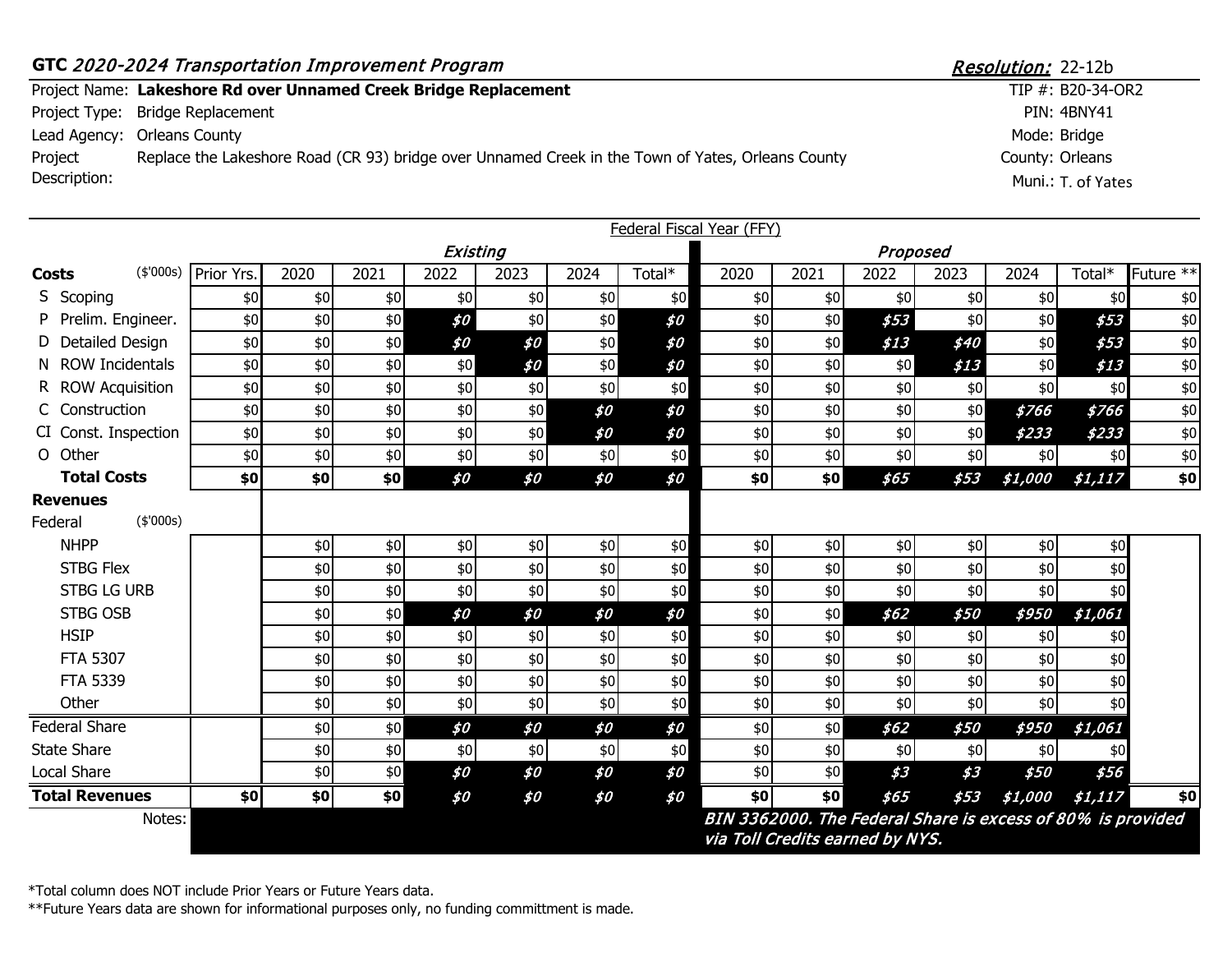## **RESOLUTION**

# **Resolution 22-13 Amending the** 2020-2024 TIP **by adding the I-490 over Genesee River Bridge Rehabilitation project (TIP # B20-35-MN1, PIN 449000)**

#### **WHEREAS,**

- 1. The 2020-2024 Transportation Improvement Program (TIP) identifies those projects to receive federal transportation funding within the seven-county GTC TIP area;
- 2. NYSDOT proposes the following change to the 2020-2024 TIP:
	- a. I-490 over Genesee River Bridge Rehabilitation (TIP # B20-35-MN1, PIN 449000) -Add a FFY 22 Scoping phase of \$65,000 (\$0 Federal); Add a FFY 23 Detailed Design phase of \$115,000 (\$103,500 Federal); Add a FFY 23 Construction phase of \$3,882,000 (\$3,493,800 Federal); Add a FFY 23 Construction Inspection phase of \$443,000 (\$398,700 Federal);
- 3. The source of Federal funds is the National Highway Freight Program, managed by NYSDOT Main Office;
- 4. The proposed change is described on the attached Project Detail Sheet;
- 5. The timing of this project is such that an amendment of the 2020-2024 TIP is now called for;
- 6. The Council is satisfied that this amendment of the 2020-2024 TIP is within the limits of reasonably expected funding resources and is consistent with the Long Range Transportation Plan.

- 1. That the Genesee Transportation Council amends the 2020-2024 TIP by adding the I-490 over Genesee River Bridge Rehabilitation project (TIP # B20-35-MN1, PIN 449000), and will update the existing TIP table accordingly; and
- 2. That this resolution takes effect immediately;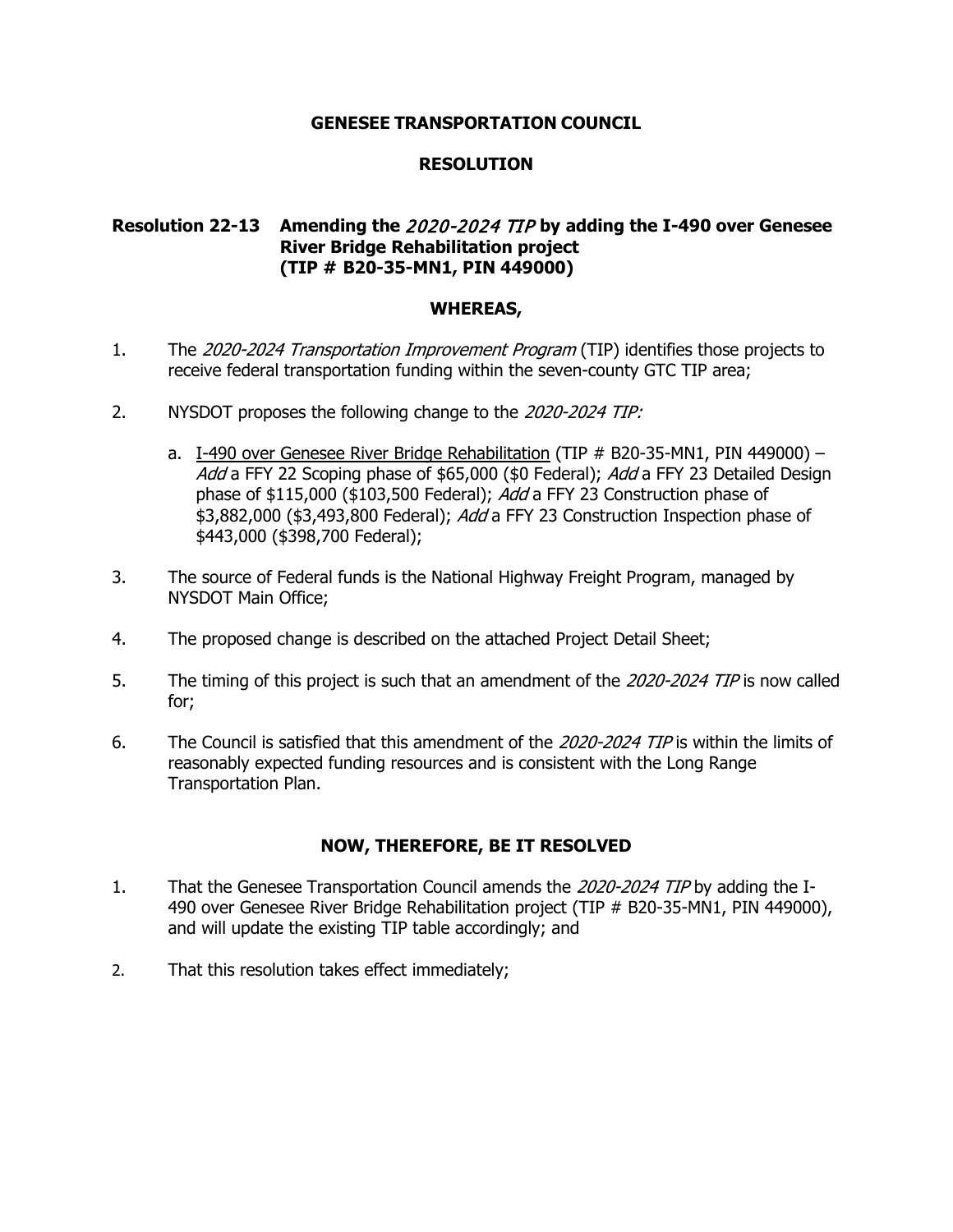The undersigned duly qualified Secretary of the Genesee Transportation Council certifies that the foregoing is a true and correct copy of a resolution adopted at a legally convened meeting of the Genesee Transportation Council held on February 24, 2022.

Date <u>\_\_\_\_\_\_\_\_\_\_\_\_\_\_</u>